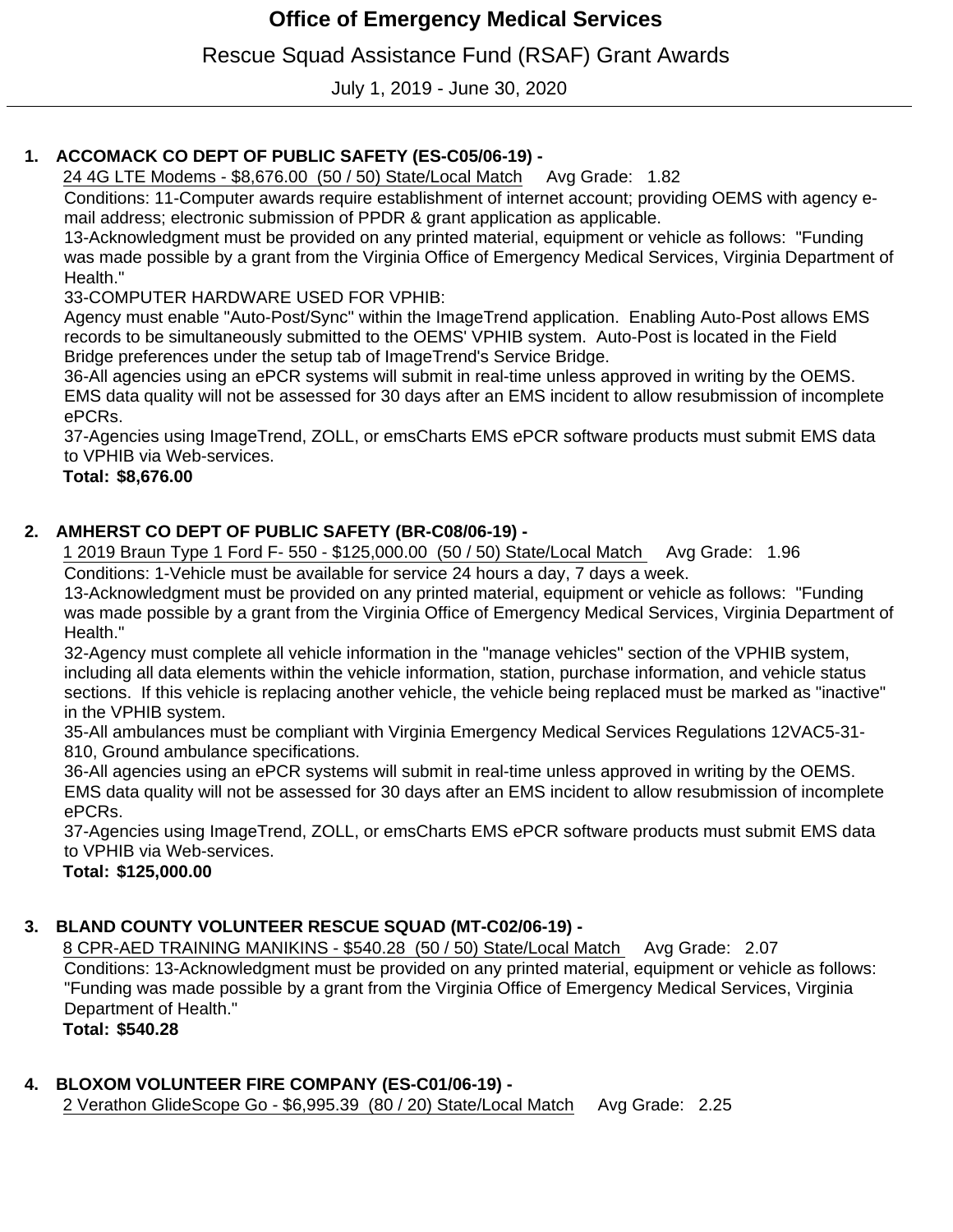Rescue Squad Assistance Fund (RSAF) Grant Awards

July 1, 2019 - June 30, 2020

Conditions: 36-All agencies using an ePCR systems will submit in real-time unless approved in writing by the OEMS. EMS data quality will not be assessed for 30 days after an EMS incident to allow resubmission of incomplete ePCRs.

37-Agencies using ImageTrend, ZOLL, or emsCharts EMS ePCR software products must submit EMS data to VPHIB via Web-services.

 **\$6,995.39 Total:**

### **BLUE RIDGE VOLUNTEER FIRE COMPANY (LF-C03/06-19) - 5.**

1 Physio-Conrol Lifepak 15 - \$28,000.00 (80 / 20) State/Local Match Avg Grade: 1.61

Conditions: 13-Acknowledgment must be provided on any printed material, equipment or vehicle as follows: "Funding was made possible by a grant from the Virginia Office of Emergency Medical Services, Virginia Department of Health."

36-All agencies using an ePCR systems will submit in real-time unless approved in writing by the OEMS. EMS data quality will not be assessed for 30 days after an EMS incident to allow resubmission of incomplete ePCRs.

37-Agencies using ImageTrend, ZOLL, or emsCharts EMS ePCR software products must submit EMS data to VPHIB via Web-services.

 **\$28,000.00 Total:**

### **BOONSBORO VOLUNTEER FIRE & RESCUE (BR-C10/06-19) - 6.**

1 Lucas 3 - \$14,942.57 (50 / 50) State/Local Match Avg Grade: 2.07

Conditions: 13-Acknowledgment must be provided on any printed material, equipment or vehicle as follows: "Funding was made possible by a grant from the Virginia Office of Emergency Medical Services, Virginia Department of Health."

36-All agencies using an ePCR systems will submit in real-time unless approved in writing by the OEMS. EMS data quality will not be assessed for 30 days after an EMS incident to allow resubmission of incomplete ePCRs.

37-Agencies using ImageTrend, ZOLL, or emsCharts EMS ePCR software products must submit EMS data to VPHIB via Web-services.

 **\$14,942.57 Total:**

### **BOTETOURT COUNTY FIRE & EMS (WV-C06/06-19) - 7.**

1 RecruitmentCampaignCommercial - \$2,795.97 (50 / 50) State/Local Match Avg Grade: 2.14 Conditions: 21-SPECIAL CONDITION

2 Lifepak 15 Cardiac Monitor - \$32,538.89 (50 / 50) State/Local Match Avg Grade: 1.57 (Agency must submit commercial video file to OEMS Grants Manager for approval prior to airing. )

Conditions: 13-Acknowledgment must be provided on any printed material, equipment or vehicle as follows: "Funding was made possible by a grant from the Virginia Office of Emergency Medical Services, Virginia Department of Health."

36-All agencies using an ePCR systems will submit in real-time unless approved in writing by the OEMS. EMS data quality will not be assessed for 30 days after an EMS incident to allow resubmission of incomplete ePCRs.

37-Agencies using ImageTrend, ZOLL, or emsCharts EMS ePCR software products must submit EMS data to VPHIB via Web-services.

 **\$35,334.86 Total:**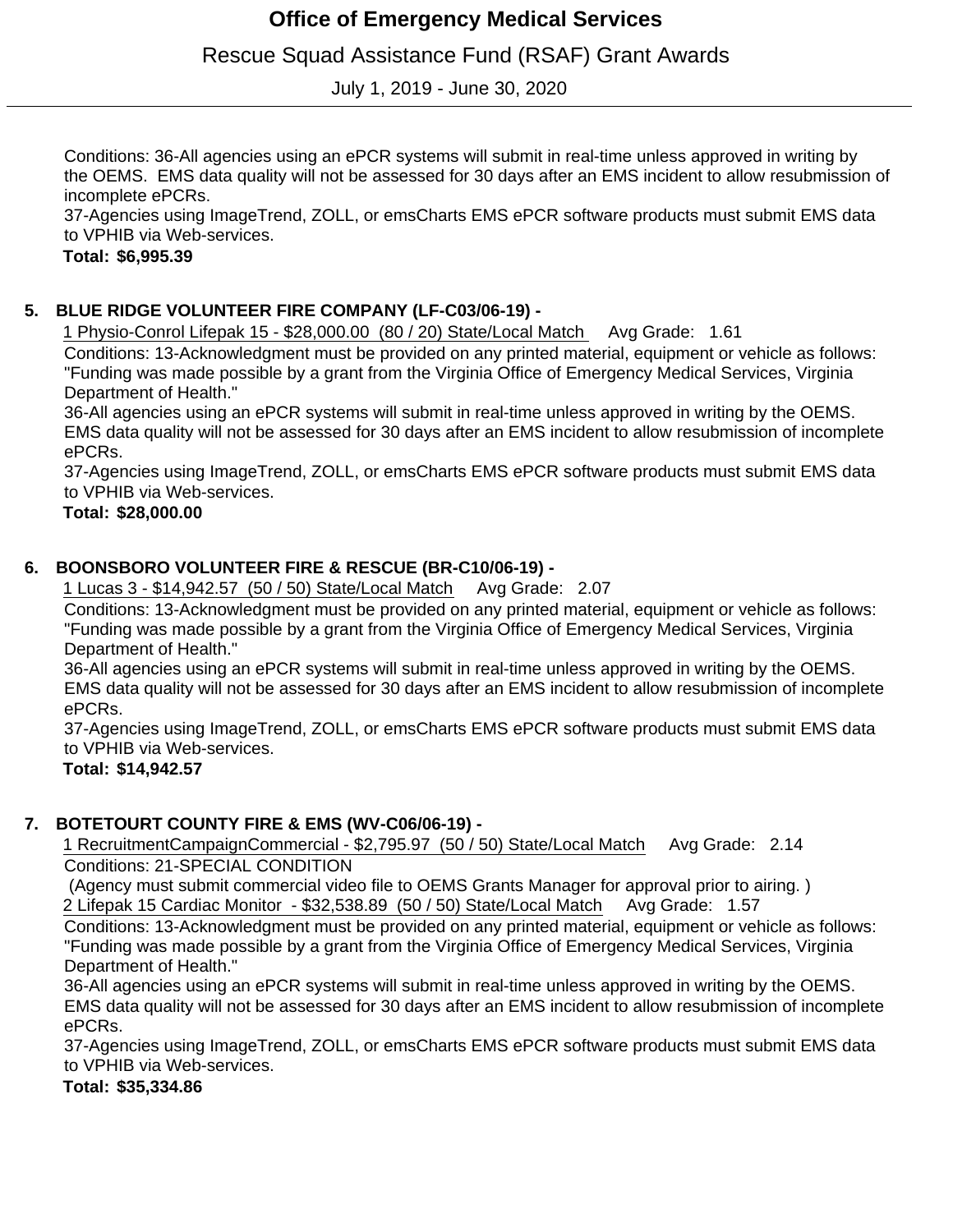Rescue Squad Assistance Fund (RSAF) Grant Awards

July 1, 2019 - June 30, 2020

## **BRISTOL LIFE SAVING CREW, INC. (MT-C07/06-19) - 8.**

2 Lucas 3.1 Chest CompressionSys - \$15,000.00 (50 / 50) State/Local Match Avg Grade: 1.96 Conditions: 13-Acknowledgment must be provided on any printed material, equipment or vehicle as follows: "Funding was made possible by a grant from the Virginia Office of Emergency Medical Services, Virginia Department of Health."

36-All agencies using an ePCR systems will submit in real-time unless approved in writing by the OEMS. EMS data quality will not be assessed for 30 days after an EMS incident to allow resubmission of incomplete ePCRs.

37-Agencies using ImageTrend, ZOLL, or emsCharts EMS ePCR software products must submit EMS data to VPHIB via Web-services.

5 GETAC V110 Computers - \$10,000.00 (50 / 50) State/Local Match Avg Grade: 2.25

Conditions: 11-Computer awards require establishment of internet account; providing OEMS with agency email address; electronic submission of PPDR & grant application as applicable.

13-Acknowledgment must be provided on any printed material, equipment or vehicle as follows: "Funding was made possible by a grant from the Virginia Office of Emergency Medical Services, Virginia Department of Health."

33-COMPUTER HARDWARE USED FOR VPHIB:

Agency must enable "Auto-Post/Sync" within the ImageTrend application. Enabling Auto-Post allows EMS records to be simultaneously submitted to the OEMS' VPHIB system. Auto-Post is located in the Field Bridge preferences under the setup tab of ImageTrend's Service Bridge.

36-All agencies using an ePCR systems will submit in real-time unless approved in writing by the OEMS. EMS data quality will not be assessed for 30 days after an EMS incident to allow resubmission of incomplete ePCRs.

37-Agencies using ImageTrend, ZOLL, or emsCharts EMS ePCR software products must submit EMS data to VPHIB via Web-services.

2 Stryker MTS Power Load System - \$26,867.60 (50 / 50) State/Local Match Avg Grade: 2.11 Conditions: 13-Acknowledgment must be provided on any printed material, equipment or vehicle as follows: "Funding was made possible by a grant from the Virginia Office of Emergency Medical Services, Virginia Department of Health."

36-All agencies using an ePCR systems will submit in real-time unless approved in writing by the OEMS. EMS data quality will not be assessed for 30 days after an EMS incident to allow resubmission of incomplete ePCRs.

37-Agencies using ImageTrend, ZOLL, or emsCharts EMS ePCR software products must submit EMS data to VPHIB via Web-services.

 **\$51,867.60 Total:**

## **BUCKHORN VOLUNTEER FIRE DEPARTMENT INC (SS-C05/06-19) - 9.**

1 EXTRICTION TOOLS PER EST #8915 - \$19,300.00 (50 / 50) State/Local Match Avg Grade: 2.07 Conditions: 38-Please provide OEMS Emergency Operations Division proof of certification, from a minimum of two agency members, in Vehicle Rescue from either OEMS, Virginia Association of Volunteer Rescue Squads (VAVRS), or Virginia Department of Fire Programs (VDFP).  **\$19,300.00 Total:**

## **BUENA VISTA RESCUE SQUAD (CS-C05/06-19) - 10.**

1 Zoll X Series Manual Monitor - \$17,152.35 (50 / 50) State/Local Match Avg Grade: 1.86 Conditions: 13-Acknowledgment must be provided on any printed material, equipment or vehicle as follows: "Funding was made possible by a grant from the Virginia Office of Emergency Medical Services, Virginia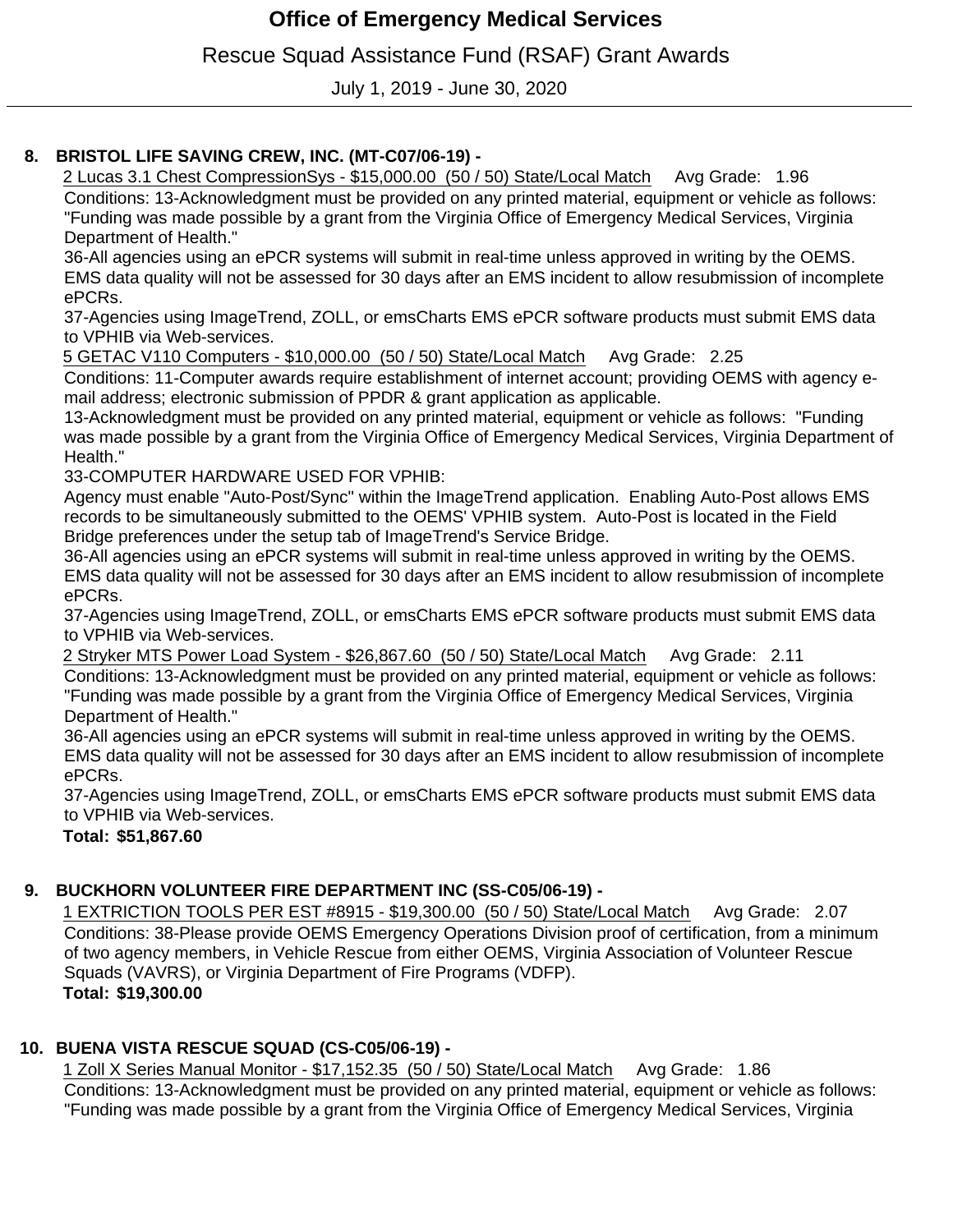# Rescue Squad Assistance Fund (RSAF) Grant Awards

July 1, 2019 - June 30, 2020

Department of Health."

36-All agencies using an ePCR systems will submit in real-time unless approved in writing by the OEMS. EMS data quality will not be assessed for 30 days after an EMS incident to allow resubmission of incomplete ePCRs.

37-Agencies using ImageTrend, ZOLL, or emsCharts EMS ePCR software products must submit EMS data to VPHIB via Web-services.

1 Stryker Stair Chair Pro 6252 - \$1,600.00 (50 / 50) State/Local Match Avg Grade: 2.14

Conditions: 13-Acknowledgment must be provided on any printed material, equipment or vehicle as follows: "Funding was made possible by a grant from the Virginia Office of Emergency Medical Services, Virginia Department of Health."

36-All agencies using an ePCR systems will submit in real-time unless approved in writing by the OEMS. EMS data quality will not be assessed for 30 days after an EMS incident to allow resubmission of incomplete ePCRs.

37-Agencies using ImageTrend, ZOLL, or emsCharts EMS ePCR software products must submit EMS data to VPHIB via Web-services.

#### **\$18,752.35 Total:**

### **CAMPBELL COUNTY PUBLIC SAFETY (BR-C09/06-19) - 11.**

1 Zoll X Series Monitor - \$15,930.50 (50 / 50) State/Local Match Avg Grade: 1.83

Conditions: 13-Acknowledgment must be provided on any printed material, equipment or vehicle as follows: "Funding was made possible by a grant from the Virginia Office of Emergency Medical Services, Virginia Department of Health."

36-All agencies using an ePCR systems will submit in real-time unless approved in writing by the OEMS. EMS data quality will not be assessed for 30 days after an EMS incident to allow resubmission of incomplete ePCRs.

37-Agencies using ImageTrend, ZOLL, or emsCharts EMS ePCR software products must submit EMS data to VPHIB via Web-services.

1 Lucas 3 Manual CPR Device - \$7,410.50 (50 / 50) State/Local Match Avg Grade: 2.00

Conditions: 13-Acknowledgment must be provided on any printed material, equipment or vehicle as follows: "Funding was made possible by a grant from the Virginia Office of Emergency Medical Services, Virginia Department of Health."

36-All agencies using an ePCR systems will submit in real-time unless approved in writing by the OEMS. EMS data quality will not be assessed for 30 days after an EMS incident to allow resubmission of incomplete ePCRs.

37-Agencies using ImageTrend, ZOLL, or emsCharts EMS ePCR software products must submit EMS data to VPHIB via Web-services.

#### **\$23,341.00 Total:**

### **CAROLINE COUNTY DEPARTMENT OF FIRE AND RESCUE (RA-C04/06-19) - 12.**

1 Life/Form CRiSis Manikin - \$2,571.00 (50 / 50) State/Local Match Avg Grade: 2.10 Conditions: 13-Acknowledgment must be provided on any printed material, equipment or vehicle as follows: "Funding was made possible by a grant from the Virginia Office of Emergency Medical Services, Virginia Department of Health."  **\$2,571.00 Total:**

### **CCDF VOLUNTEER FIRE DEPARTMENT & RESCUE SQUAD INC (PI-C04/06-19) - 13.**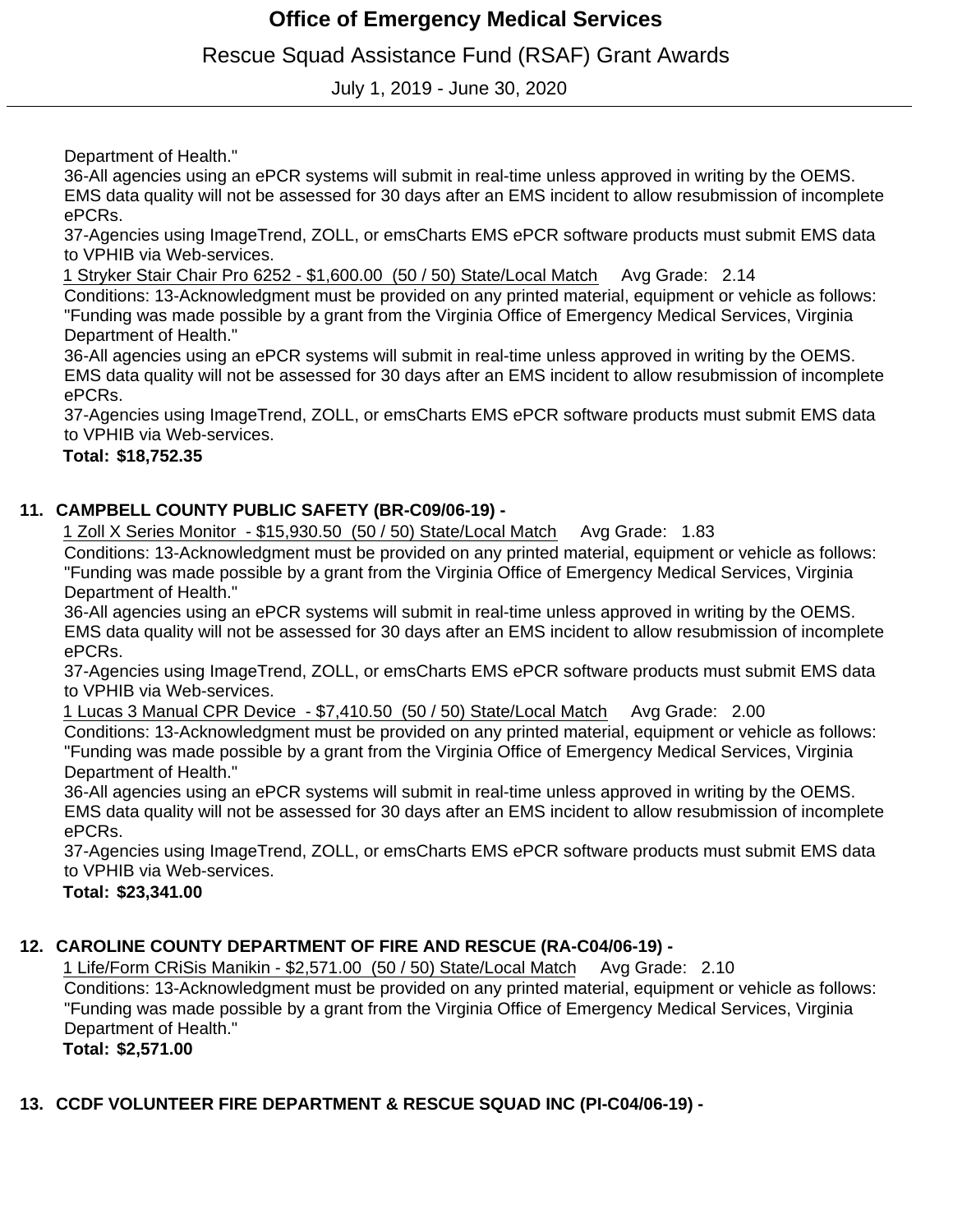# Rescue Squad Assistance Fund (RSAF) Grant Awards

July 1, 2019 - June 30, 2020

2 Panasonic toughbooks - \$4,688.00 (80 / 20) State/Local Match Avg Grade: 2.21

Conditions: 11-Computer awards require establishment of internet account; providing OEMS with agency email address; electronic submission of PPDR & grant application as applicable.

13-Acknowledgment must be provided on any printed material, equipment or vehicle as follows: "Funding was made possible by a grant from the Virginia Office of Emergency Medical Services, Virginia Department of Health."

33-COMPUTER HARDWARE USED FOR VPHIB:

Agency must enable "Auto-Post/Sync" within the ImageTrend application. Enabling Auto-Post allows EMS records to be simultaneously submitted to the OEMS' VPHIB system. Auto-Post is located in the Field Bridge preferences under the setup tab of ImageTrend's Service Bridge.

34-FOR PPCR TOUGHBOOKS:

If using EMS Charts or Zoll EMS software products Web services must be setup for real-time or near realtime (within 12 hours) submission. Web services are made available upon EMS agency request directly to their vendor EMS Charts or Zoll support. Agencies using other EMS software vendors agree to establish Web services/real-time submission if it becomes available from their vendor.

36-All agencies using an ePCR systems will submit in real-time unless approved in writing by the OEMS. EMS data quality will not be assessed for 30 days after an EMS incident to allow resubmission of incomplete ePCRs.

37-Agencies using ImageTrend, ZOLL, or emsCharts EMS ePCR software products must submit EMS data to VPHIB via Web-services.

2 LUCAS III CHEST COMPRESSOR - \$23,989.60 (80 / 20) State/Local Match Avg Grade: 1.50 Conditions: 13-Acknowledgment must be provided on any printed material, equipment or vehicle as follows: "Funding was made possible by a grant from the Virginia Office of Emergency Medical Services, Virginia Department of Health."

36-All agencies using an ePCR systems will submit in real-time unless approved in writing by the OEMS. EMS data quality will not be assessed for 30 days after an EMS incident to allow resubmission of incomplete ePCRs.

37-Agencies using ImageTrend, ZOLL, or emsCharts EMS ePCR software products must submit EMS data to VPHIB via Web-services.

### **\$28,677.60 Total:**

### **CHESTERFIELD FIRE AND EMS (MR-C01/06-19) - 14.**

1 LUCAS CPR Device - \$7,500.00 (50 / 50) State/Local Match Avg Grade: 2.21 Conditions: 13-Acknowledgment must be provided on any printed material, equipment or vehicle as follows: "Funding was made possible by a grant from the Virginia Office of Emergency Medical Services, Virginia Department of Health."

36-All agencies using an ePCR systems will submit in real-time unless approved in writing by the OEMS. EMS data quality will not be assessed for 30 days after an EMS incident to allow resubmission of incomplete ePCRs.

37-Agencies using ImageTrend, ZOLL, or emsCharts EMS ePCR software products must submit EMS data to VPHIB via Web-services.

 **\$7,500.00 Total:**

### **CHRISTIANSBURG RESCUE (NR-C05/06-19) - 15.**

3 Physio Control Lifepak 15 - \$52,500.00 (50 / 50) State/Local Match Avg Grade: 1.75 Conditions: 13-Acknowledgment must be provided on any printed material, equipment or vehicle as follows: "Funding was made possible by a grant from the Virginia Office of Emergency Medical Services, Virginia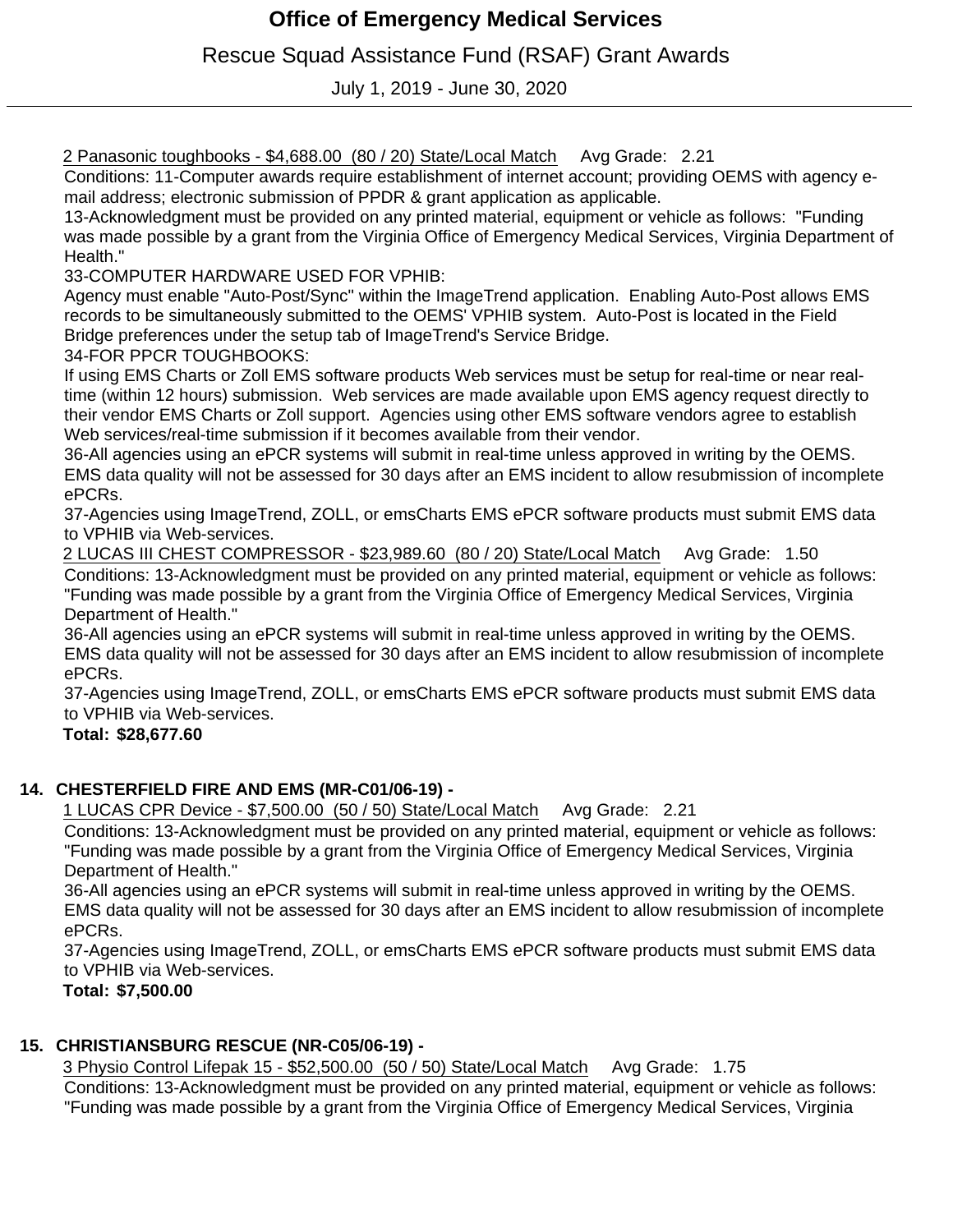# Rescue Squad Assistance Fund (RSAF) Grant Awards

July 1, 2019 - June 30, 2020

Department of Health."

36-All agencies using an ePCR systems will submit in real-time unless approved in writing by the OEMS. EMS data quality will not be assessed for 30 days after an EMS incident to allow resubmission of incomplete ePCRs.

37-Agencies using ImageTrend, ZOLL, or emsCharts EMS ePCR software products must submit EMS data to VPHIB via Web-services.

#### **\$52,500.00 Total:**

### **CITY OF BRISTOL FIRE DEPARTMENT (MT-C11/06-19) - 16.**

7 Panasonic Toughbook - \$22,400.00 (80 / 20) State/Local Match Avg Grade: 1.96

Conditions: 11-Computer awards require establishment of internet account; providing OEMS with agency email address; electronic submission of PPDR & grant application as applicable.

13-Acknowledgment must be provided on any printed material, equipment or vehicle as follows: "Funding was made possible by a grant from the Virginia Office of Emergency Medical Services, Virginia Department of Health."

33-COMPUTER HARDWARE USED FOR VPHIB:

Agency must enable "Auto-Post/Sync" within the ImageTrend application. Enabling Auto-Post allows EMS records to be simultaneously submitted to the OEMS' VPHIB system. Auto-Post is located in the Field Bridge preferences under the setup tab of ImageTrend's Service Bridge.

34-FOR PPCR TOUGHBOOKS:

If using EMS Charts or Zoll EMS software products Web services must be setup for real-time or near realtime (within 12 hours) submission. Web services are made available upon EMS agency request directly to their vendor EMS Charts or Zoll support. Agencies using other EMS software vendors agree to establish Web services/real-time submission if it becomes available from their vendor.

36-All agencies using an ePCR systems will submit in real-time unless approved in writing by the OEMS. EMS data quality will not be assessed for 30 days after an EMS incident to allow resubmission of incomplete ePCRs.

37-Agencies using ImageTrend, ZOLL, or emsCharts EMS ePCR software products must submit EMS data to VPHIB via Web-services.

 **\$22,400.00 Total:**

### **CITY OF MANASSAS FIRE AND RESCUE (NV-C01/06-19) - 17.**

1 Stryker Power Load System - \$13,368.89 (50 / 50) State/Local Match Avg Grade: 1.96 Conditions: 13-Acknowledgment must be provided on any printed material, equipment or vehicle as follows: "Funding was made possible by a grant from the Virginia Office of Emergency Medical Services, Virginia Department of Health."

36-All agencies using an ePCR systems will submit in real-time unless approved in writing by the OEMS. EMS data quality will not be assessed for 30 days after an EMS incident to allow resubmission of incomplete ePCRs.

37-Agencies using ImageTrend, ZOLL, or emsCharts EMS ePCR software products must submit EMS data to VPHIB via Web-services.

 **\$13,368.89 Total:**

## **COURTLAND VOLUNTEER RESCUE SQUAD (TI-C10/06-19) - 18.**

4 4G Modem for 12-Lead - \$2,313.60 (80 / 20) State/Local Match Avg Grade: 1.61

Conditions: 11-Computer awards require establishment of internet account; providing OEMS with agency e-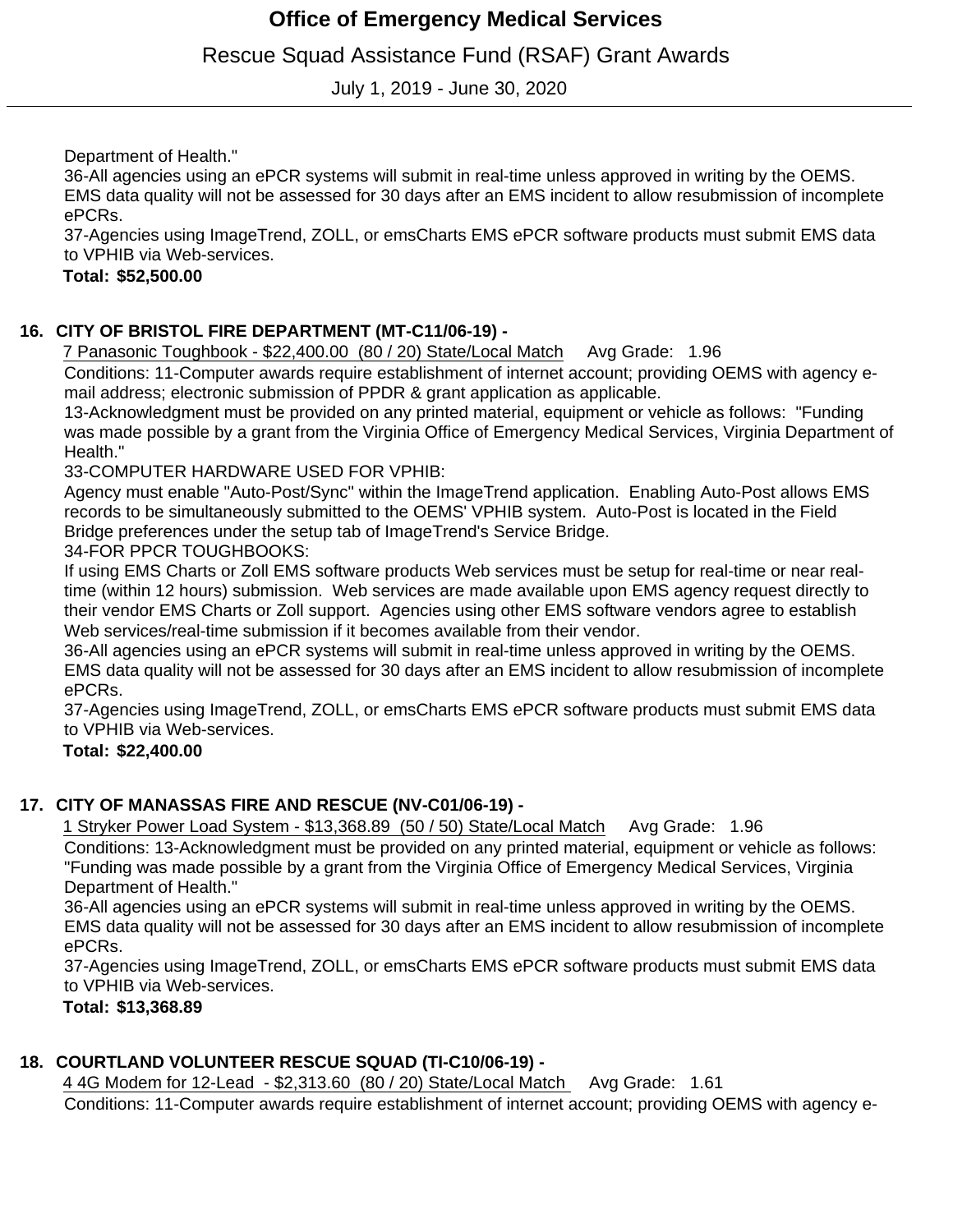Rescue Squad Assistance Fund (RSAF) Grant Awards

July 1, 2019 - June 30, 2020

mail address; electronic submission of PPDR & grant application as applicable.

13-Acknowledgment must be provided on any printed material, equipment or vehicle as follows: "Funding was made possible by a grant from the Virginia Office of Emergency Medical Services, Virginia Department of Health."

36-All agencies using an ePCR systems will submit in real-time unless approved in writing by the OEMS. EMS data quality will not be assessed for 30 days after an EMS incident to allow resubmission of incomplete ePCRs.

37-Agencies using ImageTrend, ZOLL, or emsCharts EMS ePCR software products must submit EMS data to VPHIB via Web-services.

1 2019 Ford Utility Interceptor - \$27,500.00 (50 / 50) State/Local Match Avg Grade: 2.32

Conditions: 1-Vehicle must be available for service 24 hours a day, 7 days a week.

13-Acknowledgment must be provided on any printed material, equipment or vehicle as follows: "Funding was made possible by a grant from the Virginia Office of Emergency Medical Services, Virginia Department of Health."

32-Agency must complete all vehicle information in the "manage vehicles" section of the VPHIB system, including all data elements within the vehicle information, station, purchase information, and vehicle status sections. If this vehicle is replacing another vehicle, the vehicle being replaced must be marked as "inactive" in the VPHIB system.

35-All ambulances must be compliant with Virginia Emergency Medical Services Regulations 12VAC5-31- 810, Ground ambulance specifications.

36-All agencies using an ePCR systems will submit in real-time unless approved in writing by the OEMS. EMS data quality will not be assessed for 30 days after an EMS incident to allow resubmission of incomplete ePCRs.

37-Agencies using ImageTrend, ZOLL, or emsCharts EMS ePCR software products must submit EMS data to VPHIB via Web-services.

 **\$29,813.60 Total:**

### **CRAIG COUNTY EMERGENCY SERVICES (WV-C04/06-19) - 19.**

1 Tower improvement - \$4,748.80 (80 / 20) State/Local Match Avg Grade: 1.39

Conditions: 4-Results must be reported to OEMS.

9-Must be compliant with the 2014 SCIP, Section 4.1, 8: When procuring equipment for communications system development and expansion, a standards based approach will be used to begin migration to multijurisdictional and multi-disciplinary interoperability. Specifically, all new voice systems will be compatible to applicable Project 25 (P25) standards and the Commonwealths Link to Interoperable Communications (COMLINC) system.

 **\$4,748.80 Total:**

### **DINWIDDIE COUNTY FIRE AND EMS (CR-C02/06-19) - 20.**

1 Medium Duty Type 1 Ambulance - \$125,000.00 (50 / 50) State/Local Match Avg Grade: 2.29

Conditions: 1-Vehicle must be available for service 24 hours a day, 7 days a week.

13-Acknowledgment must be provided on any printed material, equipment or vehicle as follows: "Funding was made possible by a grant from the Virginia Office of Emergency Medical Services, Virginia Department of Health."

32-Agency must complete all vehicle information in the "manage vehicles" section of the VPHIB system, including all data elements within the vehicle information, station, purchase information, and vehicle status sections. If this vehicle is replacing another vehicle, the vehicle being replaced must be marked as "inactive" in the VPHIB system.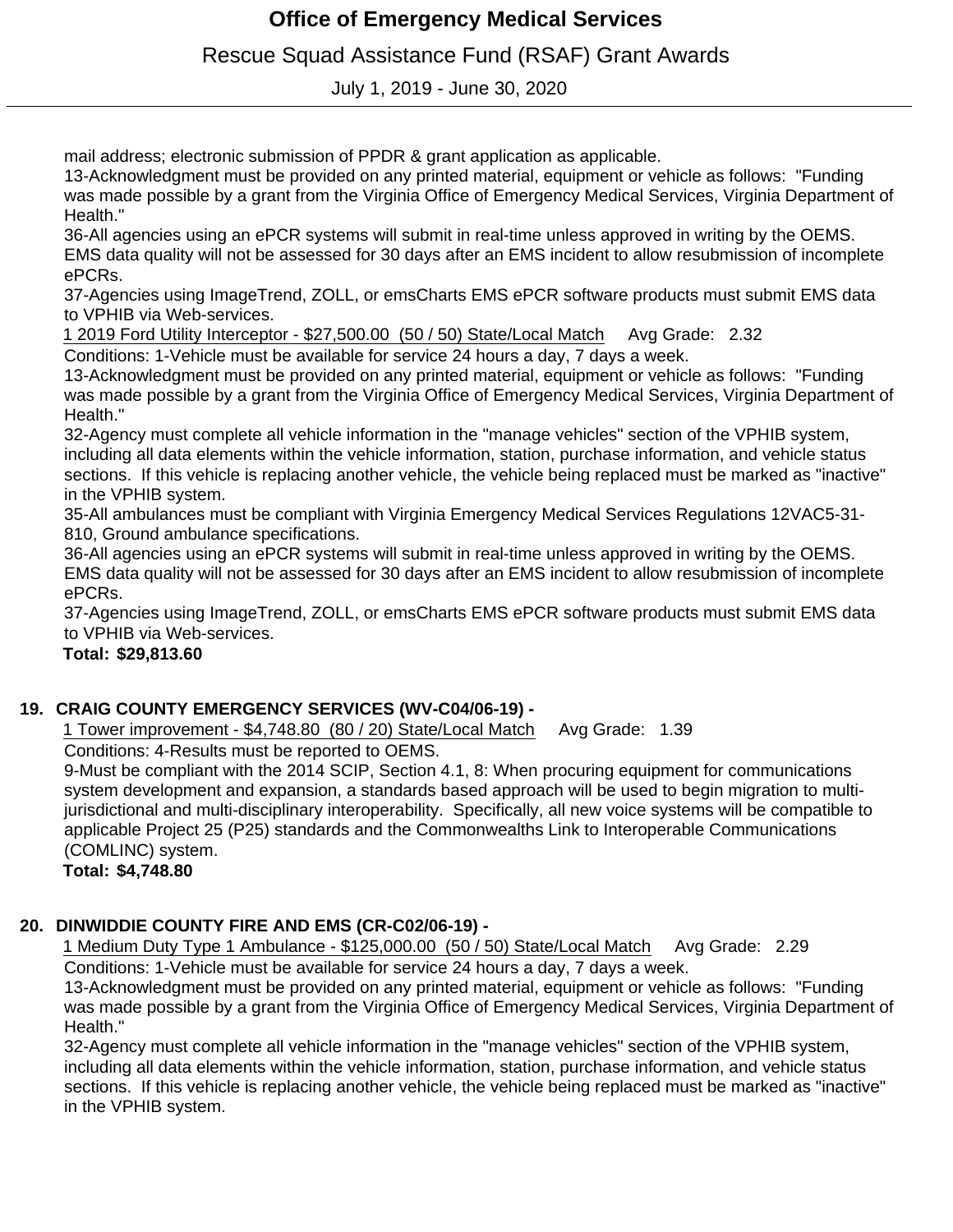Rescue Squad Assistance Fund (RSAF) Grant Awards

July 1, 2019 - June 30, 2020

35-All ambulances must be compliant with Virginia Emergency Medical Services Regulations 12VAC5-31- 810, Ground ambulance specifications.

36-All agencies using an ePCR systems will submit in real-time unless approved in writing by the OEMS. EMS data quality will not be assessed for 30 days after an EMS incident to allow resubmission of incomplete ePCRs.

37-Agencies using ImageTrend, ZOLL, or emsCharts EMS ePCR software products must submit EMS data to VPHIB via Web-services.

#### **\$125,000.00 Total:**

### **DUFFIELD VOLUNTEER FIRE & RESCUE (LE-C02/06-19) - 21.**

2 Lucus 3 Chest Compression Sys. - \$24,000.00 (80 / 20) State/Local Match Avg Grade: 1.32 Conditions: 13-Acknowledgment must be provided on any printed material, equipment or vehicle as follows: "Funding was made possible by a grant from the Virginia Office of Emergency Medical Services, Virginia Department of Health."

36-All agencies using an ePCR systems will submit in real-time unless approved in writing by the OEMS. EMS data quality will not be assessed for 30 days after an EMS incident to allow resubmission of incomplete ePCRs.

37-Agencies using ImageTrend, ZOLL, or emsCharts EMS ePCR software products must submit EMS data to VPHIB via Web-services.

13 Panasonic CF-20G5-05VM - \$41,600.00 (80 / 20) State/Local Match Avg Grade: 1.32

Conditions: 11-Computer awards require establishment of internet account; providing OEMS with agency email address; electronic submission of PPDR & grant application as applicable.

13-Acknowledgment must be provided on any printed material, equipment or vehicle as follows: "Funding was made possible by a grant from the Virginia Office of Emergency Medical Services, Virginia Department of Health."

33-COMPUTER HARDWARE USED FOR VPHIB:

Agency must enable "Auto-Post/Sync" within the ImageTrend application. Enabling Auto-Post allows EMS records to be simultaneously submitted to the OEMS' VPHIB system. Auto-Post is located in the Field Bridge preferences under the setup tab of ImageTrend's Service Bridge.

34-FOR PPCR TOUGHBOOKS:

If using EMS Charts or Zoll EMS software products Web services must be setup for real-time or near realtime (within 12 hours) submission. Web services are made available upon EMS agency request directly to their vendor EMS Charts or Zoll support. Agencies using other EMS software vendors agree to establish Web services/real-time submission if it becomes available from their vendor.

36-All agencies using an ePCR systems will submit in real-time unless approved in writing by the OEMS. EMS data quality will not be assessed for 30 days after an EMS incident to allow resubmission of incomplete ePCRs.

37-Agencies using ImageTrend, ZOLL, or emsCharts EMS ePCR software products must submit EMS data to VPHIB via Web-services.

 **\$65,600.00 Total:**

### **EAGLE ROCK VOLUNTEER FIRE DEPARTMENT/RESCUE SQUAD (WV-C07/06-19) - 22.**

1 2019 Braun Type 1 Ambulance - \$140,000.00 (50 / 50) State/Local Match Avg Grade: 1.29

Conditions: 1-Vehicle must be available for service 24 hours a day, 7 days a week.

13-Acknowledgment must be provided on any printed material, equipment or vehicle as follows: "Funding was made possible by a grant from the Virginia Office of Emergency Medical Services, Virginia Department of Health."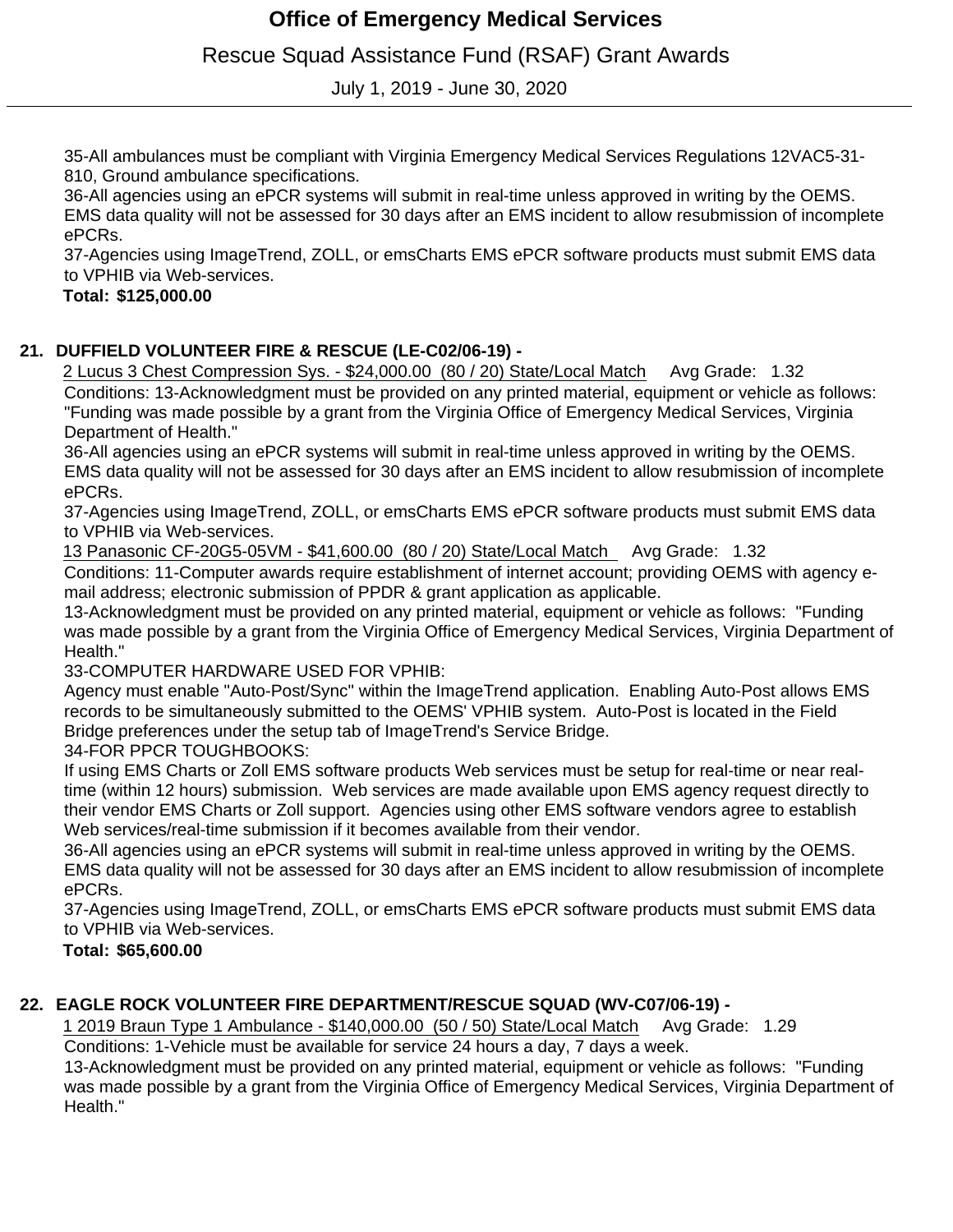Rescue Squad Assistance Fund (RSAF) Grant Awards

July 1, 2019 - June 30, 2020

32-Agency must complete all vehicle information in the "manage vehicles" section of the VPHIB system, including all data elements within the vehicle information, station, purchase information, and vehicle status sections. If this vehicle is replacing another vehicle, the vehicle being replaced must be marked as "inactive" in the VPHIB system.

35-All ambulances must be compliant with Virginia Emergency Medical Services Regulations 12VAC5-31- 810, Ground ambulance specifications.

36-All agencies using an ePCR systems will submit in real-time unless approved in writing by the OEMS. EMS data quality will not be assessed for 30 days after an EMS incident to allow resubmission of incomplete ePCRs.

37-Agencies using ImageTrend, ZOLL, or emsCharts EMS ePCR software products must submit EMS data to VPHIB via Web-services.

 **\$140,000.00 Total:**

### **ELK CREEK RESCUE SQUAD (MT-C03/06-19) - 23.**

2 Panasonic CF-20 Toughbook - \$6,400.00 (80 / 20) State/Local Match Avg Grade: 2.00 Conditions: 11-Computer awards require establishment of internet account; providing OEMS with agency email address; electronic submission of PPDR & grant application as applicable.

13-Acknowledgment must be provided on any printed material, equipment or vehicle as follows: "Funding was made possible by a grant from the Virginia Office of Emergency Medical Services, Virginia Department of Health."

33-COMPUTER HARDWARE USED FOR VPHIB:

Agency must enable "Auto-Post/Sync" within the ImageTrend application. Enabling Auto-Post allows EMS records to be simultaneously submitted to the OEMS' VPHIB system. Auto-Post is located in the Field Bridge preferences under the setup tab of ImageTrend's Service Bridge.

34-FOR PPCR TOUGHBOOKS:

If using EMS Charts or Zoll EMS software products Web services must be setup for real-time or near realtime (within 12 hours) submission. Web services are made available upon EMS agency request directly to their vendor EMS Charts or Zoll support. Agencies using other EMS software vendors agree to establish Web services/real-time submission if it becomes available from their vendor.

36-All agencies using an ePCR systems will submit in real-time unless approved in writing by the OEMS. EMS data quality will not be assessed for 30 days after an EMS incident to allow resubmission of incomplete ePCRs.

37-Agencies using ImageTrend, ZOLL, or emsCharts EMS ePCR software products must submit EMS data to VPHIB via Web-services.

1 Lucas 3 - \$12,000.00 (80 / 20) State/Local Match Avg Grade: 1.33

Conditions: 13-Acknowledgment must be provided on any printed material, equipment or vehicle as follows: "Funding was made possible by a grant from the Virginia Office of Emergency Medical Services, Virginia Department of Health."

36-All agencies using an ePCR systems will submit in real-time unless approved in writing by the OEMS. EMS data quality will not be assessed for 30 days after an EMS incident to allow resubmission of incomplete ePCRs.

37-Agencies using ImageTrend, ZOLL, or emsCharts EMS ePCR software products must submit EMS data to VPHIB via Web-services.

 **\$18,400.00 Total:**

### **EVINGTON VOLUNTEER FIRE DEPARTMENT (BR-C05/06-19) - 24.**

1 Extrication Equipment - \$11,710.13 (50 / 50) State/Local Match Avg Grade: 2.14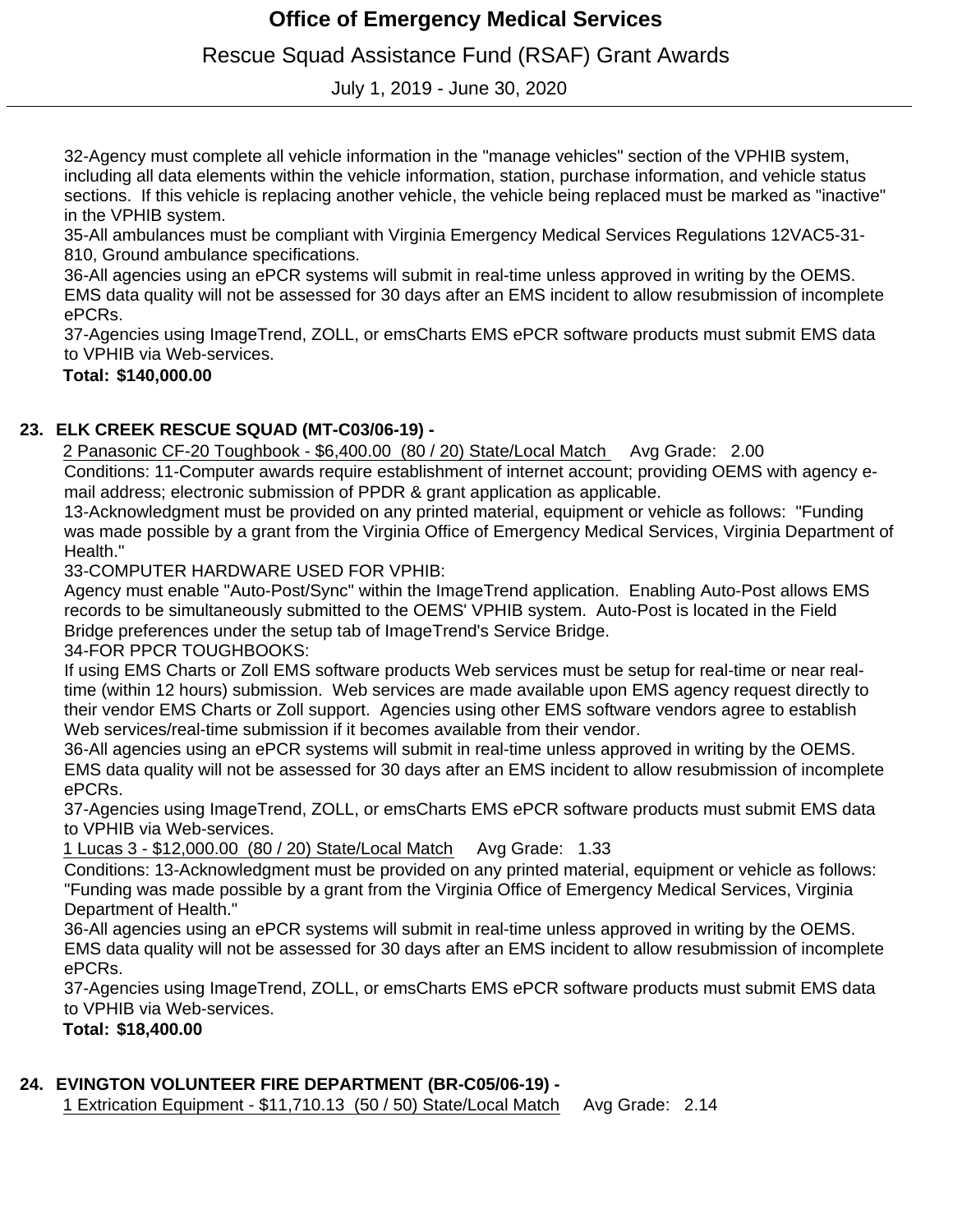Rescue Squad Assistance Fund (RSAF) Grant Awards

July 1, 2019 - June 30, 2020

Conditions: 13-Acknowledgment must be provided on any printed material, equipment or vehicle as follows: "Funding was made possible by a grant from the Virginia Office of Emergency Medical Services, Virginia Department of Health."

36-All agencies using an ePCR systems will submit in real-time unless approved in writing by the OEMS. EMS data quality will not be assessed for 30 days after an EMS incident to allow resubmission of incomplete ePCRs.

37-Agencies using ImageTrend, ZOLL, or emsCharts EMS ePCR software products must submit EMS data to VPHIB via Web-services.

 **\$11,710.13 Total:**

### **FORT VALLEY VOLUNTEER FIRE DEPARTMENT (LF-C04/06-19) - 25.**

1 Zoll X Series monitor/defibril - \$25,852.90 (80 / 20) State/Local Match Avg Grade: 1.43 Conditions: 13-Acknowledgment must be provided on any printed material, equipment or vehicle as follows: "Funding was made possible by a grant from the Virginia Office of Emergency Medical Services, Virginia Department of Health."

36-All agencies using an ePCR systems will submit in real-time unless approved in writing by the OEMS. EMS data quality will not be assessed for 30 days after an EMS incident to allow resubmission of incomplete ePCRs.

37-Agencies using ImageTrend, ZOLL, or emsCharts EMS ePCR software products must submit EMS data to VPHIB via Web-services.

2 Panasonic Touchbook 33 12" - \$4,000.00 (50 / 50) State/Local Match Avg Grade: 1.86 Conditions: 11-Computer awards require establishment of internet account; providing OEMS with agency email address; electronic submission of PPDR & grant application as applicable.

13-Acknowledgment must be provided on any printed material, equipment or vehicle as follows: "Funding was made possible by a grant from the Virginia Office of Emergency Medical Services, Virginia Department of Health."

33-COMPUTER HARDWARE USED FOR VPHIB:

Agency must enable "Auto-Post/Sync" within the ImageTrend application. Enabling Auto-Post allows EMS records to be simultaneously submitted to the OEMS' VPHIB system. Auto-Post is located in the Field Bridge preferences under the setup tab of ImageTrend's Service Bridge.

34-FOR PPCR TOUGHBOOKS:

If using EMS Charts or Zoll EMS software products Web services must be setup for real-time or near realtime (within 12 hours) submission. Web services are made available upon EMS agency request directly to their vendor EMS Charts or Zoll support. Agencies using other EMS software vendors agree to establish Web services/real-time submission if it becomes available from their vendor.

36-All agencies using an ePCR systems will submit in real-time unless approved in writing by the OEMS. EMS data quality will not be assessed for 30 days after an EMS incident to allow resubmission of incomplete ePCRs.

37-Agencies using ImageTrend, ZOLL, or emsCharts EMS ePCR software products must submit EMS data to VPHIB via Web-services.

 **\$29,852.90 Total:**

### **FRANKLIN COUNTY DEPARTMENT OF PUBLIC SAFETY (PI-C05/06-19) - 26.**

2 Physio-Control LP 15 - \$31,406.70 (50 / 50) State/Local Match Avg Grade: 1.86

Conditions: 13-Acknowledgment must be provided on any printed material, equipment or vehicle as follows: "Funding was made possible by a grant from the Virginia Office of Emergency Medical Services, Virginia Department of Health."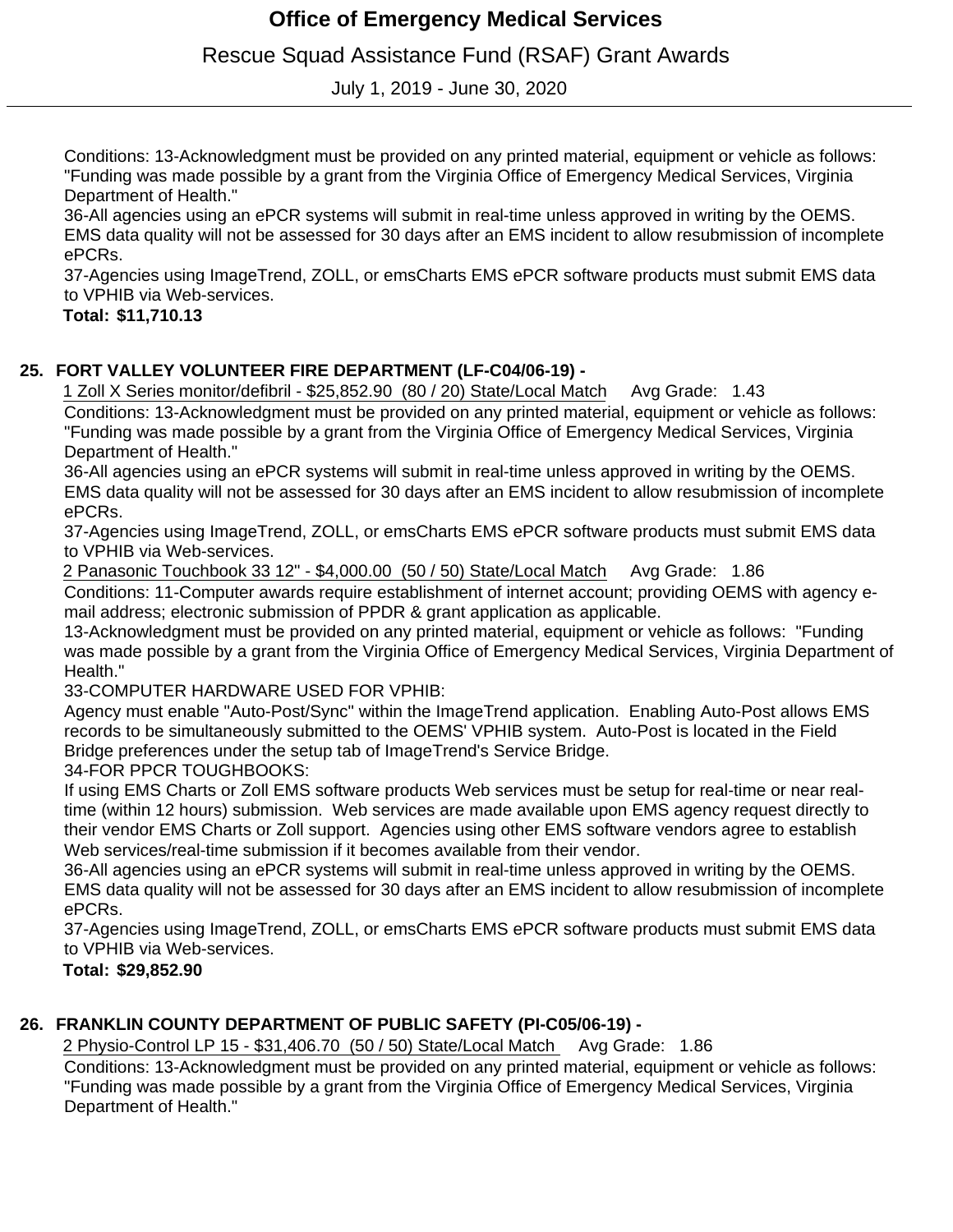Rescue Squad Assistance Fund (RSAF) Grant Awards

July 1, 2019 - June 30, 2020

36-All agencies using an ePCR systems will submit in real-time unless approved in writing by the OEMS. EMS data quality will not be assessed for 30 days after an EMS incident to allow resubmission of incomplete ePCRs.

37-Agencies using ImageTrend, ZOLL, or emsCharts EMS ePCR software products must submit EMS data to VPHIB via Web-services.

 **\$31,406.70 Total:**

### **FRANKLIN FIRE & RESCUE (TI-C06/06-19) - 27.**

1 2019 McCoy Miller Ambulance - \$101,867.00 (50 / 50) State/Local Match Avg Grade: 2.14 Conditions: 1-Vehicle must be available for service 24 hours a day, 7 days a week.

13-Acknowledgment must be provided on any printed material, equipment or vehicle as follows: "Funding was made possible by a grant from the Virginia Office of Emergency Medical Services, Virginia Department of Health."

32-Agency must complete all vehicle information in the "manage vehicles" section of the VPHIB system, including all data elements within the vehicle information, station, purchase information, and vehicle status sections. If this vehicle is replacing another vehicle, the vehicle being replaced must be marked as "inactive" in the VPHIB system.

35-All ambulances must be compliant with Virginia Emergency Medical Services Regulations 12VAC5-31- 810, Ground ambulance specifications.

36-All agencies using an ePCR systems will submit in real-time unless approved in writing by the OEMS. EMS data quality will not be assessed for 30 days after an EMS incident to allow resubmission of incomplete ePCRs.

37-Agencies using ImageTrend, ZOLL, or emsCharts EMS ePCR software products must submit EMS data to VPHIB via Web-services.

#### **\$101,867.00 Total:**

### **FREDERICKSBURG RESCUE SQUAD (RA-C02/06-19) - 28.**

4 LIFEPAK 15 - \$68,008.20 (50 / 50) State/Local Match Avg Grade: 2.04

Conditions: 13-Acknowledgment must be provided on any printed material, equipment or vehicle as follows: "Funding was made possible by a grant from the Virginia Office of Emergency Medical Services, Virginia Department of Health."

36-All agencies using an ePCR systems will submit in real-time unless approved in writing by the OEMS. EMS data quality will not be assessed for 30 days after an EMS incident to allow resubmission of incomplete ePCRs.

37-Agencies using ImageTrend, ZOLL, or emsCharts EMS ePCR software products must submit EMS data to VPHIB via Web-services.

 **\$68,008.20 Total:**

### **FRIES VOLUNTEER FIRE DEPARTMENT & RESCUE SQUAD (MT-C01/06-19) - 29.**

2 Lucas 3 - \$24,000.00 (80 / 20) State/Local Match Avg Grade: 2.00

Conditions: 13-Acknowledgment must be provided on any printed material, equipment or vehicle as follows: "Funding was made possible by a grant from the Virginia Office of Emergency Medical Services, Virginia Department of Health."

36-All agencies using an ePCR systems will submit in real-time unless approved in writing by the OEMS. EMS data quality will not be assessed for 30 days after an EMS incident to allow resubmission of incomplete ePCRs.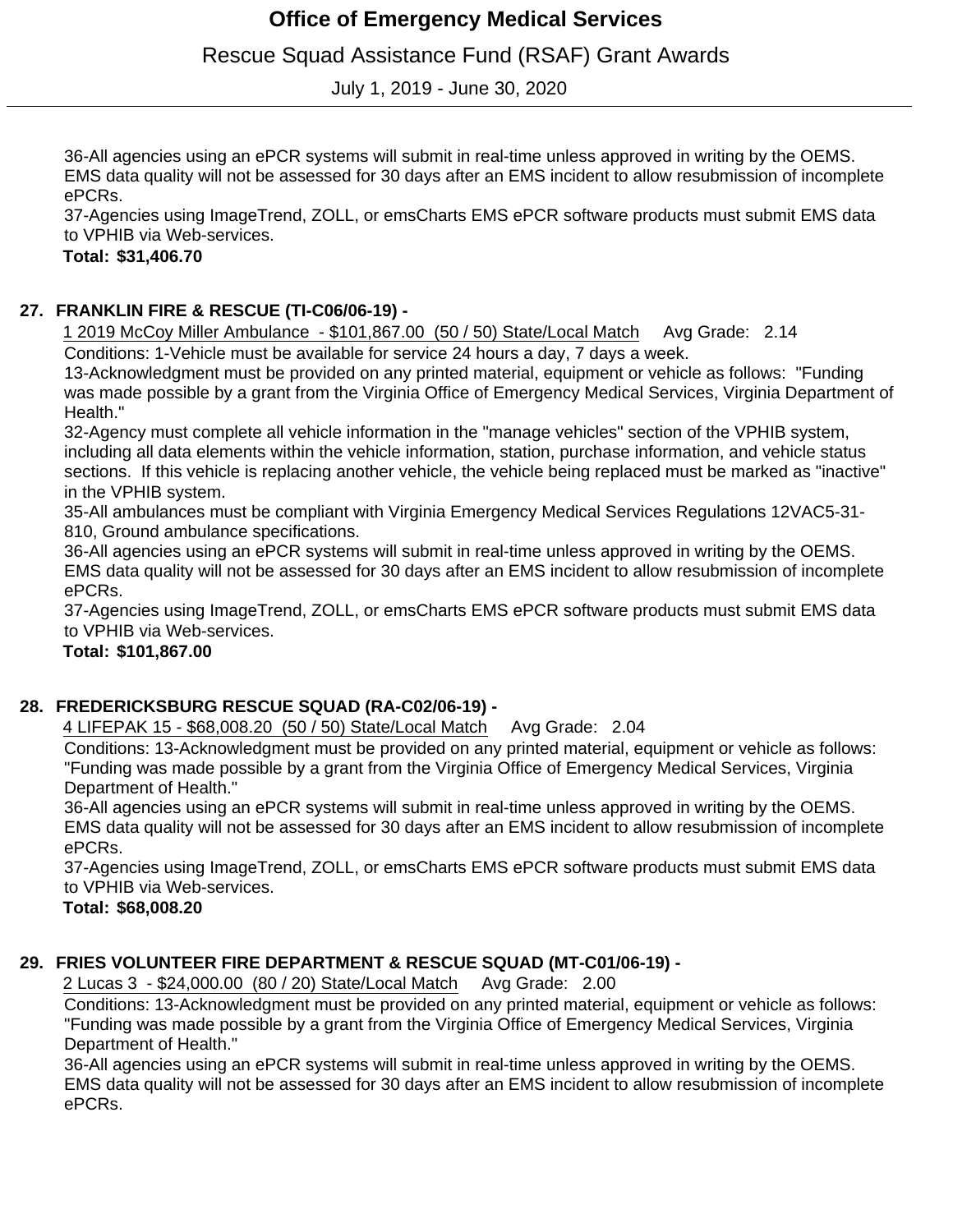Rescue Squad Assistance Fund (RSAF) Grant Awards

July 1, 2019 - June 30, 2020

37-Agencies using ImageTrend, ZOLL, or emsCharts EMS ePCR software products must submit EMS data to VPHIB via Web-services.

## **\$24,000.00 Total:**

### **GAINESBORO VOLUNTEER FIRE AND RESCUE COMPANY (LF-C05/06-19) - 30.**

3 LifePak 15 Cardiac Monitor - \$52,500.00 (50 / 50) State/Local Match Avg Grade: 1.86 Conditions: 13-Acknowledgment must be provided on any printed material, equipment or vehicle as follows: "Funding was made possible by a grant from the Virginia Office of Emergency Medical Services, Virginia Department of Health."

36-All agencies using an ePCR systems will submit in real-time unless approved in writing by the OEMS. EMS data quality will not be assessed for 30 days after an EMS incident to allow resubmission of incomplete ePCRs.

37-Agencies using ImageTrend, ZOLL, or emsCharts EMS ePCR software products must submit EMS data to VPHIB via Web-services.

 **\$52,500.00 Total:**

### **GLADSTONE VOLUNTEER FIRE & RESCUE SERVICES (TJ-C03/06-19) - 31.**

1 Stryker Stair-PRO Model 6252 S - \$2,560.00 (80 / 20) State/Local Match Avg Grade: 1.57 Conditions: 13-Acknowledgment must be provided on any printed material, equipment or vehicle as follows: "Funding was made possible by a grant from the Virginia Office of Emergency Medical Services, Virginia Department of Health."

36-All agencies using an ePCR systems will submit in real-time unless approved in writing by the OEMS. EMS data quality will not be assessed for 30 days after an EMS incident to allow resubmission of incomplete ePCRs.

37-Agencies using ImageTrend, ZOLL, or emsCharts EMS ePCR software products must submit EMS data to VPHIB via Web-services.

1 Lucas CPR device - \$11,897.06 (80 / 20) State/Local Match Avg Grade: 1.57

Conditions: 13-Acknowledgment must be provided on any printed material, equipment or vehicle as follows: "Funding was made possible by a grant from the Virginia Office of Emergency Medical Services, Virginia Department of Health."

36-All agencies using an ePCR systems will submit in real-time unless approved in writing by the OEMS. EMS data quality will not be assessed for 30 days after an EMS incident to allow resubmission of incomplete ePCRs.

37-Agencies using ImageTrend, ZOLL, or emsCharts EMS ePCR software products must submit EMS data to VPHIB via Web-services.

1 Phillips Heart Start FRX AED - \$2,044.00 (80 / 20) State/Local Match Avg Grade: 1.43 Conditions: 13-Acknowledgment must be provided on any printed material, equipment or vehicle as follows: "Funding was made possible by a grant from the Virginia Office of Emergency Medical Services, Virginia Department of Health."

36-All agencies using an ePCR systems will submit in real-time unless approved in writing by the OEMS. EMS data quality will not be assessed for 30 days after an EMS incident to allow resubmission of incomplete ePCRs.

37-Agencies using ImageTrend, ZOLL, or emsCharts EMS ePCR software products must submit EMS data to VPHIB via Web-services.

 **\$16,501.06 Total:**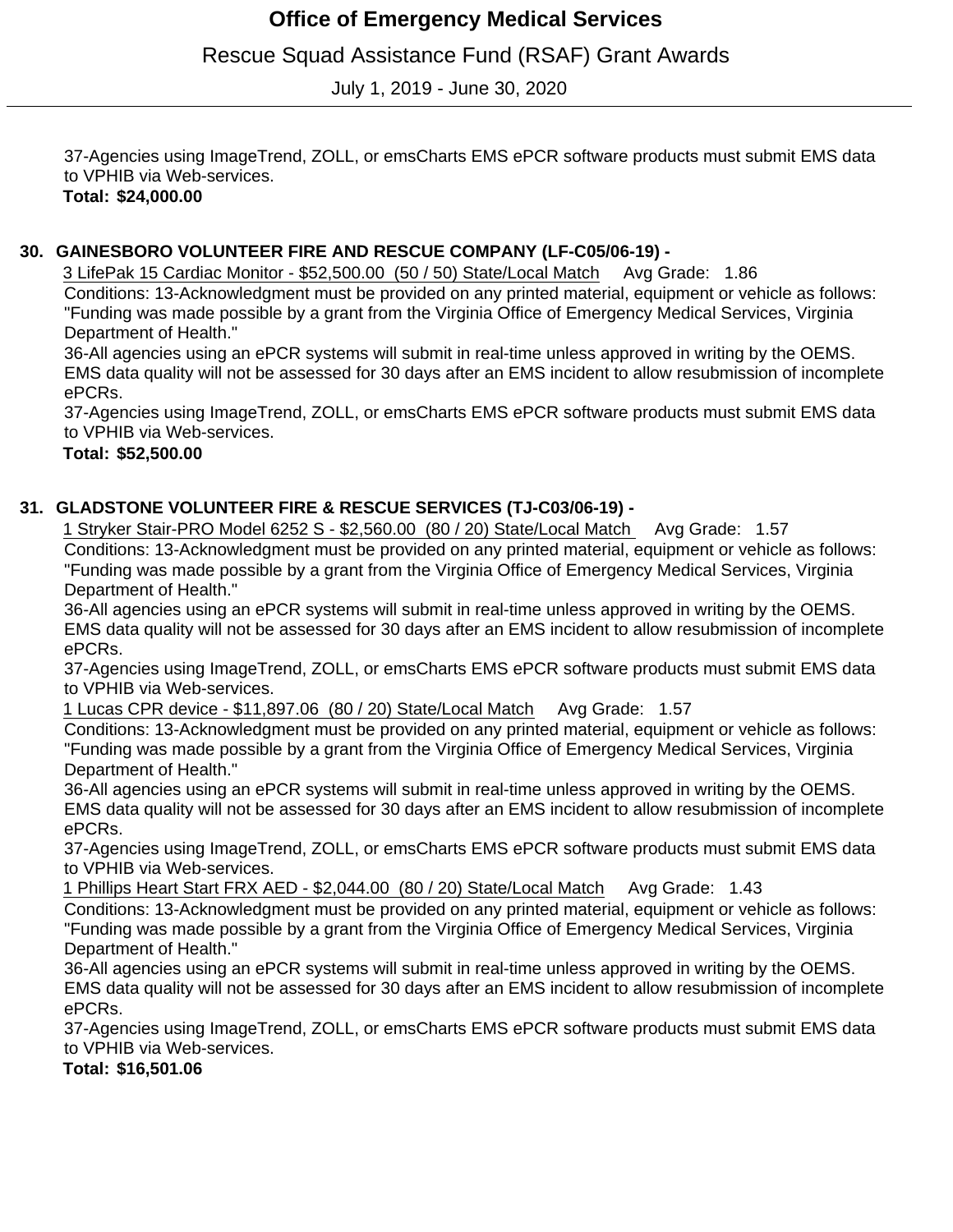# Rescue Squad Assistance Fund (RSAF) Grant Awards

July 1, 2019 - June 30, 2020

### **GOSHEN FIRST AID CREW (CS-C04/06-19) - 32.**

1 Lucas 3, v3.1 Chest Comp. Syst - \$11,857.50 (80 / 20) State/Local Match Avg Grade: 2.32 Conditions: 13-Acknowledgment must be provided on any printed material, equipment or vehicle as follows: "Funding was made possible by a grant from the Virginia Office of Emergency Medical Services, Virginia Department of Health."

36-All agencies using an ePCR systems will submit in real-time unless approved in writing by the OEMS. EMS data quality will not be assessed for 30 days after an EMS incident to allow resubmission of incomplete ePCRs.

37-Agencies using ImageTrend, ZOLL, or emsCharts EMS ePCR software products must submit EMS data to VPHIB via Web-services.

 **\$11,857.50 Total:**

### **GREENSVILLE VOLUNTEER RESCUE SQUAD (CR-C04/06-19) - 33.**

2 Zoll X Series Monitor - \$31,844.66 (50 / 50) State/Local Match Avg Grade: 2.11

Conditions: 13-Acknowledgment must be provided on any printed material, equipment or vehicle as follows: "Funding was made possible by a grant from the Virginia Office of Emergency Medical Services, Virginia Department of Health."

36-All agencies using an ePCR systems will submit in real-time unless approved in writing by the OEMS. EMS data quality will not be assessed for 30 days after an EMS incident to allow resubmission of incomplete ePCRs.

37-Agencies using ImageTrend, ZOLL, or emsCharts EMS ePCR software products must submit EMS data to VPHIB via Web-services.

 **\$31,844.66 Total:**

### **HALIFAX COUNTY RESCUE SQUAD (SS-C04/06-19) - 34.**

1 Lucas 3 - \$11,954.06 (80 / 20) State/Local Match Avg Grade: 1.89

Conditions: 13-Acknowledgment must be provided on any printed material, equipment or vehicle as follows: "Funding was made possible by a grant from the Virginia Office of Emergency Medical Services, Virginia Department of Health."

36-All agencies using an ePCR systems will submit in real-time unless approved in writing by the OEMS. EMS data quality will not be assessed for 30 days after an EMS incident to allow resubmission of incomplete ePCRs.

37-Agencies using ImageTrend, ZOLL, or emsCharts EMS ePCR software products must submit EMS data to VPHIB via Web-services.

 **\$11,954.06 Total:**

## **HAMPTON DIVISION OF FIRE/RESCUE (VP-C03/06-19) - 35.**

14 AirTraq video laryngoscope - \$8,890.28 (50 / 50) State/Local Match Avg Grade: 1.89

Conditions: 36-All agencies using an ePCR systems will submit in real-time unless approved in writing by the OEMS. EMS data quality will not be assessed for 30 days after an EMS incident to allow resubmission of incomplete ePCRs.

37-Agencies using ImageTrend, ZOLL, or emsCharts EMS ePCR software products must submit EMS data to VPHIB via Web-services.

 **\$8,890.28 Total:**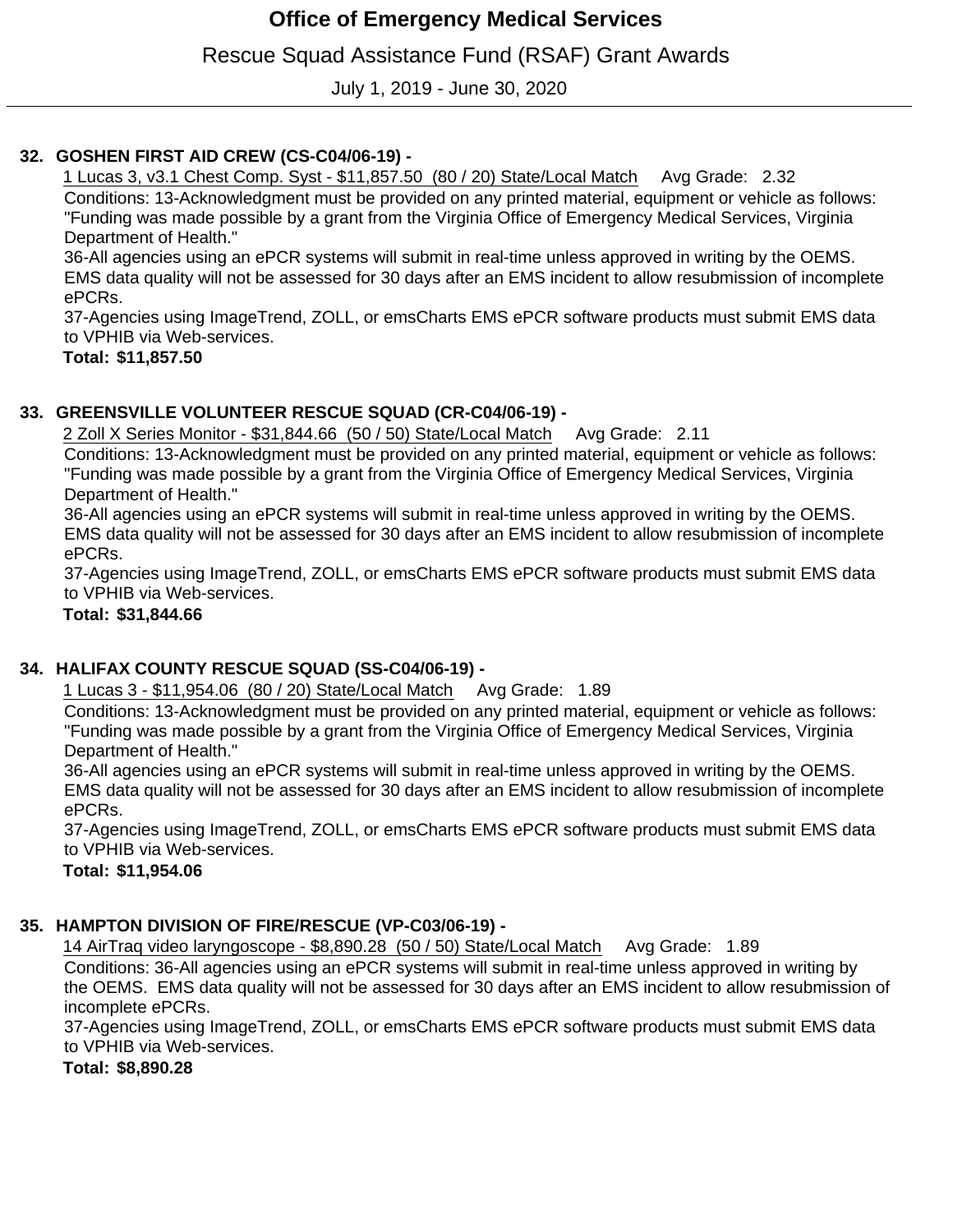Rescue Squad Assistance Fund (RSAF) Grant Awards

July 1, 2019 - June 30, 2020

## **HENRY COUNTY DEPARTMENT OF PUBLIC SAFETY (PI-C01/06-19) - 36.**

1 RAM 5500 Med. Duty 4X4 Ambulan - \$125,000.00 (50 / 50) State/Local Match Avg Grade: 1.61

Conditions: 1-Vehicle must be available for service 24 hours a day, 7 days a week.

13-Acknowledgment must be provided on any printed material, equipment or vehicle as follows: "Funding was made possible by a grant from the Virginia Office of Emergency Medical Services, Virginia Department of Health."

32-Agency must complete all vehicle information in the "manage vehicles" section of the VPHIB system, including all data elements within the vehicle information, station, purchase information, and vehicle status sections. If this vehicle is replacing another vehicle, the vehicle being replaced must be marked as "inactive" in the VPHIB system.

35-All ambulances must be compliant with Virginia Emergency Medical Services Regulations 12VAC5-31- 810, Ground ambulance specifications.

36-All agencies using an ePCR systems will submit in real-time unless approved in writing by the OEMS. EMS data quality will not be assessed for 30 days after an EMS incident to allow resubmission of incomplete ePCRs.

37-Agencies using ImageTrend, ZOLL, or emsCharts EMS ePCR software products must submit EMS data to VPHIB via Web-services.

1 Stryker Stretcher for Load Sys - \$10,199.00 (50 / 50) State/Local Match Avg Grade: 1.46 Conditions: 13-Acknowledgment must be provided on any printed material, equipment or vehicle as follows: "Funding was made possible by a grant from the Virginia Office of Emergency Medical Services, Virginia Department of Health."

36-All agencies using an ePCR systems will submit in real-time unless approved in writing by the OEMS. EMS data quality will not be assessed for 30 days after an EMS incident to allow resubmission of incomplete ePCRs.

37-Agencies using ImageTrend, ZOLL, or emsCharts EMS ePCR software products must submit EMS data to VPHIB via Web-services.

**Total: \$135,199.00**

## **JEB STUART RESCUE SQUAD (PI-C10/06-19) - 37.**

1 Stryker Power PRO XT XPS Cot - \$18,066.40 (80 / 20) State/Local Match Avg Grade: 1.64 Conditions: 13-Acknowledgment must be provided on any printed material, equipment or vehicle as follows: "Funding was made possible by a grant from the Virginia Office of Emergency Medical Services, Virginia Department of Health."

36-All agencies using an ePCR systems will submit in real-time unless approved in writing by the OEMS. EMS data quality will not be assessed for 30 days after an EMS incident to allow resubmission of incomplete ePCRs.

37-Agencies using ImageTrend, ZOLL, or emsCharts EMS ePCR software products must submit EMS data to VPHIB via Web-services.

1 2019 Ford F-550 XLT 4x4 Osage - \$200,000.00 (80 / 20) State/Local Match Avg Grade: 1.50 Conditions: 1-Vehicle must be available for service 24 hours a day, 7 days a week.

13-Acknowledgment must be provided on any printed material, equipment or vehicle as follows: "Funding was made possible by a grant from the Virginia Office of Emergency Medical Services, Virginia Department of Health."

32-Agency must complete all vehicle information in the "manage vehicles" section of the VPHIB system, including all data elements within the vehicle information, station, purchase information, and vehicle status sections. If this vehicle is replacing another vehicle, the vehicle being replaced must be marked as "inactive" in the VPHIB system.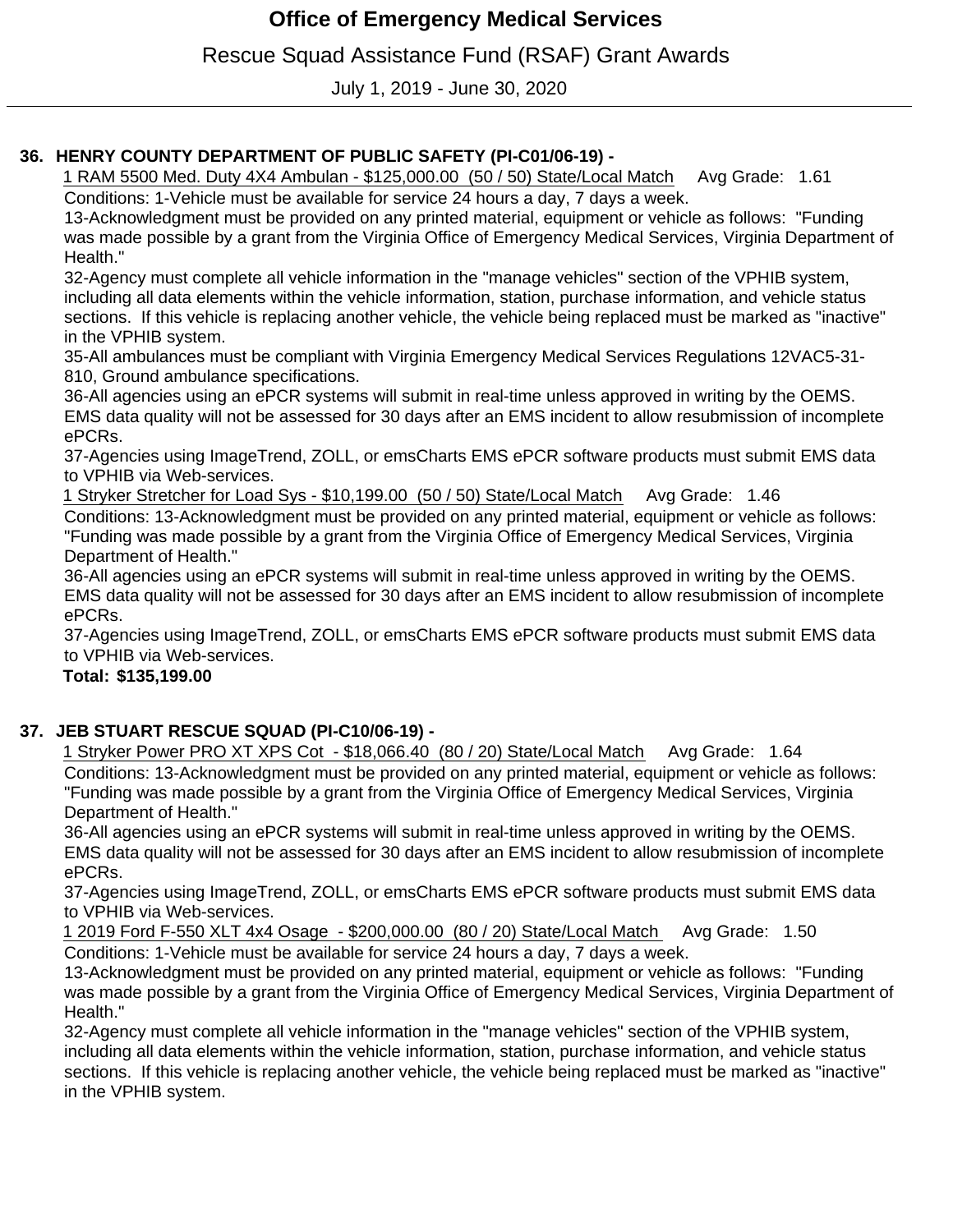Rescue Squad Assistance Fund (RSAF) Grant Awards

July 1, 2019 - June 30, 2020

35-All ambulances must be compliant with Virginia Emergency Medical Services Regulations 12VAC5-31- 810, Ground ambulance specifications.

36-All agencies using an ePCR systems will submit in real-time unless approved in writing by the OEMS. EMS data quality will not be assessed for 30 days after an EMS incident to allow resubmission of incomplete ePCRs.

37-Agencies using ImageTrend, ZOLL, or emsCharts EMS ePCR software products must submit EMS data to VPHIB via Web-services.

#### **\$218,066.40 Total:**

### **JOHN H. ENDERS VOLUNTEER FIRE & RESCUE SQUAD COMPANY (LF-C07/06-19) - 38.**

1 Power Cot System Complete - \$15,000.00 (50 / 50) State/Local Match Avg Grade: 1.46 Conditions: 13-Acknowledgment must be provided on any printed material, equipment or vehicle as follows: "Funding was made possible by a grant from the Virginia Office of Emergency Medical Services, Virginia Department of Health."

36-All agencies using an ePCR systems will submit in real-time unless approved in writing by the OEMS. EMS data quality will not be assessed for 30 days after an EMS incident to allow resubmission of incomplete ePCRs.

37-Agencies using ImageTrend, ZOLL, or emsCharts EMS ePCR software products must submit EMS data to VPHIB via Web-services.

1 A1-2 - \$191,482.40 (80 / 20) State/Local Match Avg Grade: 1.46

Conditions: 1-Vehicle must be available for service 24 hours a day, 7 days a week.

13-Acknowledgment must be provided on any printed material, equipment or vehicle as follows: "Funding was made possible by a grant from the Virginia Office of Emergency Medical Services, Virginia Department of Health."

32-Agency must complete all vehicle information in the "manage vehicles" section of the VPHIB system, including all data elements within the vehicle information, station, purchase information, and vehicle status sections. If this vehicle is replacing another vehicle, the vehicle being replaced must be marked as "inactive" in the VPHIB system.

35-All ambulances must be compliant with Virginia Emergency Medical Services Regulations 12VAC5-31- 810, Ground ambulance specifications.

36-All agencies using an ePCR systems will submit in real-time unless approved in writing by the OEMS. EMS data quality will not be assessed for 30 days after an EMS incident to allow resubmission of incomplete ePCRs.

37-Agencies using ImageTrend, ZOLL, or emsCharts EMS ePCR software products must submit EMS data to VPHIB via Web-services.

 **\$206,482.40 Total:**

## **KEOKEE VOLUNTEER FIRE & RESCUE (LE-C03/06-19) - 39.**

1 Power Load System - \$24,000.00 (80 / 20) State/Local Match Avg Grade: 1.50

Conditions: 13-Acknowledgment must be provided on any printed material, equipment or vehicle as follows: "Funding was made possible by a grant from the Virginia Office of Emergency Medical Services, Virginia Department of Health."

36-All agencies using an ePCR systems will submit in real-time unless approved in writing by the OEMS. EMS data quality will not be assessed for 30 days after an EMS incident to allow resubmission of incomplete ePCRs.

37-Agencies using ImageTrend, ZOLL, or emsCharts EMS ePCR software products must submit EMS data to VPHIB via Web-services.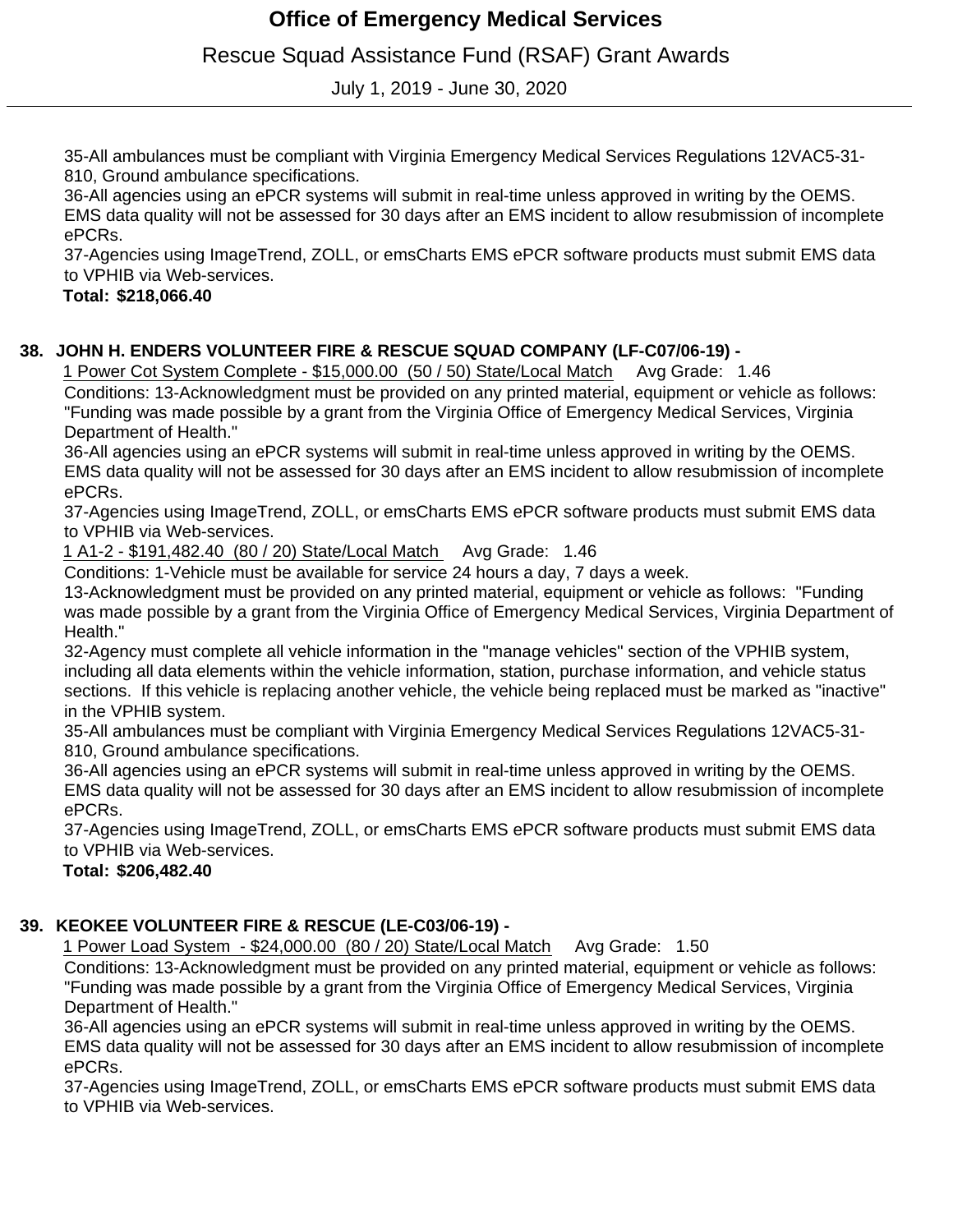Rescue Squad Assistance Fund (RSAF) Grant Awards

July 1, 2019 - June 30, 2020

 **\$24,000.00 Total:**

### **KING GEORGE DEPARTMENT OF FIRE,RESCUE AND EMERGENCY SERVICES (RA-C03/06-19) - 40.**

1 Training & CPR Simulators - \$10,327.50 (50 / 50) State/Local Match Avg Grade: 2.00 Conditions: 39-EMS Training Equipment shall be dedicated to the initial education of ALS and BLS providers. The equipment shall be available for this purpose, and only be utilized for other purposes when not being used for these programs.

 **\$10,327.50 Total:**

### **KING WILLIAM COUNTY FIRE & EMERGENCY SERVICES (MP-C04/06-19) - 41.**

1 LifePak 15 V4 monitor/defib - \$17,500.00 (50 / 50) State/Local Match Avg Grade: 1.89 Conditions: 13-Acknowledgment must be provided on any printed material, equipment or vehicle as follows: "Funding was made possible by a grant from the Virginia Office of Emergency Medical Services, Virginia Department of Health."

36-All agencies using an ePCR systems will submit in real-time unless approved in writing by the OEMS. EMS data quality will not be assessed for 30 days after an EMS incident to allow resubmission of incomplete ePCRs.

37-Agencies using ImageTrend, ZOLL, or emsCharts EMS ePCR software products must submit EMS data to VPHIB via Web-services.

1 2019 Ford 550 4X4 Wheelcoach - \$122,490.00 (50 / 50) State/Local Match Avg Grade: 1.89 Conditions: 1-Vehicle must be available for service 24 hours a day, 7 days a week.

13-Acknowledgment must be provided on any printed material, equipment or vehicle as follows: "Funding was made possible by a grant from the Virginia Office of Emergency Medical Services, Virginia Department of Health."

32-Agency must complete all vehicle information in the "manage vehicles" section of the VPHIB system, including all data elements within the vehicle information, station, purchase information, and vehicle status sections. If this vehicle is replacing another vehicle, the vehicle being replaced must be marked as "inactive" in the VPHIB system.

35-All ambulances must be compliant with Virginia Emergency Medical Services Regulations 12VAC5-31- 810, Ground ambulance specifications.

36-All agencies using an ePCR systems will submit in real-time unless approved in writing by the OEMS. EMS data quality will not be assessed for 30 days after an EMS incident to allow resubmission of incomplete ePCRs.

37-Agencies using ImageTrend, ZOLL, or emsCharts EMS ePCR software products must submit EMS data to VPHIB via Web-services.

1 Stryker Power Pro XT Stretcher - \$8,914.00 (50 / 50) State/Local Match Avg Grade: 2.04 Conditions: 13-Acknowledgment must be provided on any printed material, equipment or vehicle as follows: "Funding was made possible by a grant from the Virginia Office of Emergency Medical Services, Virginia Department of Health."

36-All agencies using an ePCR systems will submit in real-time unless approved in writing by the OEMS. EMS data quality will not be assessed for 30 days after an EMS incident to allow resubmission of incomplete ePCRs.

37-Agencies using ImageTrend, ZOLL, or emsCharts EMS ePCR software products must submit EMS data to VPHIB via Web-services.

1 Stryker Stair - Pro - \$1,600.00 (50 / 50) State/Local Match Avg Grade: 1.75

Conditions: 13-Acknowledgment must be provided on any printed material, equipment or vehicle as follows: "Funding was made possible by a grant from the Virginia Office of Emergency Medical Services, Virginia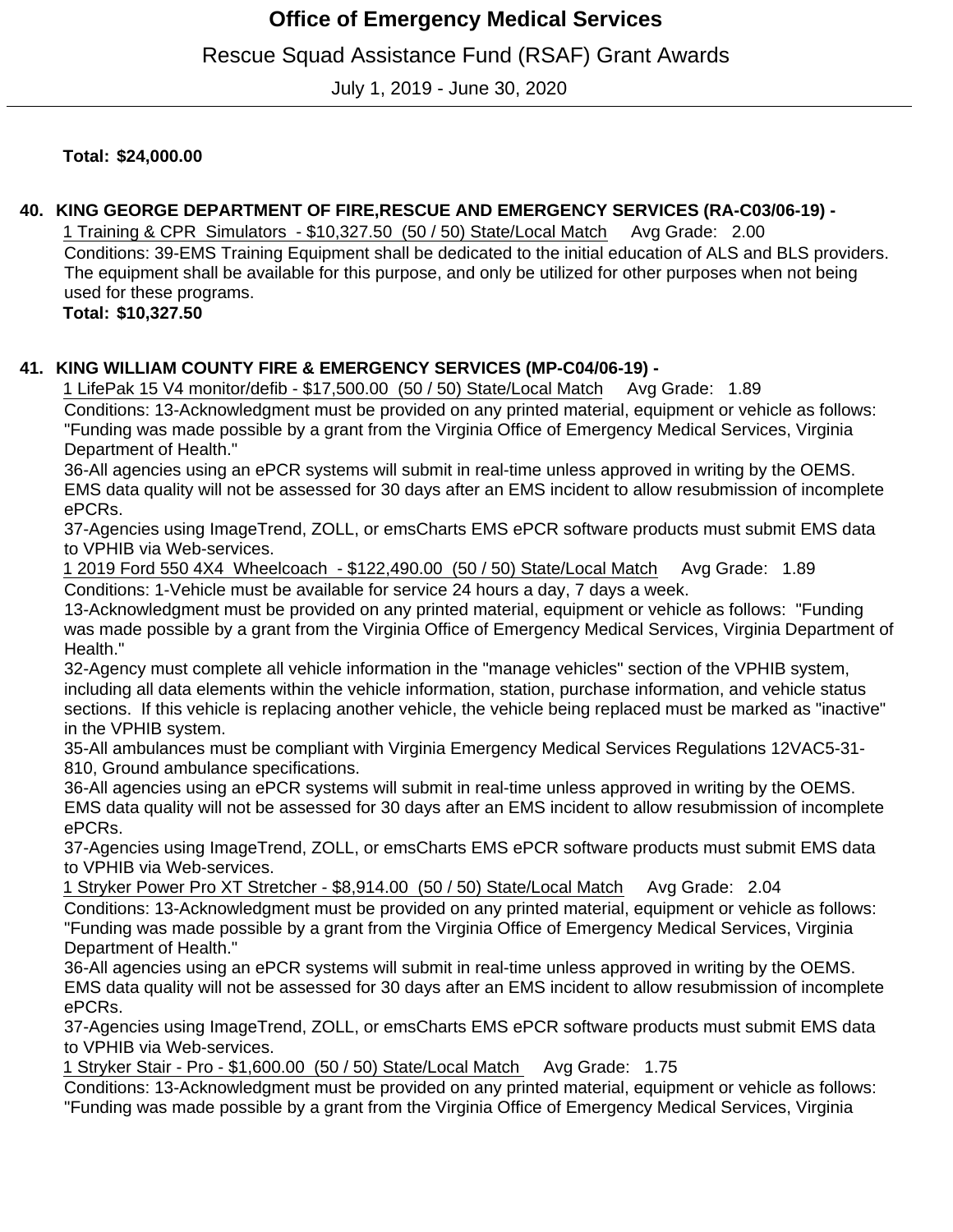Rescue Squad Assistance Fund (RSAF) Grant Awards

July 1, 2019 - June 30, 2020

Department of Health."

36-All agencies using an ePCR systems will submit in real-time unless approved in writing by the OEMS. EMS data quality will not be assessed for 30 days after an EMS incident to allow resubmission of incomplete ePCRs.

37-Agencies using ImageTrend, ZOLL, or emsCharts EMS ePCR software products must submit EMS data to VPHIB via Web-services.

1 LUCAS Chest Compression System - \$7,500.00 (50 / 50) State/Local Match Avg Grade: 2.18 Conditions: 13-Acknowledgment must be provided on any printed material, equipment or vehicle as follows: "Funding was made possible by a grant from the Virginia Office of Emergency Medical Services, Virginia Department of Health."

36-All agencies using an ePCR systems will submit in real-time unless approved in writing by the OEMS. EMS data quality will not be assessed for 30 days after an EMS incident to allow resubmission of incomplete ePCRs.

37-Agencies using ImageTrend, ZOLL, or emsCharts EMS ePCR software products must submit EMS data to VPHIB via Web-services.

#### **\$158,004.00 Total:**

### **LAKE ANNA RESCUE, INC (TJ-C05/06-19) - 42.**

1 Type 1 Ambulance with 4 wheel - \$125,000.00 (50 / 50) State/Local Match Avg Grade: 2.32 Conditions: 1-Vehicle must be available for service 24 hours a day, 7 days a week.

13-Acknowledgment must be provided on any printed material, equipment or vehicle as follows: "Funding was made possible by a grant from the Virginia Office of Emergency Medical Services, Virginia Department of Health."

32-Agency must complete all vehicle information in the "manage vehicles" section of the VPHIB system, including all data elements within the vehicle information, station, purchase information, and vehicle status sections. If this vehicle is replacing another vehicle, the vehicle being replaced must be marked as "inactive" in the VPHIB system.

35-All ambulances must be compliant with Virginia Emergency Medical Services Regulations 12VAC5-31- 810, Ground ambulance specifications.

36-All agencies using an ePCR systems will submit in real-time unless approved in writing by the OEMS. EMS data quality will not be assessed for 30 days after an EMS incident to allow resubmission of incomplete ePCRs.

37-Agencies using ImageTrend, ZOLL, or emsCharts EMS ePCR software products must submit EMS data to VPHIB via Web-services.

 **\$125,000.00 Total:**

## **LAUREL RESCUE SQUAD (MT-C10/06-19) - 43.**

1 Stryker Power Load System - \$23,248.80 (80 / 20) State/Local Match Avg Grade: 1.76 Conditions: 13-Acknowledgment must be provided on any printed material, equipment or vehicle as follows: "Funding was made possible by a grant from the Virginia Office of Emergency Medical Services, Virginia Department of Health."

36-All agencies using an ePCR systems will submit in real-time unless approved in writing by the OEMS. EMS data quality will not be assessed for 30 days after an EMS incident to allow resubmission of incomplete ePCRs.

37-Agencies using ImageTrend, ZOLL, or emsCharts EMS ePCR software products must submit EMS data to VPHIB via Web-services.

### **\$23,248.80 Total:**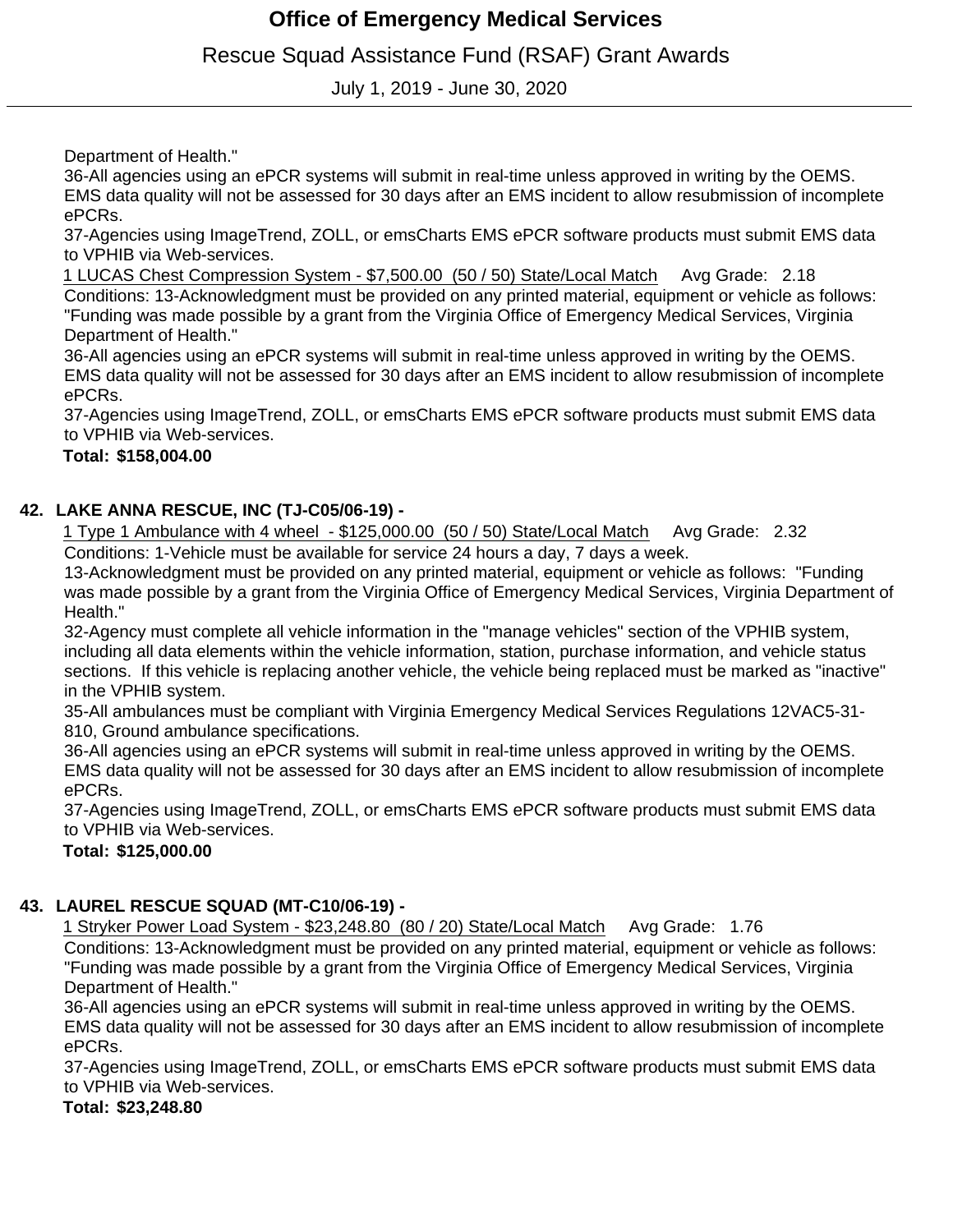Rescue Squad Assistance Fund (RSAF) Grant Awards

July 1, 2019 - June 30, 2020

## **LEAD MINES RESCUE SQUAD (MT-C09/06-19) - 44.**

2 Stryker Stretcher - \$24,000.00 (80 / 20) State/Local Match Avg Grade: 1.89

Conditions: 13-Acknowledgment must be provided on any printed material, equipment or vehicle as follows: "Funding was made possible by a grant from the Virginia Office of Emergency Medical Services, Virginia Department of Health."

36-All agencies using an ePCR systems will submit in real-time unless approved in writing by the OEMS. EMS data quality will not be assessed for 30 days after an EMS incident to allow resubmission of incomplete ePCRs.

37-Agencies using ImageTrend, ZOLL, or emsCharts EMS ePCR software products must submit EMS data to VPHIB via Web-services.

 **\$24,000.00 Total:**

## **LEBANON LIFE SAVING CREW (CP-C06/06-19) - 45.**

1 Cot for new ambulance - \$7,316.80 (80 / 20) State/Local Match Avg Grade: 1.93

Conditions: 13-Acknowledgment must be provided on any printed material, equipment or vehicle as follows: "Funding was made possible by a grant from the Virginia Office of Emergency Medical Services, Virginia Department of Health."

36-All agencies using an ePCR systems will submit in real-time unless approved in writing by the OEMS. EMS data quality will not be assessed for 30 days after an EMS incident to allow resubmission of incomplete ePCRs.

37-Agencies using ImageTrend, ZOLL, or emsCharts EMS ePCR software products must submit EMS data to VPHIB via Web-services.

1 Replacement for unit 20-B - \$132,481.60 (80 / 20) State/Local Match Avg Grade: 1.93

Conditions: 1-Vehicle must be available for service 24 hours a day, 7 days a week.

13-Acknowledgment must be provided on any printed material, equipment or vehicle as follows: "Funding was made possible by a grant from the Virginia Office of Emergency Medical Services, Virginia Department of Health."

32-Agency must complete all vehicle information in the "manage vehicles" section of the VPHIB system, including all data elements within the vehicle information, station, purchase information, and vehicle status sections. If this vehicle is replacing another vehicle, the vehicle being replaced must be marked as "inactive" in the VPHIB system.

35-All ambulances must be compliant with Virginia Emergency Medical Services Regulations 12VAC5-31- 810, Ground ambulance specifications.

36-All agencies using an ePCR systems will submit in real-time unless approved in writing by the OEMS. EMS data quality will not be assessed for 30 days after an EMS incident to allow resubmission of incomplete ePCRs.

37-Agencies using ImageTrend, ZOLL, or emsCharts EMS ePCR software products must submit EMS data to VPHIB via Web-services.

 **\$139,798.40 Total:**

## **LONG SHOP-MCCOY VOLUNTEER FIRE DEPARTMENT/RESCUE SQUAD (NR-C01/06-19) - 46.**

1 Zoll X-series monitor - \$25,488.88 (80 / 20) State/Local Match Avg Grade: 2.04

Conditions: 13-Acknowledgment must be provided on any printed material, equipment or vehicle as follows: "Funding was made possible by a grant from the Virginia Office of Emergency Medical Services, Virginia Department of Health."

36-All agencies using an ePCR systems will submit in real-time unless approved in writing by the OEMS. EMS data quality will not be assessed for 30 days after an EMS incident to allow resubmission of incomplete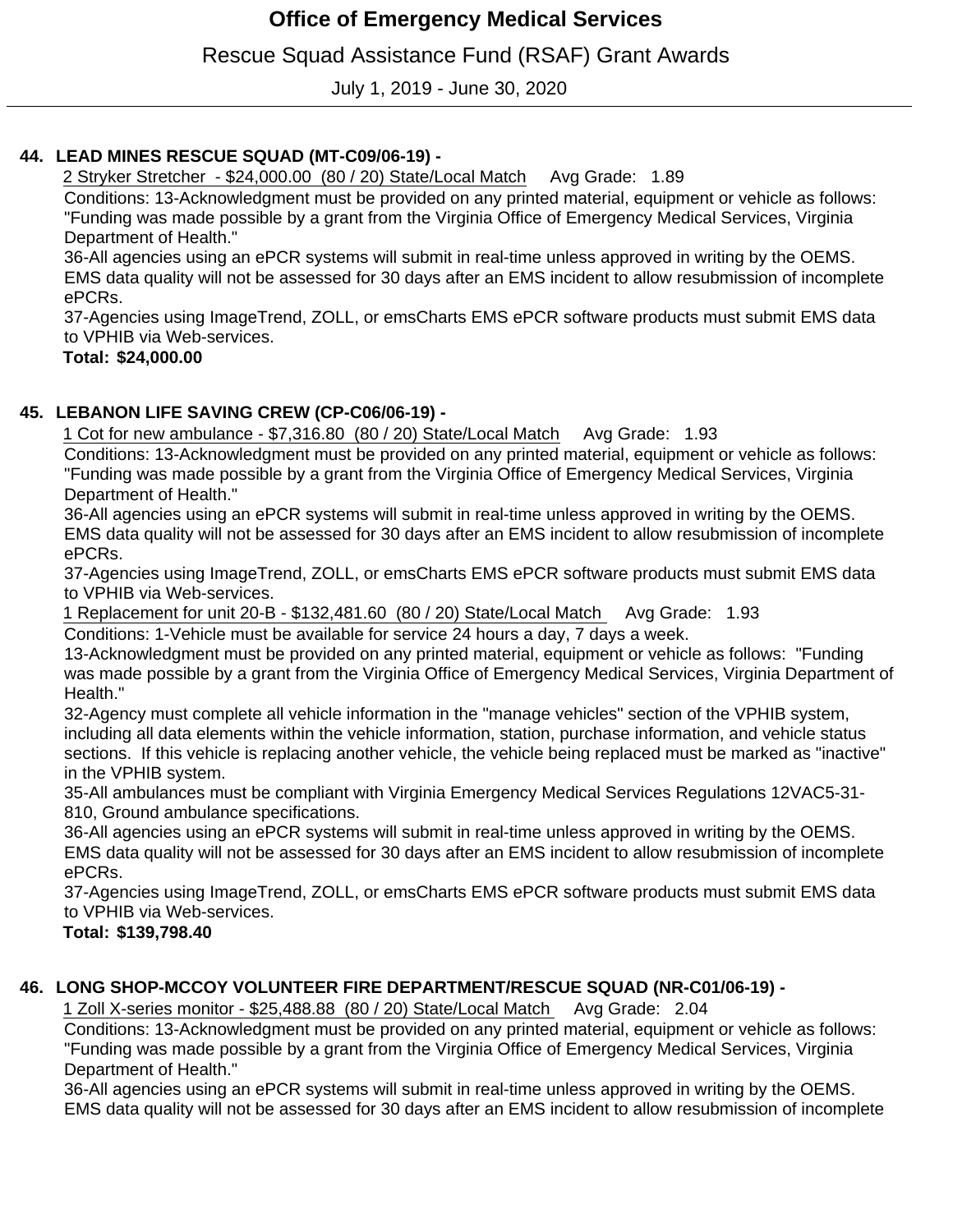Rescue Squad Assistance Fund (RSAF) Grant Awards

July 1, 2019 - June 30, 2020

ePCRs.

37-Agencies using ImageTrend, ZOLL, or emsCharts EMS ePCR software products must submit EMS data to VPHIB via Web-services.

 **\$25,488.88 Total:**

### **LOUDOUN COUNTY FIRE AND RESCUE (NV-C06/06-19) - 47.**

15 QinFlow IV Fluid Warmer - \$25,207.20 (50 / 50) State/Local Match Avg Grade: 3.11 Conditions: 13-Acknowledgment must be provided on any printed material, equipment or vehicle as follows: "Funding was made possible by a grant from the Virginia Office of Emergency Medical Services, Virginia Department of Health."

36-All agencies using an ePCR systems will submit in real-time unless approved in writing by the OEMS. EMS data quality will not be assessed for 30 days after an EMS incident to allow resubmission of incomplete ePCRs.

37-Agencies using ImageTrend, ZOLL, or emsCharts EMS ePCR software products must submit EMS data to VPHIB via Web-services.

 **\$25,207.20 Total:**

### **LOUISA COUNTY RESCUE SQUAD (TJ-C01/06-19) - 48.**

1 Lucas 3 Chest Compression Sys - \$7,436.35 (50 / 50) State/Local Match Avg Grade: 2.32 Conditions: 13-Acknowledgment must be provided on any printed material, equipment or vehicle as follows: "Funding was made possible by a grant from the Virginia Office of Emergency Medical Services, Virginia Department of Health."

36-All agencies using an ePCR systems will submit in real-time unless approved in writing by the OEMS. EMS data quality will not be assessed for 30 days after an EMS incident to allow resubmission of incomplete ePCRs.

37-Agencies using ImageTrend, ZOLL, or emsCharts EMS ePCR software products must submit EMS data to VPHIB via Web-services.

 **\$7,436.35 Total:**

### **LYNCHBURG FIRE DEPARTMENT (BR-C07/06-19) - 49.**

3 LifePak 15 Cardiac Monitor - \$51,959.55 (50 / 50) State/Local Match Avg Grade: 1.79 Conditions: 13-Acknowledgment must be provided on any printed material, equipment or vehicle as follows: "Funding was made possible by a grant from the Virginia Office of Emergency Medical Services, Virginia Department of Health."

36-All agencies using an ePCR systems will submit in real-time unless approved in writing by the OEMS. EMS data quality will not be assessed for 30 days after an EMS incident to allow resubmission of incomplete ePCRs.

37-Agencies using ImageTrend, ZOLL, or emsCharts EMS ePCR software products must submit EMS data to VPHIB via Web-services.

 **\$51,959.55 Total:**

### **MADISON COUNTY EMERGENCY MEDICAL SERVICES (TJ-C04/06-19) - 50.**

1 Lifepak 15 Cardiac Monitor - \$27,684.56 (80 / 20) State/Local Match Avg Grade: 1.54 Conditions: 13-Acknowledgment must be provided on any printed material, equipment or vehicle as follows: "Funding was made possible by a grant from the Virginia Office of Emergency Medical Services, Virginia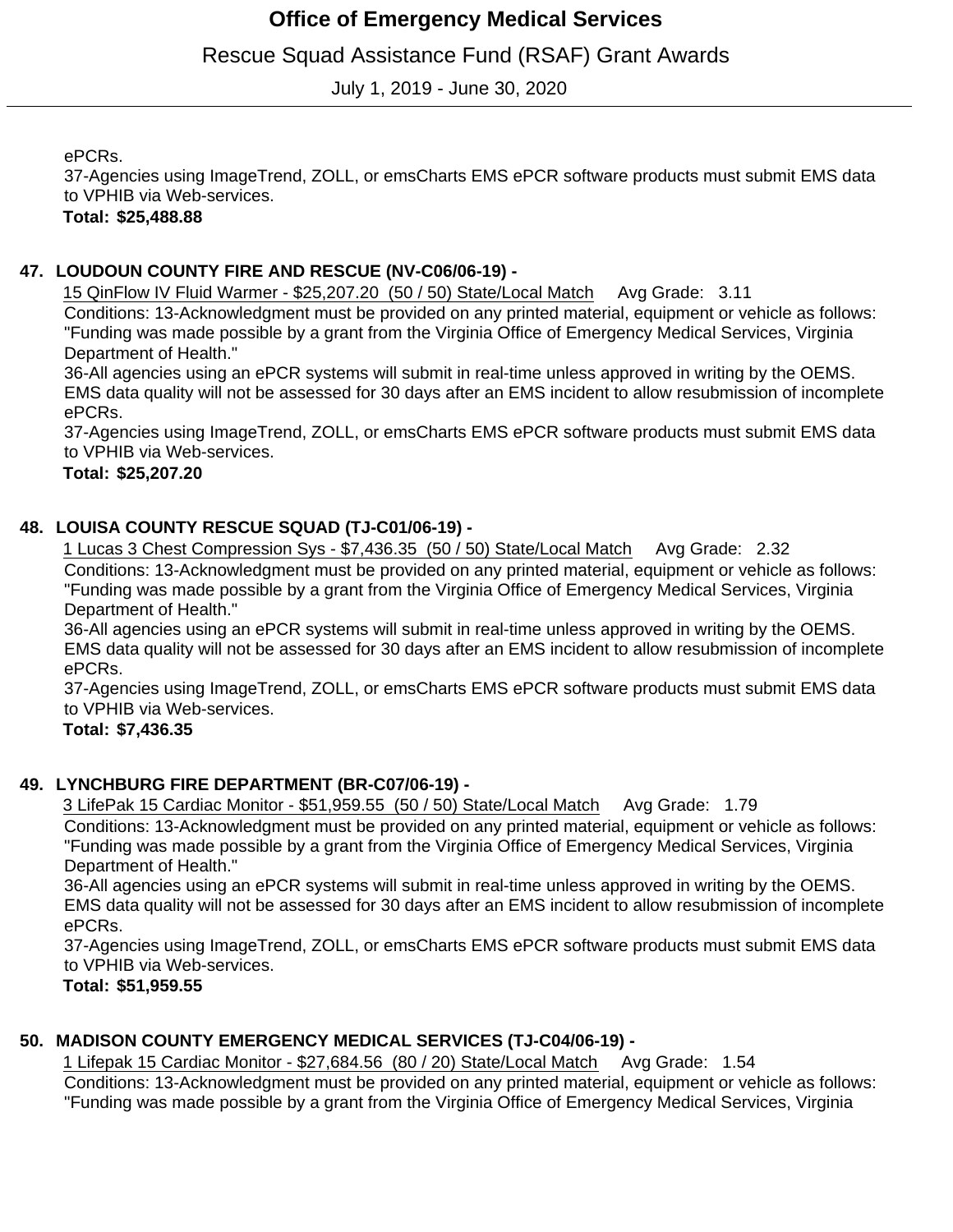# Rescue Squad Assistance Fund (RSAF) Grant Awards

July 1, 2019 - June 30, 2020

Department of Health."

36-All agencies using an ePCR systems will submit in real-time unless approved in writing by the OEMS. EMS data quality will not be assessed for 30 days after an EMS incident to allow resubmission of incomplete ePCRs.

37-Agencies using ImageTrend, ZOLL, or emsCharts EMS ePCR software products must submit EMS data to VPHIB via Web-services.

1 Ford 450 Ambulance - \$183,996.00 (80 / 20) State/Local Match Avg Grade: 1.54

Conditions: 1-Vehicle must be available for service 24 hours a day, 7 days a week.

13-Acknowledgment must be provided on any printed material, equipment or vehicle as follows: "Funding was made possible by a grant from the Virginia Office of Emergency Medical Services, Virginia Department of Health."

32-Agency must complete all vehicle information in the "manage vehicles" section of the VPHIB system, including all data elements within the vehicle information, station, purchase information, and vehicle status sections. If this vehicle is replacing another vehicle, the vehicle being replaced must be marked as "inactive" in the VPHIB system.

35-All ambulances must be compliant with Virginia Emergency Medical Services Regulations 12VAC5-31- 810, Ground ambulance specifications.

36-All agencies using an ePCR systems will submit in real-time unless approved in writing by the OEMS. EMS data quality will not be assessed for 30 days after an EMS incident to allow resubmission of incomplete ePCRs.

37-Agencies using ImageTrend, ZOLL, or emsCharts EMS ePCR software products must submit EMS data to VPHIB via Web-services.

 **\$211,680.56 Total:**

### **MONELISON VOLUNTEER RESCUE SQUAD (BR-C06/06-19) - 51.**

4 Tough Books - \$8,000.00 (50 / 50) State/Local Match Avg Grade: 1.82

Conditions: 11-Computer awards require establishment of internet account; providing OEMS with agency email address; electronic submission of PPDR & grant application as applicable.

13-Acknowledgment must be provided on any printed material, equipment or vehicle as follows: "Funding was made possible by a grant from the Virginia Office of Emergency Medical Services, Virginia Department of Health."

33-COMPUTER HARDWARE USED FOR VPHIB:

Agency must enable "Auto-Post/Sync" within the ImageTrend application. Enabling Auto-Post allows EMS records to be simultaneously submitted to the OEMS' VPHIB system. Auto-Post is located in the Field Bridge preferences under the setup tab of ImageTrend's Service Bridge.

34-FOR PPCR TOUGHBOOKS:

If using EMS Charts or Zoll EMS software products Web services must be setup for real-time or near realtime (within 12 hours) submission. Web services are made available upon EMS agency request directly to their vendor EMS Charts or Zoll support. Agencies using other EMS software vendors agree to establish Web services/real-time submission if it becomes available from their vendor.

36-All agencies using an ePCR systems will submit in real-time unless approved in writing by the OEMS. EMS data quality will not be assessed for 30 days after an EMS incident to allow resubmission of incomplete ePCRs.

37-Agencies using ImageTrend, ZOLL, or emsCharts EMS ePCR software products must submit EMS data to VPHIB via Web-services.

 **\$8,000.00 Total:**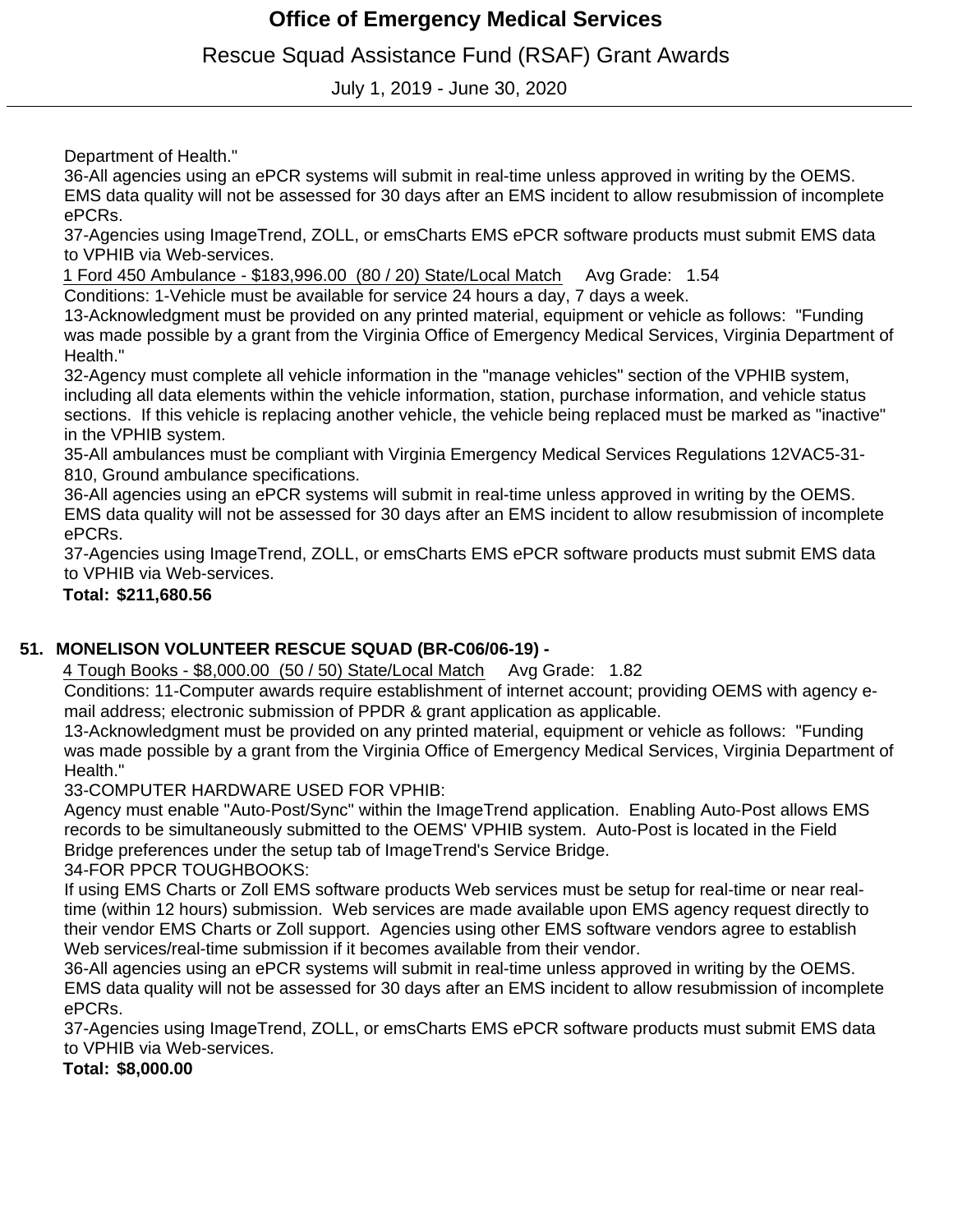Rescue Squad Assistance Fund (RSAF) Grant Awards

July 1, 2019 - June 30, 2020

### **MONETA RESCUE SQUAD, INC. (BR-C04/06-19) - 52.**

1 Stryker Power-PRO XT cot - \$11,291.50 (50 / 50) State/Local Match Avg Grade: 2.14

Conditions: 13-Acknowledgment must be provided on any printed material, equipment or vehicle as follows: "Funding was made possible by a grant from the Virginia Office of Emergency Medical Services, Virginia Department of Health."

36-All agencies using an ePCR systems will submit in real-time unless approved in writing by the OEMS. EMS data quality will not be assessed for 30 days after an EMS incident to allow resubmission of incomplete ePCRs.

37-Agencies using ImageTrend, ZOLL, or emsCharts EMS ePCR software products must submit EMS data to VPHIB via Web-services.

1 2020 Dodge RAM 5500 SLT 4X4 - \$125,000.00 (50 / 50) State/Local Match Avg Grade: 2.14 Conditions: 1-Vehicle must be available for service 24 hours a day, 7 days a week.

13-Acknowledgment must be provided on any printed material, equipment or vehicle as follows: "Funding was made possible by a grant from the Virginia Office of Emergency Medical Services, Virginia Department of Health."

32-Agency must complete all vehicle information in the "manage vehicles" section of the VPHIB system, including all data elements within the vehicle information, station, purchase information, and vehicle status sections. If this vehicle is replacing another vehicle, the vehicle being replaced must be marked as "inactive" in the VPHIB system.

35-All ambulances must be compliant with Virginia Emergency Medical Services Regulations 12VAC5-31- 810, Ground ambulance specifications.

36-All agencies using an ePCR systems will submit in real-time unless approved in writing by the OEMS. EMS data quality will not be assessed for 30 days after an EMS incident to allow resubmission of incomplete ePCRs.

37-Agencies using ImageTrend, ZOLL, or emsCharts EMS ePCR software products must submit EMS data to VPHIB via Web-services.

**Total: \$136,291.50**

### **MONTVALE RESCUE SQUAD (BR-C02/06-19) - 53.**

1 Lucas 3 Chest compressor - \$7,500.00 (50 / 50) State/Local Match Avg Grade: 1.86 Conditions: 13-Acknowledgment must be provided on any printed material, equipment or vehicle as follows: "Funding was made possible by a grant from the Virginia Office of Emergency Medical Services, Virginia Department of Health."

36-All agencies using an ePCR systems will submit in real-time unless approved in writing by the OEMS. EMS data quality will not be assessed for 30 days after an EMS incident to allow resubmission of incomplete ePCRs.

37-Agencies using ImageTrend, ZOLL, or emsCharts EMS ePCR software products must submit EMS data to VPHIB via Web-services.

2 zoll - \$30,565.50 (50 / 50) State/Local Match Avg Grade: 1.71

Conditions: 13-Acknowledgment must be provided on any printed material, equipment or vehicle as follows: "Funding was made possible by a grant from the Virginia Office of Emergency Medical Services, Virginia Department of Health."

36-All agencies using an ePCR systems will submit in real-time unless approved in writing by the OEMS. EMS data quality will not be assessed for 30 days after an EMS incident to allow resubmission of incomplete ePCRs.

37-Agencies using ImageTrend, ZOLL, or emsCharts EMS ePCR software products must submit EMS data to VPHIB via Web-services.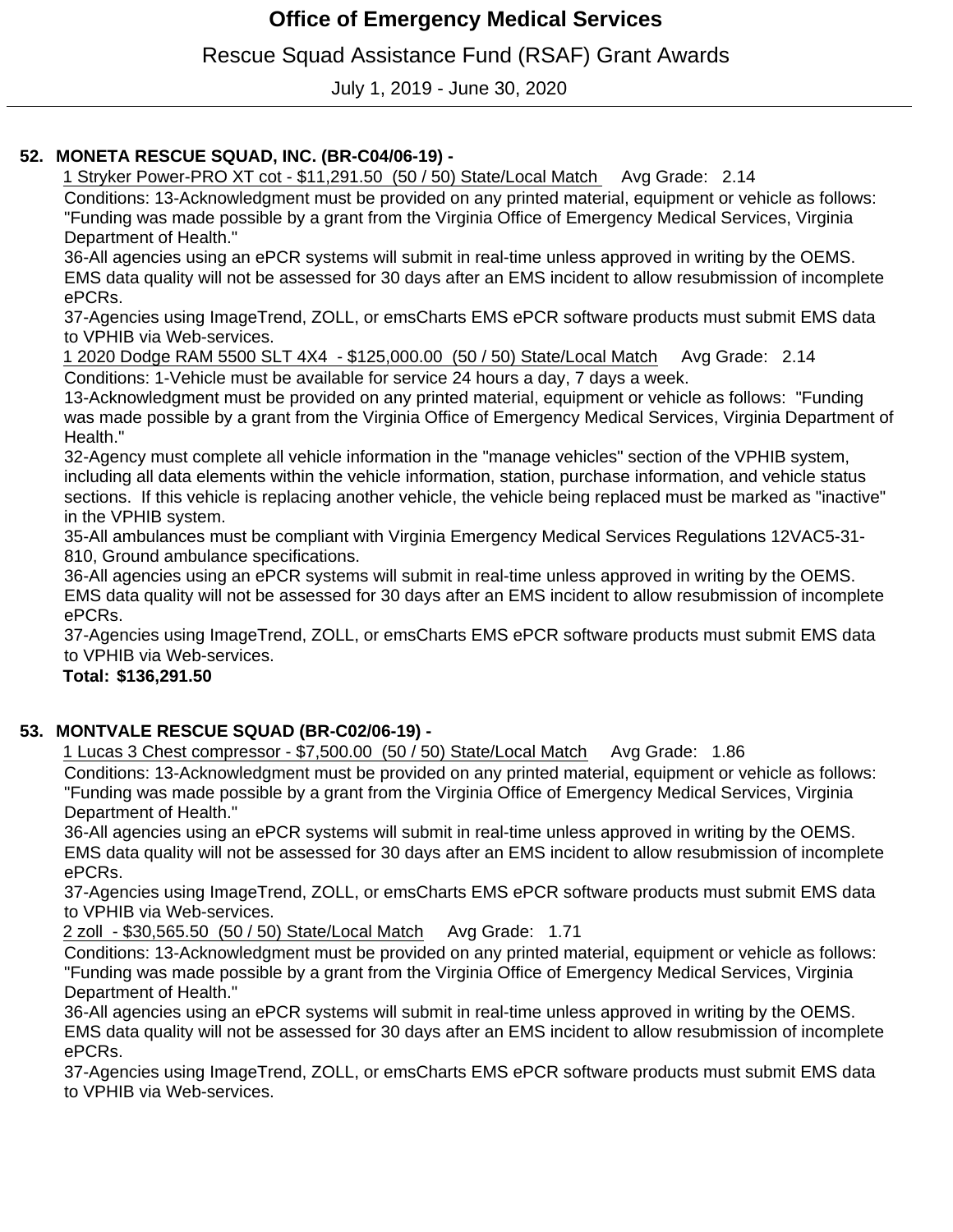## Rescue Squad Assistance Fund (RSAF) Grant Awards

July 1, 2019 - June 30, 2020

 **\$38,065.50 Total:**

### **MOUNT JACKSON RESCUE & FIRE DEPARTMENT, INC. (LF-C09/06-19) - 54.**

2 Lucas Devices - \$15,000.00 (50 / 50) State/Local Match Avg Grade: 2.29

Conditions: 13-Acknowledgment must be provided on any printed material, equipment or vehicle as follows: "Funding was made possible by a grant from the Virginia Office of Emergency Medical Services, Virginia Department of Health."

36-All agencies using an ePCR systems will submit in real-time unless approved in writing by the OEMS. EMS data quality will not be assessed for 30 days after an EMS incident to allow resubmission of incomplete ePCRs.

37-Agencies using ImageTrend, ZOLL, or emsCharts EMS ePCR software products must submit EMS data to VPHIB via Web-services.

2 Zoll Monitor Defibrillator - \$32,334.65 (50 / 50) State/Local Match Avg Grade: 2.00

Conditions: 13-Acknowledgment must be provided on any printed material, equipment or vehicle as follows: "Funding was made possible by a grant from the Virginia Office of Emergency Medical Services, Virginia Department of Health."

36-All agencies using an ePCR systems will submit in real-time unless approved in writing by the OEMS. EMS data quality will not be assessed for 30 days after an EMS incident to allow resubmission of incomplete ePCRs.

37-Agencies using ImageTrend, ZOLL, or emsCharts EMS ePCR software products must submit EMS data to VPHIB via Web-services.

 **\$47,334.65 Total:**

### **MOUNT SOLON VOL FIRE CO/RESCUE SQUAD INC (CS-C06/06-19) - 55.**

1 Zoll X Series Cardiac Monitor - \$17,500.00 (50 / 50) State/Local Match Avg Grade: 2.63 Conditions: 13-Acknowledgment must be provided on any printed material, equipment or vehicle as follows: "Funding was made possible by a grant from the Virginia Office of Emergency Medical Services, Virginia Department of Health."

36-All agencies using an ePCR systems will submit in real-time unless approved in writing by the OEMS. EMS data quality will not be assessed for 30 days after an EMS incident to allow resubmission of incomplete ePCRs.

37-Agencies using ImageTrend, ZOLL, or emsCharts EMS ePCR software products must submit EMS data to VPHIB via Web-services.

 **\$17,500.00 Total:**

## **NEWSOMS VOLUNTEER FIRE DEPARTMENT, INC. (TI-C11/06-19) - 56.**

1 Lifepak15 Modem - \$375.00 (50 / 50) State/Local Match Avg Grade: 2.32

Conditions: 13-Acknowledgment must be provided on any printed material, equipment or vehicle as follows: "Funding was made possible by a grant from the Virginia Office of Emergency Medical Services, Virginia Department of Health."

36-All agencies using an ePCR systems will submit in real-time unless approved in writing by the OEMS. EMS data quality will not be assessed for 30 days after an EMS incident to allow resubmission of incomplete ePCRs.

37-Agencies using ImageTrend, ZOLL, or emsCharts EMS ePCR software products must submit EMS data to VPHIB via Web-services.

 **\$375.00 Total:**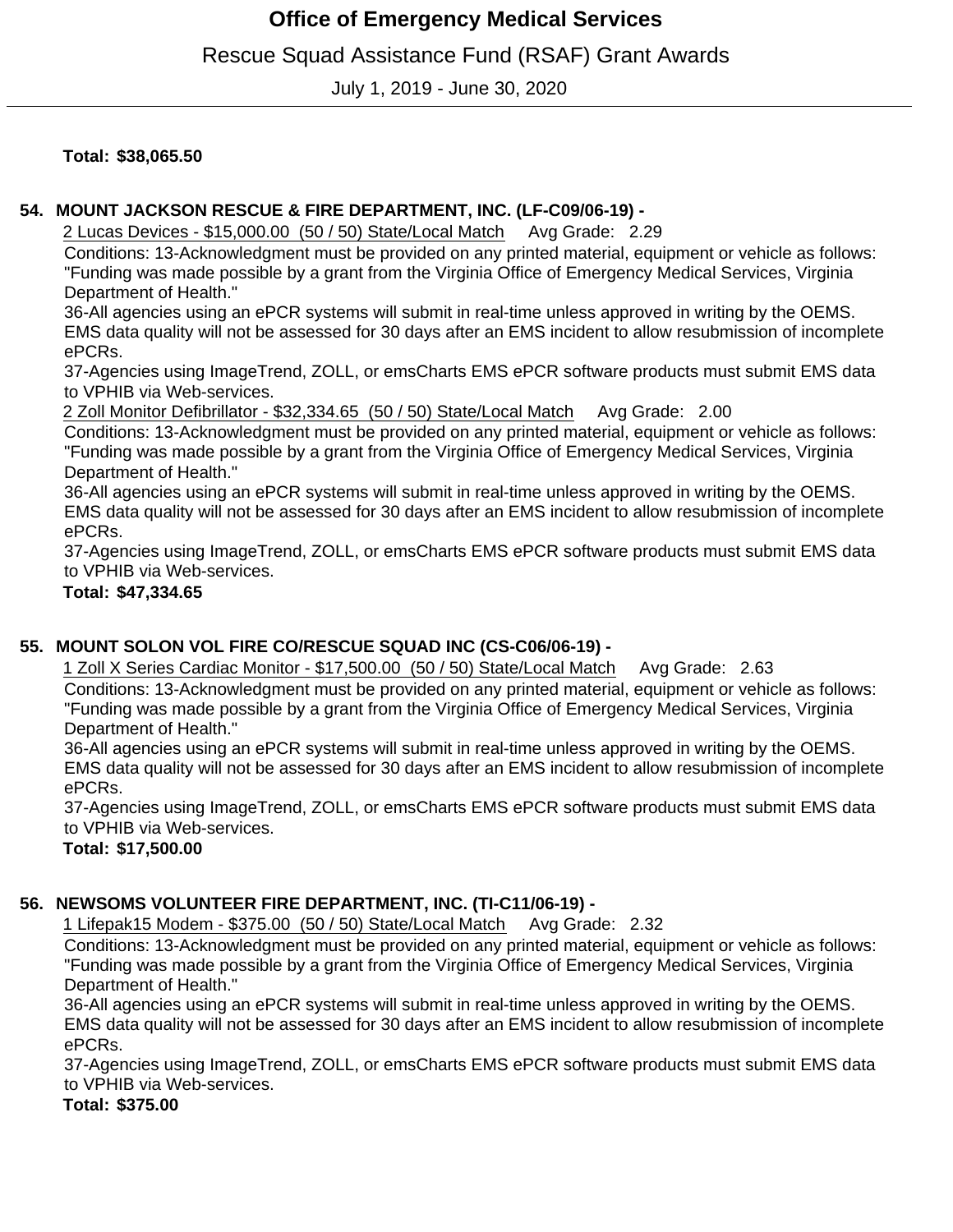Rescue Squad Assistance Fund (RSAF) Grant Awards

July 1, 2019 - June 30, 2020

### **NICKELSVILLE RESCUE SQUAD (LE-C05/06-19) - 57.**

1 LUCAS Device - \$12,000.00 (80 / 20) State/Local Match Avg Grade: 2.32

Conditions: 13-Acknowledgment must be provided on any printed material, equipment or vehicle as follows: "Funding was made possible by a grant from the Virginia Office of Emergency Medical Services, Virginia Department of Health."

36-All agencies using an ePCR systems will submit in real-time unless approved in writing by the OEMS. EMS data quality will not be assessed for 30 days after an EMS incident to allow resubmission of incomplete ePCRs.

37-Agencies using ImageTrend, ZOLL, or emsCharts EMS ePCR software products must submit EMS data to VPHIB via Web-services.

1 2019 Type I 4x2 Ambulance - \$170,828.80 (80 / 20) State/Local Match Avg Grade: 2.04

Conditions: 1-Vehicle must be available for service 24 hours a day, 7 days a week.

13-Acknowledgment must be provided on any printed material, equipment or vehicle as follows: "Funding was made possible by a grant from the Virginia Office of Emergency Medical Services, Virginia Department of Health."

32-Agency must complete all vehicle information in the "manage vehicles" section of the VPHIB system, including all data elements within the vehicle information, station, purchase information, and vehicle status sections. If this vehicle is replacing another vehicle, the vehicle being replaced must be marked as "inactive" in the VPHIB system.

35-All ambulances must be compliant with Virginia Emergency Medical Services Regulations 12VAC5-31- 810, Ground ambulance specifications.

36-All agencies using an ePCR systems will submit in real-time unless approved in writing by the OEMS. EMS data quality will not be assessed for 30 days after an EMS incident to allow resubmission of incomplete ePCRs.

37-Agencies using ImageTrend, ZOLL, or emsCharts EMS ePCR software products must submit EMS data to VPHIB via Web-services.

1 Stryker Power Pro XT Cot - \$14,880.00 (80 / 20) State/Local Match Avg Grade: 1.89

Conditions: 13-Acknowledgment must be provided on any printed material, equipment or vehicle as follows: "Funding was made possible by a grant from the Virginia Office of Emergency Medical Services, Virginia Department of Health."

36-All agencies using an ePCR systems will submit in real-time unless approved in writing by the OEMS. EMS data quality will not be assessed for 30 days after an EMS incident to allow resubmission of incomplete ePCRs.

37-Agencies using ImageTrend, ZOLL, or emsCharts EMS ePCR software products must submit EMS data to VPHIB via Web-services.

#### **\$197,708.80 Total:**

### **NORFOLK FIRE-RESCUE (TI-C05/06-19) - 58.**

23 Lift Assist Harness - \$7,478.45 (50 / 50) State/Local Match Avg Grade: 2.29

Conditions: 36-All agencies using an ePCR systems will submit in real-time unless approved in writing by the OEMS. EMS data quality will not be assessed for 30 days after an EMS incident to allow resubmission of incomplete ePCRs.

37-Agencies using ImageTrend, ZOLL, or emsCharts EMS ePCR software products must submit EMS data to VPHIB via Web-services.

 **\$7,478.45 Total:**

### **NORTH MOUNTAIN VOLUNTEER FIRE & RESCUE (LF-C02/06-19) - 59.**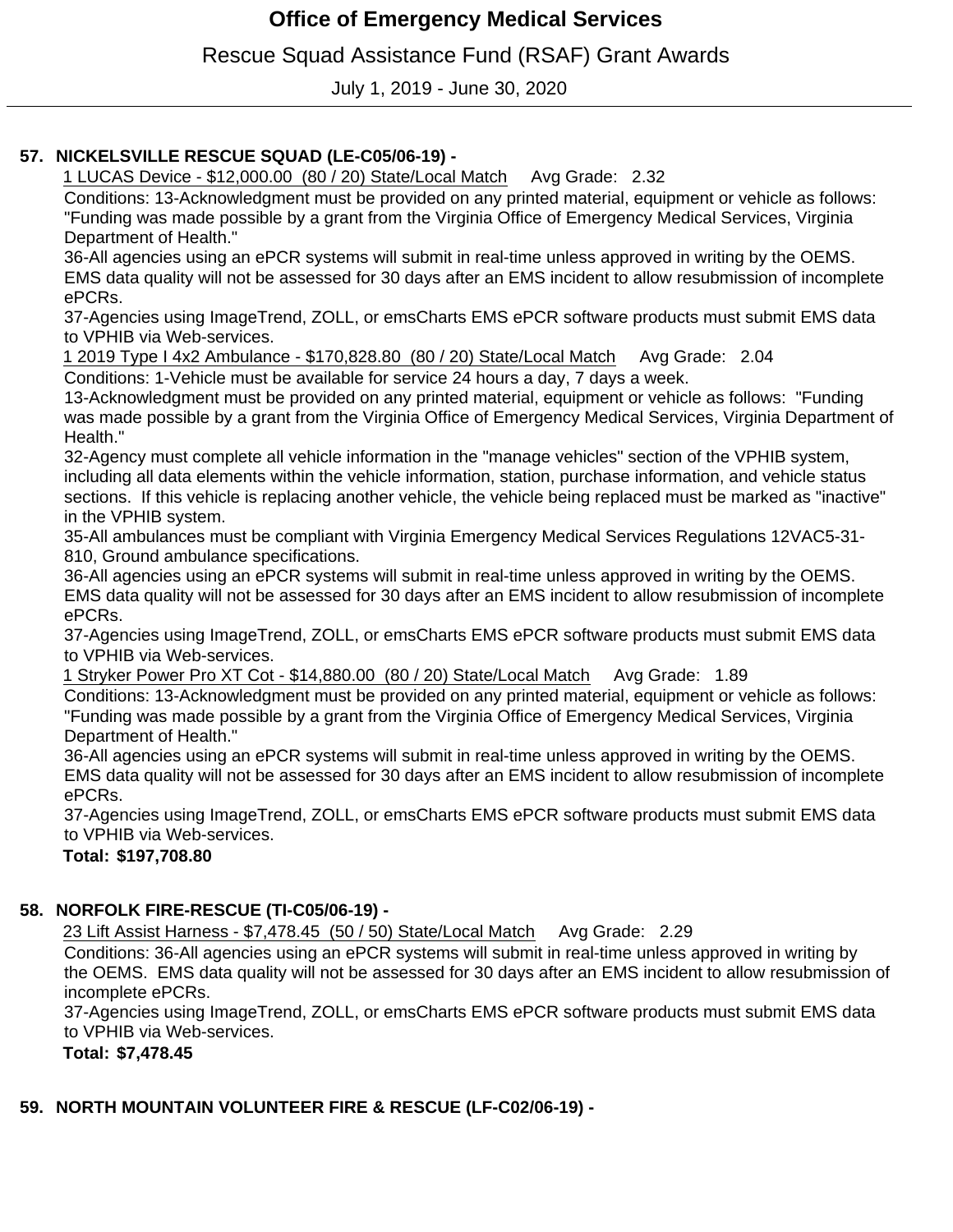Rescue Squad Assistance Fund (RSAF) Grant Awards

July 1, 2019 - June 30, 2020

2 Lifepak 1000 AED - \$4,346.96 (80 / 20) State/Local Match Avg Grade: 2.00

Conditions: 13-Acknowledgment must be provided on any printed material, equipment or vehicle as follows: "Funding was made possible by a grant from the Virginia Office of Emergency Medical Services, Virginia Department of Health."

36-All agencies using an ePCR systems will submit in real-time unless approved in writing by the OEMS. EMS data quality will not be assessed for 30 days after an EMS incident to allow resubmission of incomplete ePCRs.

37-Agencies using ImageTrend, ZOLL, or emsCharts EMS ePCR software products must submit EMS data to VPHIB via Web-services.

 **\$4,346.96 Total:**

### **NORTHAMPTON COUNTY DEPARTMENT OF EMS (ES-C06/06-19) - 60.**

2 LifePak15 - \$34,639.70 (50 / 50) State/Local Match Avg Grade: 2.11

Conditions: 13-Acknowledgment must be provided on any printed material, equipment or vehicle as follows: "Funding was made possible by a grant from the Virginia Office of Emergency Medical Services, Virginia Department of Health."

36-All agencies using an ePCR systems will submit in real-time unless approved in writing by the OEMS. EMS data quality will not be assessed for 30 days after an EMS incident to allow resubmission of incomplete ePCRs.

37-Agencies using ImageTrend, ZOLL, or emsCharts EMS ePCR software products must submit EMS data to VPHIB via Web-services.

9 4G Modem for LifePaks - \$3,253.50 (50 / 50) State/Local Match Avg Grade: 2.11

Conditions: 11-Computer awards require establishment of internet account; providing OEMS with agency email address; electronic submission of PPDR & grant application as applicable.

13-Acknowledgment must be provided on any printed material, equipment or vehicle as follows: "Funding was made possible by a grant from the Virginia Office of Emergency Medical Services, Virginia Department of Health."

33-COMPUTER HARDWARE USED FOR VPHIB:

Agency must enable "Auto-Post/Sync" within the ImageTrend application. Enabling Auto-Post allows EMS records to be simultaneously submitted to the OEMS' VPHIB system. Auto-Post is located in the Field Bridge preferences under the setup tab of ImageTrend's Service Bridge.

36-All agencies using an ePCR systems will submit in real-time unless approved in writing by the OEMS. EMS data quality will not be assessed for 30 days after an EMS incident to allow resubmission of incomplete ePCRs.

37-Agencies using ImageTrend, ZOLL, or emsCharts EMS ePCR software products must submit EMS data to VPHIB via Web-services.

 **\$37,893.20 Total:**

## **NORTON RESCUE SQUAD (LE-C01/06-19) - 61.**

1 Stair Chair - \$2,560.00 (80 / 20) State/Local Match Avg Grade: 2.04

Conditions: 13-Acknowledgment must be provided on any printed material, equipment or vehicle as follows: "Funding was made possible by a grant from the Virginia Office of Emergency Medical Services, Virginia Department of Health."

36-All agencies using an ePCR systems will submit in real-time unless approved in writing by the OEMS. EMS data quality will not be assessed for 30 days after an EMS incident to allow resubmission of incomplete ePCRs.

37-Agencies using ImageTrend, ZOLL, or emsCharts EMS ePCR software products must submit EMS data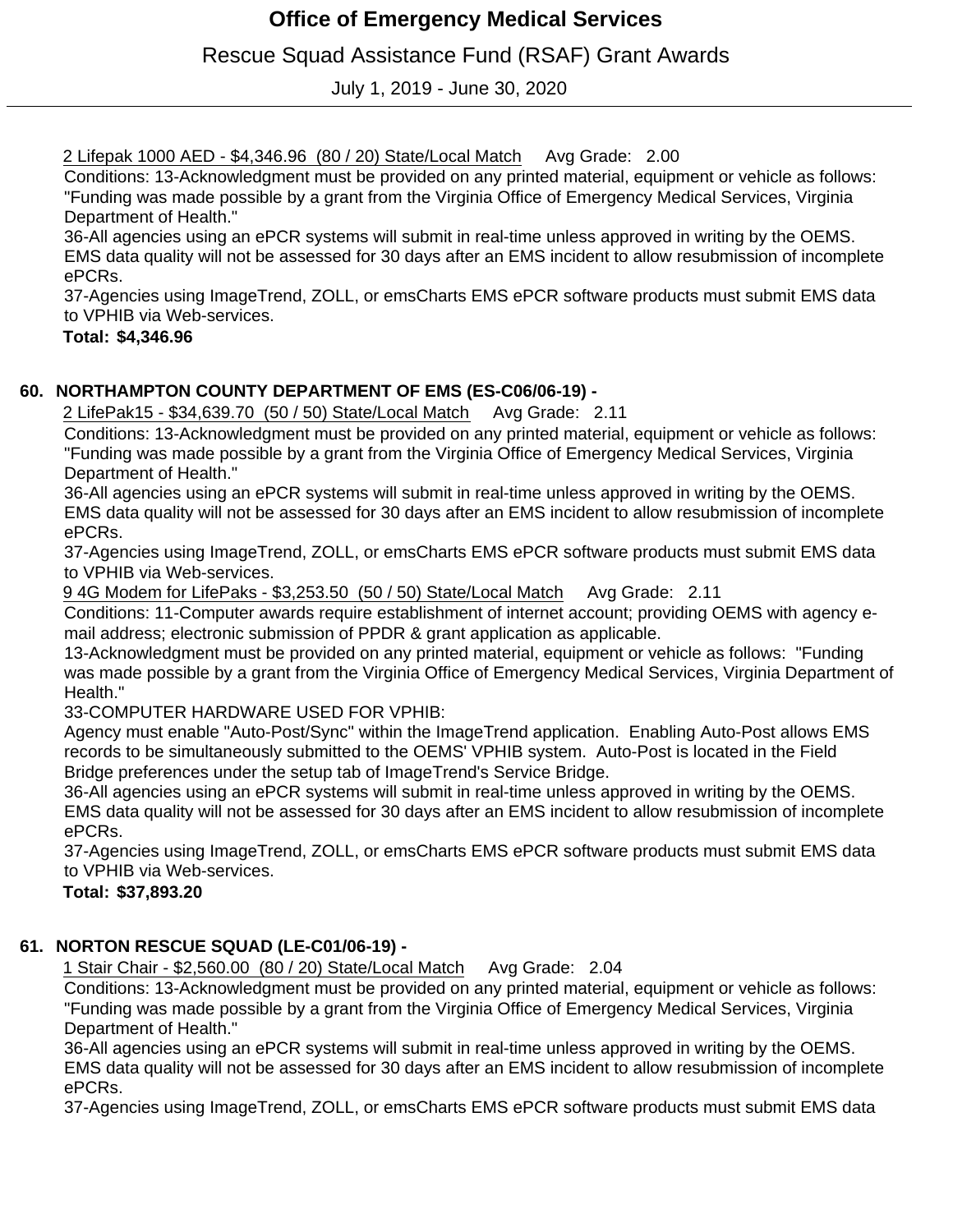Rescue Squad Assistance Fund (RSAF) Grant Awards

July 1, 2019 - June 30, 2020

to VPHIB via Web-services.

1 Lucas 3 Chest compression - \$12,000.00 (80 / 20) State/Local Match Avg Grade: 1.61

Conditions: 13-Acknowledgment must be provided on any printed material, equipment or vehicle as follows: "Funding was made possible by a grant from the Virginia Office of Emergency Medical Services, Virginia Department of Health."

36-All agencies using an ePCR systems will submit in real-time unless approved in writing by the OEMS. EMS data quality will not be assessed for 30 days after an EMS incident to allow resubmission of incomplete ePCRs.

37-Agencies using ImageTrend, ZOLL, or emsCharts EMS ePCR software products must submit EMS data to VPHIB via Web-services.

 **\$14,560.00 Total:**

#### **NOTTOWAY COUNTY EMERGENCY SQUAD (SC-C02/06-19) - 62.**

1 Zoll X-Series Monitor/Defib - \$26,253.12 (80 / 20) State/Local Match Avg Grade: 2.25 Conditions: 13-Acknowledgment must be provided on any printed material, equipment or vehicle as follows: "Funding was made possible by a grant from the Virginia Office of Emergency Medical Services, Virginia Department of Health."

36-All agencies using an ePCR systems will submit in real-time unless approved in writing by the OEMS. EMS data quality will not be assessed for 30 days after an EMS incident to allow resubmission of incomplete ePCRs.

37-Agencies using ImageTrend, ZOLL, or emsCharts EMS ePCR software products must submit EMS data to VPHIB via Web-services.

 **\$26,253.12 Total:**

### **ORANGE COUNTY DEPARTMENT OF FIRE & EMS (RA-C08/06-19) - 63.**

13 AED - \$10,383.75 (50 / 50) State/Local Match Avg Grade: 2.07

Conditions: 13-Acknowledgment must be provided on any printed material, equipment or vehicle as follows: "Funding was made possible by a grant from the Virginia Office of Emergency Medical Services, Virginia Department of Health."

36-All agencies using an ePCR systems will submit in real-time unless approved in writing by the OEMS. EMS data quality will not be assessed for 30 days after an EMS incident to allow resubmission of incomplete ePCRs.

37-Agencies using ImageTrend, ZOLL, or emsCharts EMS ePCR software products must submit EMS data to VPHIB via Web-services.

2 LUCAS DEVICE - \$14,871.00 (50 / 50) State/Local Match Avg Grade: 2.07

Conditions: 13-Acknowledgment must be provided on any printed material, equipment or vehicle as follows: "Funding was made possible by a grant from the Virginia Office of Emergency Medical Services, Virginia Department of Health."

36-All agencies using an ePCR systems will submit in real-time unless approved in writing by the OEMS. EMS data quality will not be assessed for 30 days after an EMS incident to allow resubmission of incomplete ePCRs.

37-Agencies using ImageTrend, ZOLL, or emsCharts EMS ePCR software products must submit EMS data to VPHIB via Web-services.

 **\$25,254.75 Total:**

## **PARKSLEY VOLUNTEER FIRE COMPANY, INC. (ES-C02/06-19) - 64.**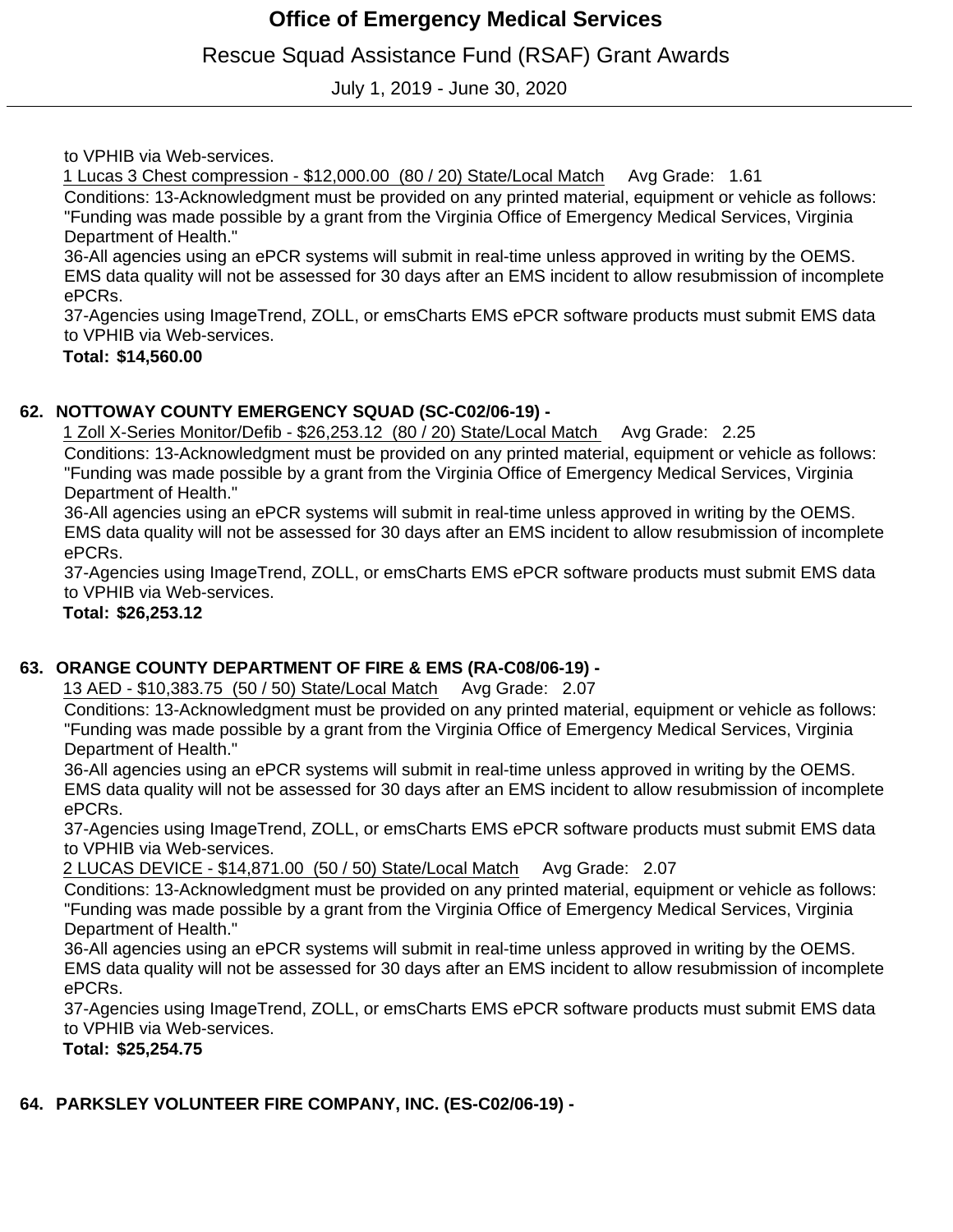Rescue Squad Assistance Fund (RSAF) Grant Awards

July 1, 2019 - June 30, 2020

1 Lucas 3, V3.1 Device - \$11,856.80 (80 / 20) State/Local Match Avg Grade: 1.68

Conditions: 13-Acknowledgment must be provided on any printed material, equipment or vehicle as follows: "Funding was made possible by a grant from the Virginia Office of Emergency Medical Services, Virginia Department of Health."

36-All agencies using an ePCR systems will submit in real-time unless approved in writing by the OEMS. EMS data quality will not be assessed for 30 days after an EMS incident to allow resubmission of incomplete ePCRs.

37-Agencies using ImageTrend, ZOLL, or emsCharts EMS ePCR software products must submit EMS data to VPHIB via Web-services.

1 Styker 6390 Power-Load System - \$23,088.00 (80 / 20) State/Local Match Avg Grade: 1.82 Conditions: 13-Acknowledgment must be provided on any printed material, equipment or vehicle as follows: "Funding was made possible by a grant from the Virginia Office of Emergency Medical Services, Virginia Department of Health."

36-All agencies using an ePCR systems will submit in real-time unless approved in writing by the OEMS. EMS data quality will not be assessed for 30 days after an EMS incident to allow resubmission of incomplete ePCRs.

37-Agencies using ImageTrend, ZOLL, or emsCharts EMS ePCR software products must submit EMS data to VPHIB via Web-services.

 **\$34,944.80 Total:**

### **PLAZA VOLUNTEER RESCUE SQUAD (TI-C04/06-19) - 65.**

1 Stretcher - \$7,500.00 (50 / 50) State/Local Match Avg Grade: 2.21

Conditions: 13-Acknowledgment must be provided on any printed material, equipment or vehicle as follows: "Funding was made possible by a grant from the Virginia Office of Emergency Medical Services, Virginia Department of Health."

36-All agencies using an ePCR systems will submit in real-time unless approved in writing by the OEMS. EMS data quality will not be assessed for 30 days after an EMS incident to allow resubmission of incomplete ePCRs.

37-Agencies using ImageTrend, ZOLL, or emsCharts EMS ePCR software products must submit EMS data to VPHIB via Web-services.

1 Replacement Type I Ambulance - \$125,000.00 (50 / 50) State/Local Match Avg Grade: 2.21 Conditions: 1-Vehicle must be available for service 24 hours a day, 7 days a week.

13-Acknowledgment must be provided on any printed material, equipment or vehicle as follows: "Funding was made possible by a grant from the Virginia Office of Emergency Medical Services, Virginia Department of Health."

32-Agency must complete all vehicle information in the "manage vehicles" section of the VPHIB system, including all data elements within the vehicle information, station, purchase information, and vehicle status sections. If this vehicle is replacing another vehicle, the vehicle being replaced must be marked as "inactive" in the VPHIB system.

35-All ambulances must be compliant with Virginia Emergency Medical Services Regulations 12VAC5-31- 810, Ground ambulance specifications.

36-All agencies using an ePCR systems will submit in real-time unless approved in writing by the OEMS. EMS data quality will not be assessed for 30 days after an EMS incident to allow resubmission of incomplete ePCRs.

37-Agencies using ImageTrend, ZOLL, or emsCharts EMS ePCR software products must submit EMS data to VPHIB via Web-services.

 **\$132,500.00 Total:**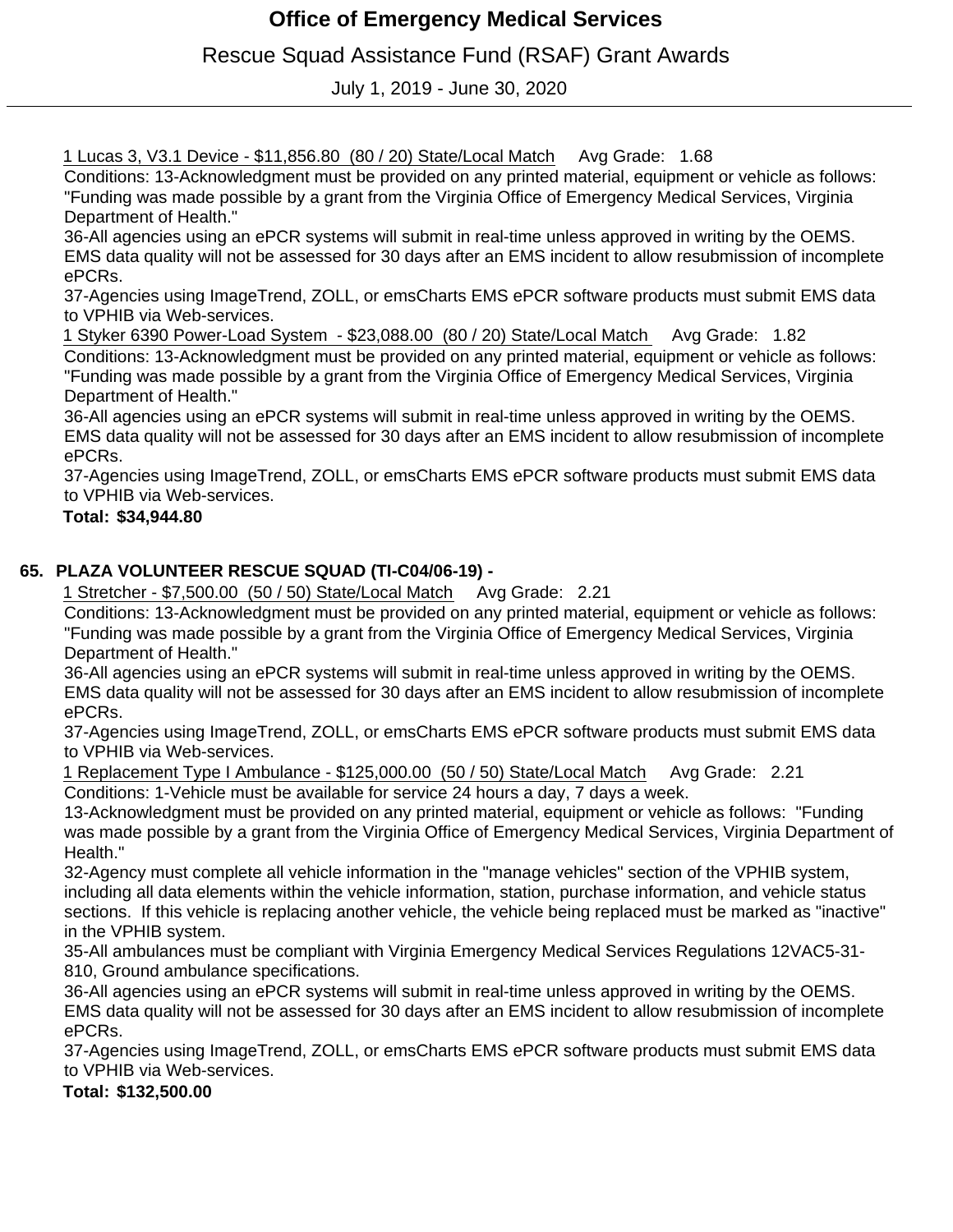Rescue Squad Assistance Fund (RSAF) Grant Awards

July 1, 2019 - June 30, 2020

## **PRATER VOLUNTEER RESCUE SQUAD, INC. (CP-C02/06-19) - 66.**

1 Stryker PowerLoad & Cot XPS - \$25,317.00 (50 / 50) State/Local Match Avg Grade: 2.14

Conditions: 13-Acknowledgment must be provided on any printed material, equipment or vehicle as follows: "Funding was made possible by a grant from the Virginia Office of Emergency Medical Services, Virginia Department of Health."

36-All agencies using an ePCR systems will submit in real-time unless approved in writing by the OEMS. EMS data quality will not be assessed for 30 days after an EMS incident to allow resubmission of incomplete ePCRs.

37-Agencies using ImageTrend, ZOLL, or emsCharts EMS ePCR software products must submit EMS data to VPHIB via Web-services.

 **\$25,317.00 Total:**

## **PULASKI COUNTY JOINT 911 CENTER (NR-C03/06-19) - 67.**

1 APCO EMD Program - \$24,225.17 (50 / 50) State/Local Match Avg Grade: 1.50

Conditions: 3-Agency must obtain endorsement from OMD.

4-Results must be reported to OEMS.

25-Must seek Public Safety Accreditation Program (PSAP) within the 12 months of EMD Program implementation.

 **\$24,225.17 Total:**

### **RICHMOND VOLUNTEER RESCUE SQUAD (MR-C05/06-19) - 68.**

2 Zoll X-Series Monitor/ Defib - \$48,904.80 (80 / 20) State/Local Match Avg Grade: 2.29

Conditions: 13-Acknowledgment must be provided on any printed material, equipment or vehicle as follows: "Funding was made possible by a grant from the Virginia Office of Emergency Medical Services, Virginia Department of Health."

36-All agencies using an ePCR systems will submit in real-time unless approved in writing by the OEMS. EMS data quality will not be assessed for 30 days after an EMS incident to allow resubmission of incomplete ePCRs.

37-Agencies using ImageTrend, ZOLL, or emsCharts EMS ePCR software products must submit EMS data to VPHIB via Web-services.

### **\$48,904.80 Total:**

## **RINGGOLD VOLUNTEER FIRE DEPARTMENT (PI-C09/06-19) - 69.**

2 Stair-PRO Model 6252 byStryker - \$3,200.00 (50 / 50) State/Local Match Avg Grade: 2.14 Conditions: 13-Acknowledgment must be provided on any printed material, equipment or vehicle as follows: "Funding was made possible by a grant from the Virginia Office of Emergency Medical Services, Virginia Department of Health."

36-All agencies using an ePCR systems will submit in real-time unless approved in writing by the OEMS. EMS data quality will not be assessed for 30 days after an EMS incident to allow resubmission of incomplete ePCRs.

37-Agencies using ImageTrend, ZOLL, or emsCharts EMS ePCR software products must submit EMS data to VPHIB via Web-services.

3 Panasonic FZ-G1 Mk5 Tablets - \$5,953.50 (50 / 50) State/Local Match Avg Grade: 2.14

Conditions: 11-Computer awards require establishment of internet account; providing OEMS with agency email address; electronic submission of PPDR & grant application as applicable.

13-Acknowledgment must be provided on any printed material, equipment or vehicle as follows: "Funding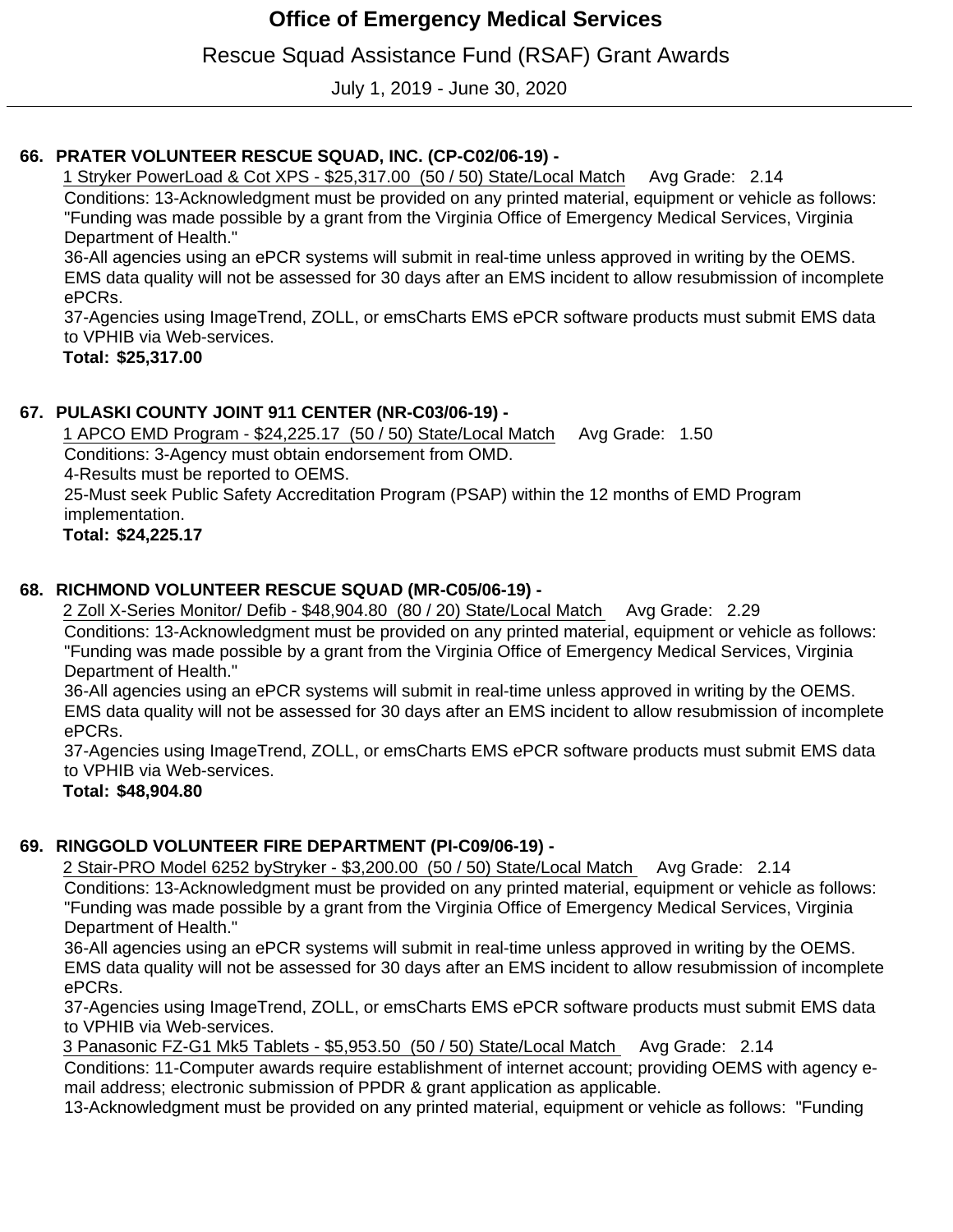# Rescue Squad Assistance Fund (RSAF) Grant Awards

July 1, 2019 - June 30, 2020

was made possible by a grant from the Virginia Office of Emergency Medical Services, Virginia Department of Health."

33-COMPUTER HARDWARE USED FOR VPHIB:

Agency must enable "Auto-Post/Sync" within the ImageTrend application. Enabling Auto-Post allows EMS records to be simultaneously submitted to the OEMS' VPHIB system. Auto-Post is located in the Field Bridge preferences under the setup tab of ImageTrend's Service Bridge.

34-FOR PPCR TOUGHBOOKS:

If using EMS Charts or Zoll EMS software products Web services must be setup for real-time or near realtime (within 12 hours) submission. Web services are made available upon EMS agency request directly to their vendor EMS Charts or Zoll support. Agencies using other EMS software vendors agree to establish Web services/real-time submission if it becomes available from their vendor.

36-All agencies using an ePCR systems will submit in real-time unless approved in writing by the OEMS. EMS data quality will not be assessed for 30 days after an EMS incident to allow resubmission of incomplete ePCRs.

37-Agencies using ImageTrend, ZOLL, or emsCharts EMS ePCR software products must submit EMS data to VPHIB via Web-services.

 **\$9,153.50 Total:**

### **ROANOKE FIRE - EMS DEPARTMENT (WV-C01/06-19) - 70.**

1 2019 Ford E-450 Wheeled Coach - \$90,000.00 (50 / 50) State/Local Match Avg Grade: 1.82 Conditions: 1-Vehicle must be available for service 24 hours a day, 7 days a week.

13-Acknowledgment must be provided on any printed material, equipment or vehicle as follows: "Funding was made possible by a grant from the Virginia Office of Emergency Medical Services, Virginia Department of Health."

32-Agency must complete all vehicle information in the "manage vehicles" section of the VPHIB system, including all data elements within the vehicle information, station, purchase information, and vehicle status sections. If this vehicle is replacing another vehicle, the vehicle being replaced must be marked as "inactive" in the VPHIB system.

35-All ambulances must be compliant with Virginia Emergency Medical Services Regulations 12VAC5-31- 810, Ground ambulance specifications.

36-All agencies using an ePCR systems will submit in real-time unless approved in writing by the OEMS. EMS data quality will not be assessed for 30 days after an EMS incident to allow resubmission of incomplete ePCRs.

37-Agencies using ImageTrend, ZOLL, or emsCharts EMS ePCR software products must submit EMS data to VPHIB via Web-services.

 **\$90,000.00 Total:**

## **ROCKFISH VALLEY VOLUNTEER FIRE DEPARTMENT (TJ-C02/06-19) - 71.**

1 Zoll X Series Monitor - \$26,019.58 (80 / 20) State/Local Match Avg Grade: 1.83

Conditions: 13-Acknowledgment must be provided on any printed material, equipment or vehicle as follows: "Funding was made possible by a grant from the Virginia Office of Emergency Medical Services, Virginia Department of Health."

36-All agencies using an ePCR systems will submit in real-time unless approved in writing by the OEMS. EMS data quality will not be assessed for 30 days after an EMS incident to allow resubmission of incomplete ePCRs.

37-Agencies using ImageTrend, ZOLL, or emsCharts EMS ePCR software products must submit EMS data to VPHIB via Web-services.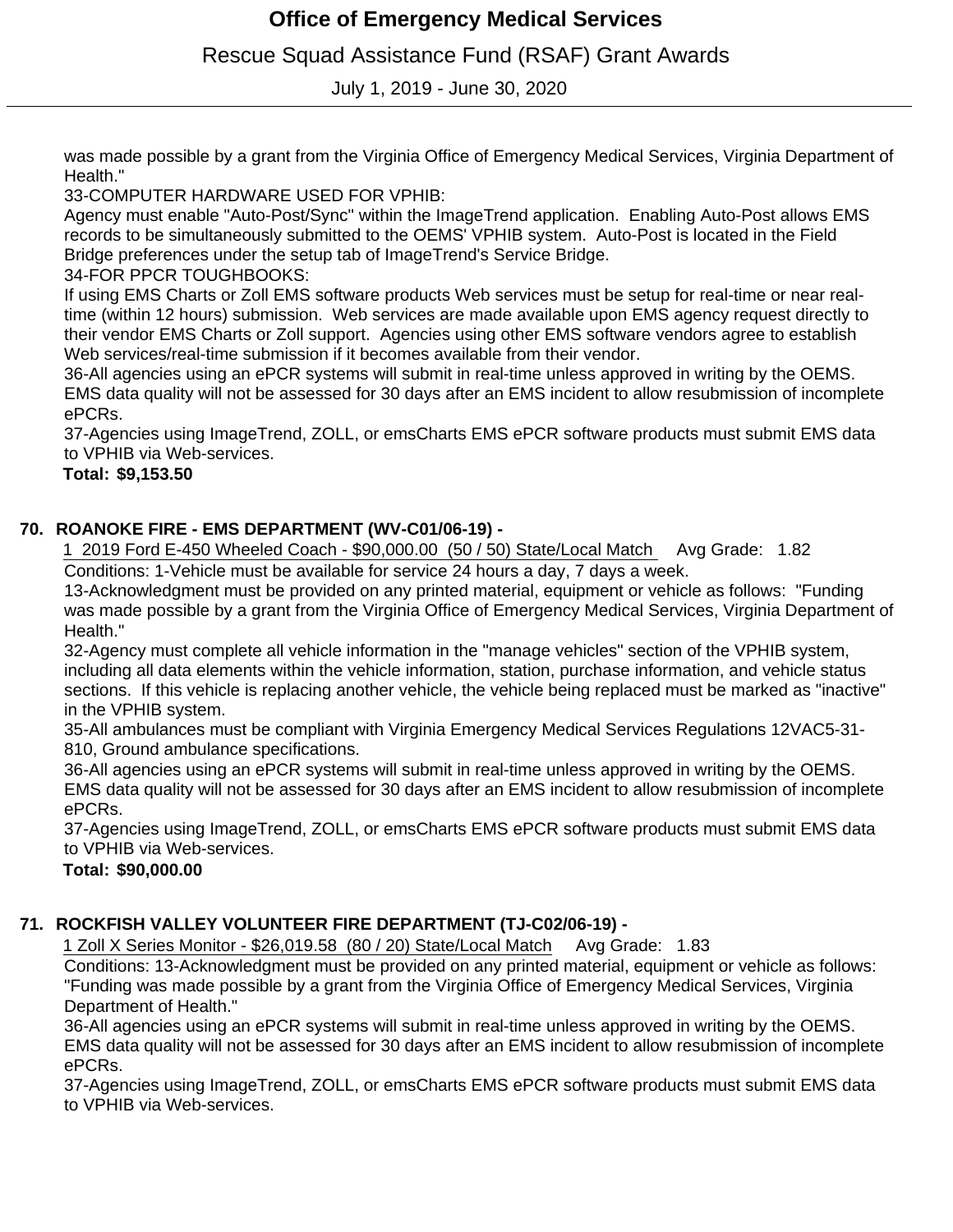# Rescue Squad Assistance Fund (RSAF) Grant Awards

July 1, 2019 - June 30, 2020

2 Stryker Powerload System - \$48,000.00 (80 / 20) State/Local Match Avg Grade: 1.83 2 Panasonic FZ-G1 10.1" ToughPad - \$3,136.99 (50 / 50) State/Local Match Avg Grade: 1.83 Conditions: 13-Acknowledgment must be provided on any printed material, equipment or vehicle as follows: "Funding was made possible by a grant from the Virginia Office of Emergency Medical Services, Virginia Department of Health." 36-All agencies using an ePCR systems will submit in real-time unless approved in writing by the OEMS. EMS data quality will not be assessed for 30 days after an EMS incident to allow resubmission of incomplete ePCRs. 37-Agencies using ImageTrend, ZOLL, or emsCharts EMS ePCR software products must submit EMS data to VPHIB via Web-services. Conditions: 11-Computer awards require establishment of internet account; providing OEMS with agency email address; electronic submission of PPDR & grant application as applicable. 13-Acknowledgment must be provided on any printed material, equipment or vehicle as follows: "Funding was made possible by a grant from the Virginia Office of Emergency Medical Services, Virginia Department of Health." 33-COMPUTER HARDWARE USED FOR VPHIB:

Agency must enable "Auto-Post/Sync" within the ImageTrend application. Enabling Auto-Post allows EMS records to be simultaneously submitted to the OEMS' VPHIB system. Auto-Post is located in the Field Bridge preferences under the setup tab of ImageTrend's Service Bridge.

34-FOR PPCR TOUGHBOOKS:

If using EMS Charts or Zoll EMS software products Web services must be setup for real-time or near realtime (within 12 hours) submission. Web services are made available upon EMS agency request directly to their vendor EMS Charts or Zoll support. Agencies using other EMS software vendors agree to establish Web services/real-time submission if it becomes available from their vendor.

36-All agencies using an ePCR systems will submit in real-time unless approved in writing by the OEMS. EMS data quality will not be assessed for 30 days after an EMS incident to allow resubmission of incomplete ePCRs.

37-Agencies using ImageTrend, ZOLL, or emsCharts EMS ePCR software products must submit EMS data to VPHIB via Web-services.

 **\$77,156.57 Total:**

### **SHAWSVILLE VOLUNTEER RESCUE SQUAD (NR-C06/06-19) - 72.**

2 Zoll X-Series - \$31,565.90 (50 / 50) State/Local Match Avg Grade: 2.04

Conditions: 13-Acknowledgment must be provided on any printed material, equipment or vehicle as follows: "Funding was made possible by a grant from the Virginia Office of Emergency Medical Services, Virginia Department of Health."

36-All agencies using an ePCR systems will submit in real-time unless approved in writing by the OEMS. EMS data quality will not be assessed for 30 days after an EMS incident to allow resubmission of incomplete ePCRs.

37-Agencies using ImageTrend, ZOLL, or emsCharts EMS ePCR software products must submit EMS data to VPHIB via Web-services.

 **\$31,565.90 Total:**

### **SHENANDOAH COUNTY FIRE AND RESCUE (LF-C01/06-19) - 73.**

6 Zoll X Series Monitor / Defib. - \$96,900.63 (50 / 50) State/Local Match Avg Grade: 1.83 Conditions: 13-Acknowledgment must be provided on any printed material, equipment or vehicle as follows: "Funding was made possible by a grant from the Virginia Office of Emergency Medical Services, Virginia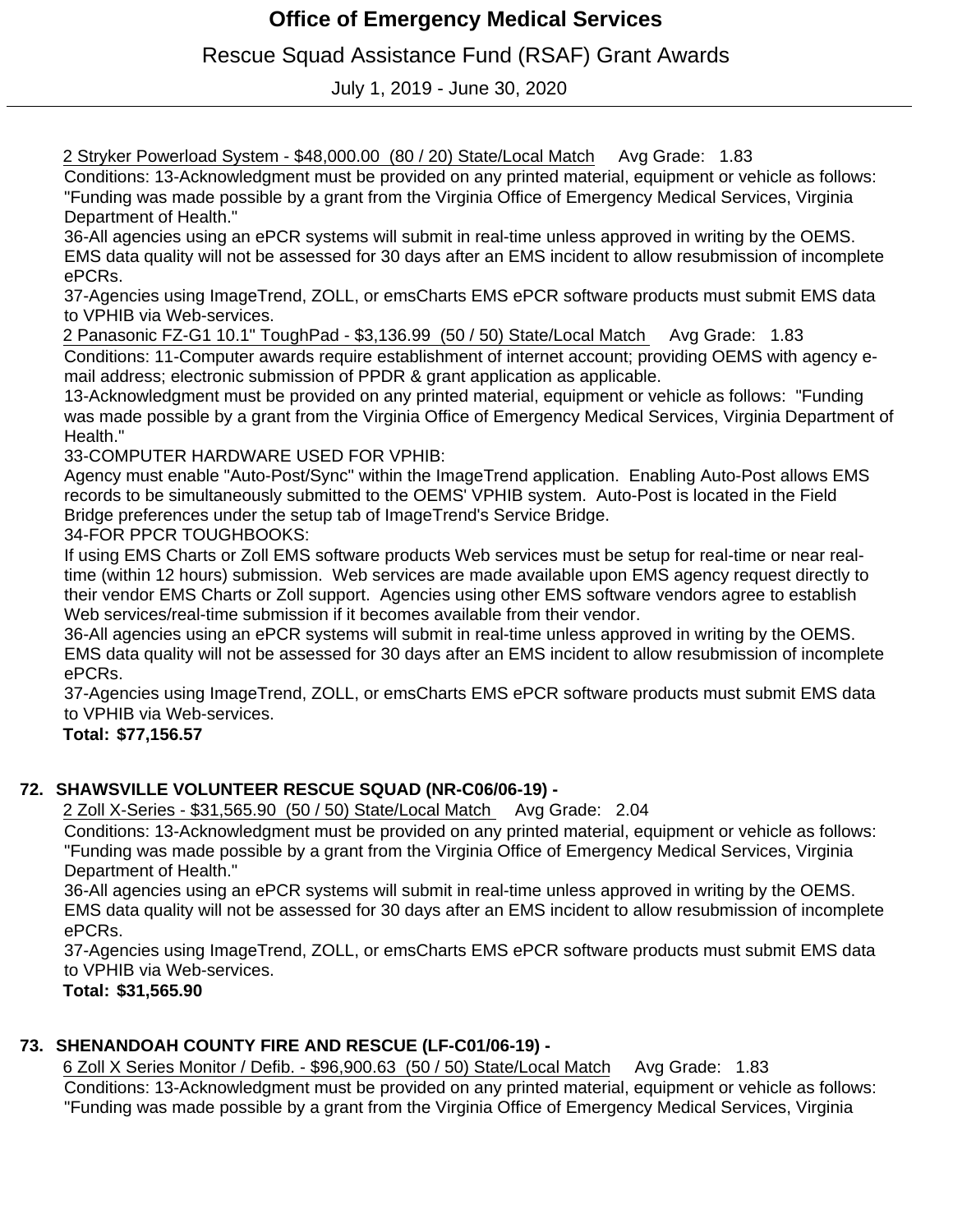# Rescue Squad Assistance Fund (RSAF) Grant Awards

July 1, 2019 - June 30, 2020

Department of Health."

36-All agencies using an ePCR systems will submit in real-time unless approved in writing by the OEMS. EMS data quality will not be assessed for 30 days after an EMS incident to allow resubmission of incomplete ePCRs.

37-Agencies using ImageTrend, ZOLL, or emsCharts EMS ePCR software products must submit EMS data to VPHIB via Web-services.

#### **\$96,900.63 Total:**

### **SINGERS GLEN VOLUNTEER RESCUE SQUAD, INC (CS-C11/06-19) - 74.**

1 Zoll X Series Cardiac Monitor - \$28,000.00 (80 / 20) State/Local Match Avg Grade: 1.96 Conditions: 13-Acknowledgment must be provided on any printed material, equipment or vehicle as follows: "Funding was made possible by a grant from the Virginia Office of Emergency Medical Services, Virginia Department of Health."

36-All agencies using an ePCR systems will submit in real-time unless approved in writing by the OEMS. EMS data quality will not be assessed for 30 days after an EMS incident to allow resubmission of incomplete ePCRs.

37-Agencies using ImageTrend, ZOLL, or emsCharts EMS ePCR software products must submit EMS data to VPHIB via Web-services.

 **\$28,000.00 Total:**

### **SOUTH END FIRE COMPANY (LF-C08/06-19) - 75.**

1 2019 Horton Model #553A - \$90,000.00 (50 / 50) State/Local Match Avg Grade: 2.89 Conditions: 1-Vehicle must be available for service 24 hours a day, 7 days a week.

13-Acknowledgment must be provided on any printed material, equipment or vehicle as follows: "Funding was made possible by a grant from the Virginia Office of Emergency Medical Services, Virginia Department of Health."

32-Agency must complete all vehicle information in the "manage vehicles" section of the VPHIB system, including all data elements within the vehicle information, station, purchase information, and vehicle status sections. If this vehicle is replacing another vehicle, the vehicle being replaced must be marked as "inactive" in the VPHIB system.

35-All ambulances must be compliant with Virginia Emergency Medical Services Regulations 12VAC5-31- 810, Ground ambulance specifications.

36-All agencies using an ePCR systems will submit in real-time unless approved in writing by the OEMS. EMS data quality will not be assessed for 30 days after an EMS incident to allow resubmission of incomplete ePCRs.

37-Agencies using ImageTrend, ZOLL, or emsCharts EMS ePCR software products must submit EMS data to VPHIB via Web-services.

### **\$90,000.00 Total:**

## **SOUTHSIDE VIRGINIA EMERGENCY CREW (CR-C03/06-19) - 76.**

1 Stryker Power-Pro XT stretcher - \$9,628.99 (50 / 50) State/Local Match Avg Grade: 1.64 Conditions: 13-Acknowledgment must be provided on any printed material, equipment or vehicle as follows: "Funding was made possible by a grant from the Virginia Office of Emergency Medical Services, Virginia Department of Health."

36-All agencies using an ePCR systems will submit in real-time unless approved in writing by the OEMS. EMS data quality will not be assessed for 30 days after an EMS incident to allow resubmission of incomplete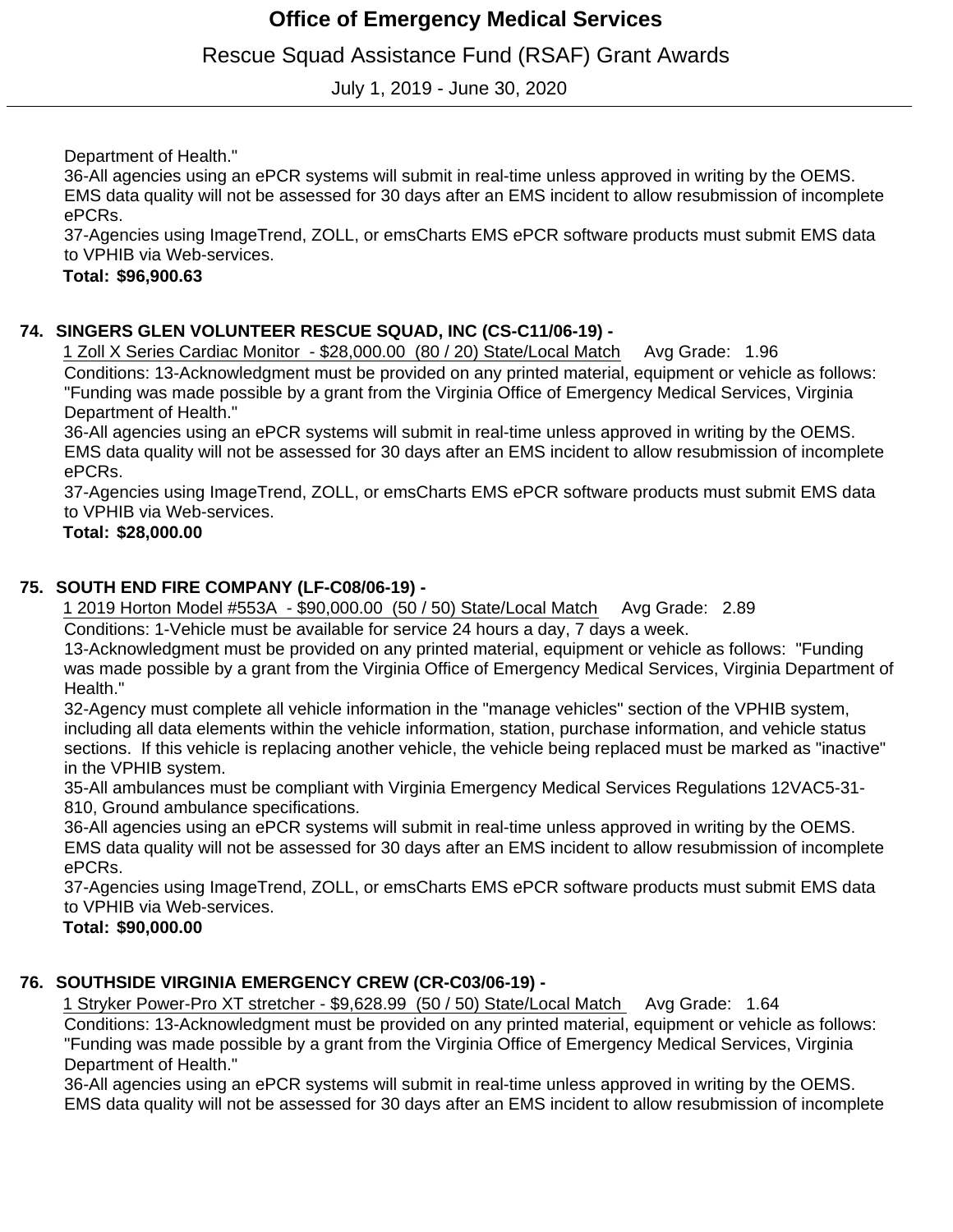# Rescue Squad Assistance Fund (RSAF) Grant Awards

July 1, 2019 - June 30, 2020

ePCRs.

37-Agencies using ImageTrend, ZOLL, or emsCharts EMS ePCR software products must submit EMS data to VPHIB via Web-services.

1 2019 Ford F-450 Type I ambulan - \$113,650.00 (50 / 50) State/Local Match Avg Grade: 1.64 Conditions: 1-Vehicle must be available for service 24 hours a day, 7 days a week.

13-Acknowledgment must be provided on any printed material, equipment or vehicle as follows: "Funding was made possible by a grant from the Virginia Office of Emergency Medical Services, Virginia Department of Health."

32-Agency must complete all vehicle information in the "manage vehicles" section of the VPHIB system, including all data elements within the vehicle information, station, purchase information, and vehicle status sections. If this vehicle is replacing another vehicle, the vehicle being replaced must be marked as "inactive" in the VPHIB system.

35-All ambulances must be compliant with Virginia Emergency Medical Services Regulations 12VAC5-31- 810, Ground ambulance specifications.

36-All agencies using an ePCR systems will submit in real-time unless approved in writing by the OEMS. EMS data quality will not be assessed for 30 days after an EMS incident to allow resubmission of incomplete ePCRs.

37-Agencies using ImageTrend, ZOLL, or emsCharts EMS ePCR software products must submit EMS data to VPHIB via Web-services.

### **\$123,278.99 Total:**

### **STAFFORD COUNTY FIRE AND RESCUE DEPARTMENT (RA-C01/06-19) - 77.**

2 Stryker Power Load - \$24,924.24 (50 / 50) State/Local Match Avg Grade: 2.14

Conditions: 13-Acknowledgment must be provided on any printed material, equipment or vehicle as follows: "Funding was made possible by a grant from the Virginia Office of Emergency Medical Services, Virginia Department of Health."

36-All agencies using an ePCR systems will submit in real-time unless approved in writing by the OEMS. EMS data quality will not be assessed for 30 days after an EMS incident to allow resubmission of incomplete ePCRs.

37-Agencies using ImageTrend, ZOLL, or emsCharts EMS ePCR software products must submit EMS data to VPHIB via Web-services.

45 LIFEPAK CR Plus - \$37,721.25 (50 / 50) State/Local Match Avg Grade: 2.14

Conditions: 13-Acknowledgment must be provided on any printed material, equipment or vehicle as follows: "Funding was made possible by a grant from the Virginia Office of Emergency Medical Services, Virginia Department of Health."

36-All agencies using an ePCR systems will submit in real-time unless approved in writing by the OEMS. EMS data quality will not be assessed for 30 days after an EMS incident to allow resubmission of incomplete ePCRs.

37-Agencies using ImageTrend, ZOLL, or emsCharts EMS ePCR software products must submit EMS data to VPHIB via Web-services.

### **\$62,645.49 Total:**

### **STAUNTON-AUGUSTA RESCUE SQUAD (CS-C03/06-19) - 78.**

1 Stryker PowerPro XT Cot - \$8,602.46 (50 / 50) State/Local Match Avg Grade: 1.70

Conditions: 13-Acknowledgment must be provided on any printed material, equipment or vehicle as follows: "Funding was made possible by a grant from the Virginia Office of Emergency Medical Services, Virginia Department of Health."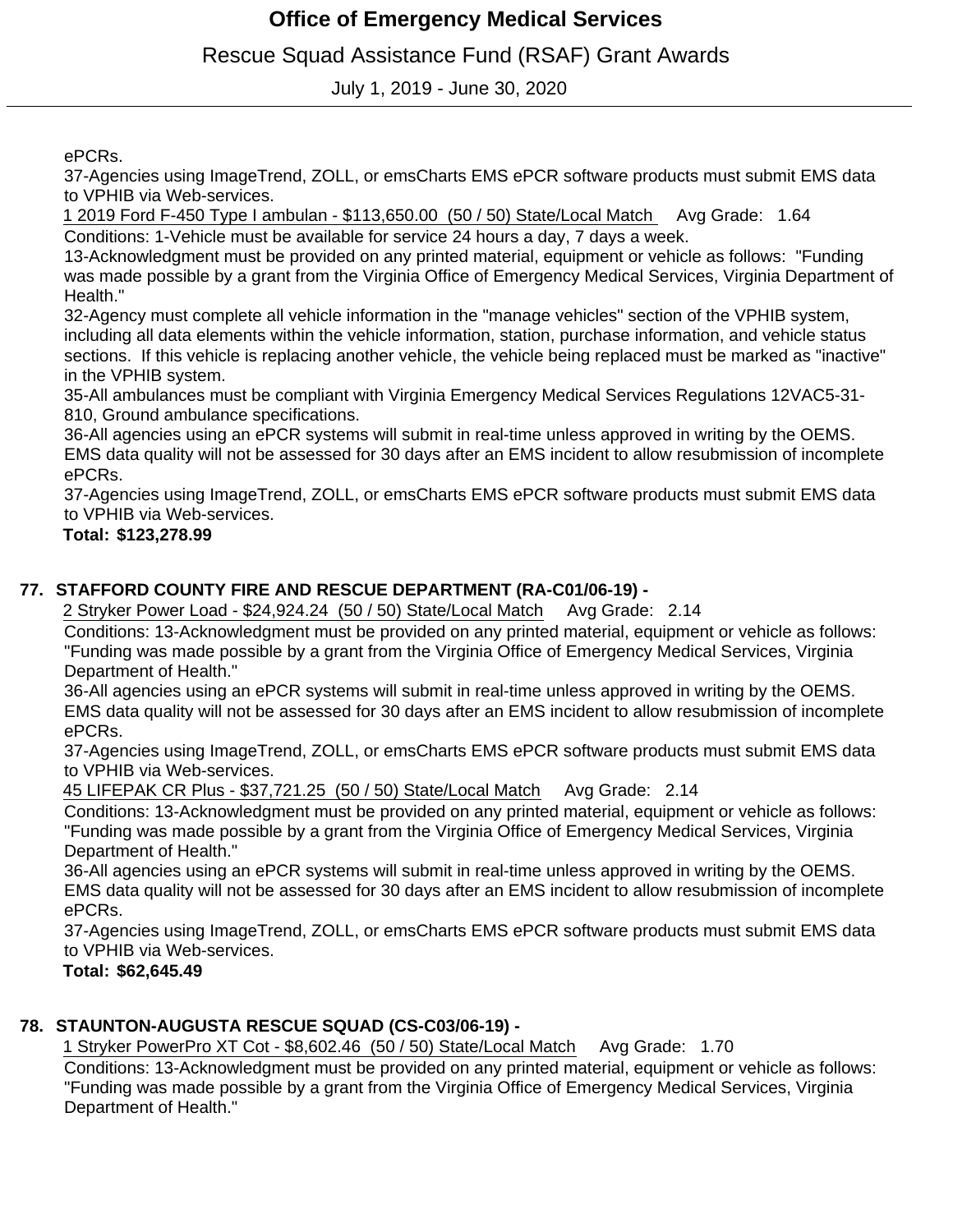Rescue Squad Assistance Fund (RSAF) Grant Awards

July 1, 2019 - June 30, 2020

36-All agencies using an ePCR systems will submit in real-time unless approved in writing by the OEMS. EMS data quality will not be assessed for 30 days after an EMS incident to allow resubmission of incomplete ePCRs.

37-Agencies using ImageTrend, ZOLL, or emsCharts EMS ePCR software products must submit EMS data to VPHIB via Web-services.

4 Panasonic Toughbook CF-20G5 - \$8,000.00 (50 / 50) State/Local Match Avg Grade: 1.70 Conditions: 11-Computer awards require establishment of internet account; providing OEMS with agency e-

mail address; electronic submission of PPDR & grant application as applicable.

13-Acknowledgment must be provided on any printed material, equipment or vehicle as follows: "Funding was made possible by a grant from the Virginia Office of Emergency Medical Services, Virginia Department of Health."

33-COMPUTER HARDWARE USED FOR VPHIB:

Agency must enable "Auto-Post/Sync" within the ImageTrend application. Enabling Auto-Post allows EMS records to be simultaneously submitted to the OEMS' VPHIB system. Auto-Post is located in the Field Bridge preferences under the setup tab of ImageTrend's Service Bridge.

34-FOR PPCR TOUGHBOOKS:

If using EMS Charts or Zoll EMS software products Web services must be setup for real-time or near realtime (within 12 hours) submission. Web services are made available upon EMS agency request directly to their vendor EMS Charts or Zoll support. Agencies using other EMS software vendors agree to establish Web services/real-time submission if it becomes available from their vendor.

36-All agencies using an ePCR systems will submit in real-time unless approved in writing by the OEMS. EMS data quality will not be assessed for 30 days after an EMS incident to allow resubmission of incomplete ePCRs.

37-Agencies using ImageTrend, ZOLL, or emsCharts EMS ePCR software products must submit EMS data to VPHIB via Web-services.

 **\$16,602.46 Total:**

### **STEPHENS CITY VOLUNTEER FIRE & RESCUE COMPANY (LF-C10/06-19) - 79.**

1 Replacement Ambulance - \$174,120.80 (80 / 20) State/Local Match Avg Grade: 1.71

Conditions: 1-Vehicle must be available for service 24 hours a day, 7 days a week.

13-Acknowledgment must be provided on any printed material, equipment or vehicle as follows: "Funding was made possible by a grant from the Virginia Office of Emergency Medical Services, Virginia Department of Health."

32-Agency must complete all vehicle information in the "manage vehicles" section of the VPHIB system, including all data elements within the vehicle information, station, purchase information, and vehicle status sections. If this vehicle is replacing another vehicle, the vehicle being replaced must be marked as "inactive" in the VPHIB system.

35-All ambulances must be compliant with Virginia Emergency Medical Services Regulations 12VAC5-31- 810, Ground ambulance specifications.

36-All agencies using an ePCR systems will submit in real-time unless approved in writing by the OEMS. EMS data quality will not be assessed for 30 days after an EMS incident to allow resubmission of incomplete ePCRs.

37-Agencies using ImageTrend, ZOLL, or emsCharts EMS ePCR software products must submit EMS data to VPHIB via Web-services.

 **\$174,120.80 Total:**

## **SUFFOLK FIRE & RESCUE (TI-C09/06-19) - 80.**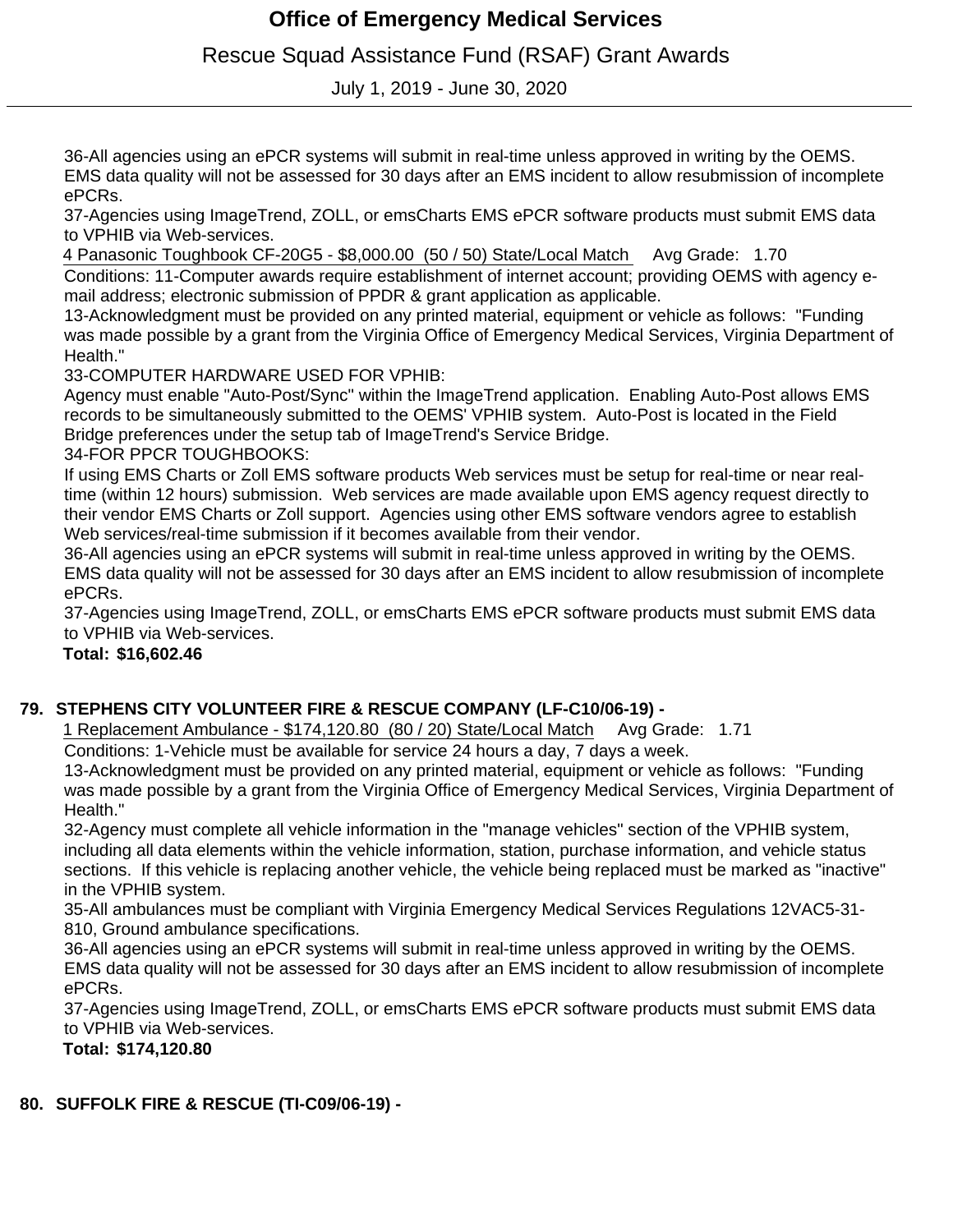Rescue Squad Assistance Fund (RSAF) Grant Awards

July 1, 2019 - June 30, 2020

2 Stryker Power Pro XT - \$19,058.00 (50 / 50) State/Local Match Avg Grade: 2.00

Conditions: 13-Acknowledgment must be provided on any printed material, equipment or vehicle as follows: "Funding was made possible by a grant from the Virginia Office of Emergency Medical Services, Virginia Department of Health."

36-All agencies using an ePCR systems will submit in real-time unless approved in writing by the OEMS. EMS data quality will not be assessed for 30 days after an EMS incident to allow resubmission of incomplete ePCRs.

37-Agencies using ImageTrend, ZOLL, or emsCharts EMS ePCR software products must submit EMS data to VPHIB via Web-services.

1 LUCAS 3 - \$5,910.50 (50 / 50) State/Local Match Avg Grade: 2.00

Conditions: 13-Acknowledgment must be provided on any printed material, equipment or vehicle as follows: "Funding was made possible by a grant from the Virginia Office of Emergency Medical Services, Virginia Department of Health."

36-All agencies using an ePCR systems will submit in real-time unless approved in writing by the OEMS. EMS data quality will not be assessed for 30 days after an EMS incident to allow resubmission of incomplete ePCRs.

37-Agencies using ImageTrend, ZOLL, or emsCharts EMS ePCR software products must submit EMS data to VPHIB via Web-services.

 **\$24,968.50 Total:**

### **TOWN OF CHILHOWIE FIRE & EMS DEPARTMENT (MT-C12/06-19) - 81.**

1 Ford F450 4X4 Type I Ambulance - \$122,435.00 (50 / 50) State/Local Match Avg Grade: 1.50 Conditions: 1-Vehicle must be available for service 24 hours a day, 7 days a week.

13-Acknowledgment must be provided on any printed material, equipment or vehicle as follows: "Funding was made possible by a grant from the Virginia Office of Emergency Medical Services, Virginia Department of Health."

32-Agency must complete all vehicle information in the "manage vehicles" section of the VPHIB system, including all data elements within the vehicle information, station, purchase information, and vehicle status sections. If this vehicle is replacing another vehicle, the vehicle being replaced must be marked as "inactive" in the VPHIB system.

35-All ambulances must be compliant with Virginia Emergency Medical Services Regulations 12VAC5-31- 810, Ground ambulance specifications.

36-All agencies using an ePCR systems will submit in real-time unless approved in writing by the OEMS. EMS data quality will not be assessed for 30 days after an EMS incident to allow resubmission of incomplete ePCRs.

37-Agencies using ImageTrend, ZOLL, or emsCharts EMS ePCR software products must submit EMS data to VPHIB via Web-services.

 **\$122,435.00 Total:**

## **TOWN OF RICHLANDS (CP-C01/06-19) - 82.**

2 LARYNGOSCOPE KIT-KING W. DISPL - \$752.50 (50 / 50) State/Local Match Avg Grade: 2.32 Conditions: 36-All agencies using an ePCR systems will submit in real-time unless approved in writing by the OEMS. EMS data quality will not be assessed for 30 days after an EMS incident to allow resubmission of incomplete ePCRs.

37-Agencies using ImageTrend, ZOLL, or emsCharts EMS ePCR software products must submit EMS data to VPHIB via Web-services.

1 STRYKER POWER PRO XT COT - \$9,285.36 (50 / 50) State/Local Match Avg Grade: 2.04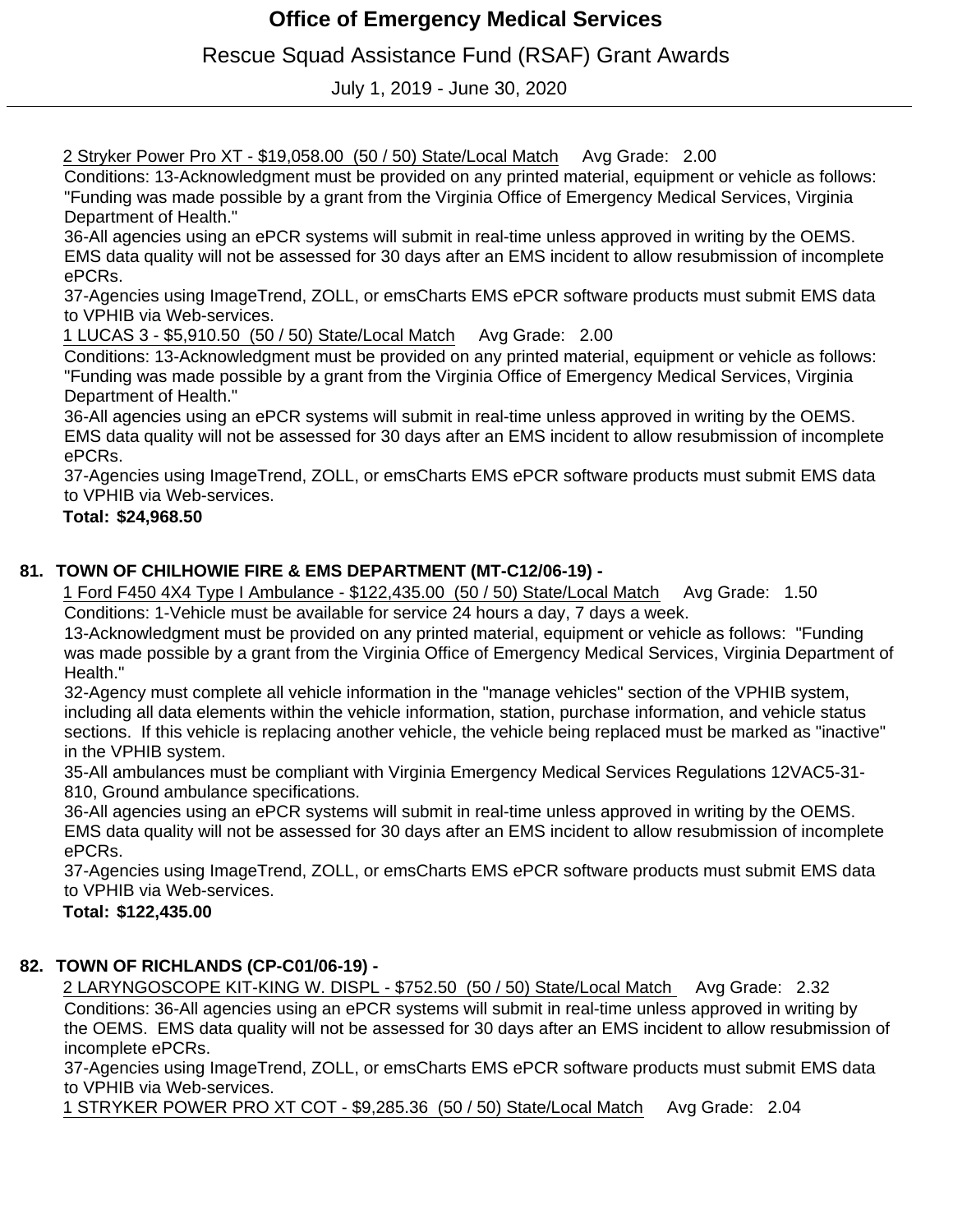Rescue Squad Assistance Fund (RSAF) Grant Awards

July 1, 2019 - June 30, 2020

Conditions: 13-Acknowledgment must be provided on any printed material, equipment or vehicle as follows: "Funding was made possible by a grant from the Virginia Office of Emergency Medical Services, Virginia Department of Health."

36-All agencies using an ePCR systems will submit in real-time unless approved in writing by the OEMS. EMS data quality will not be assessed for 30 days after an EMS incident to allow resubmission of incomplete ePCRs.

37-Agencies using ImageTrend, ZOLL, or emsCharts EMS ePCR software products must submit EMS data to VPHIB via Web-services.

 **\$10,037.86 Total:**

### **TOWN OF TAZEWELL (CP-C05/06-19) - 83.**

1 Physio-Control LUCAS 3 - \$7,500.00 (50 / 50) State/Local Match Avg Grade: 1.75

Conditions: 13-Acknowledgment must be provided on any printed material, equipment or vehicle as follows: "Funding was made possible by a grant from the Virginia Office of Emergency Medical Services, Virginia Department of Health."

36-All agencies using an ePCR systems will submit in real-time unless approved in writing by the OEMS. EMS data quality will not be assessed for 30 days after an EMS incident to allow resubmission of incomplete ePCRs.

37-Agencies using ImageTrend, ZOLL, or emsCharts EMS ePCR software products must submit EMS data to VPHIB via Web-services.

 **\$7,500.00 Total:**

### **TURBEVILLE VOLUNTEER FIRE AND RESCUE ASSOCIATION INC. (SS-C03/06-19) - 84.**

1 Stryker MTX Power Load - \$19,939.39 (80 / 20) State/Local Match Avg Grade: 1.75

Conditions: 13-Acknowledgment must be provided on any printed material, equipment or vehicle as follows: "Funding was made possible by a grant from the Virginia Office of Emergency Medical Services, Virginia Department of Health."

36-All agencies using an ePCR systems will submit in real-time unless approved in writing by the OEMS. EMS data quality will not be assessed for 30 days after an EMS incident to allow resubmission of incomplete ePCRs.

37-Agencies using ImageTrend, ZOLL, or emsCharts EMS ePCR software products must submit EMS data to VPHIB via Web-services.

 **\$19,939.39 Total:**

## **VINTON FIRST AID CREW, INC (WV-C05/06-19) - 85.**

2 Lifepack 15 and accessories - \$35,000.00 (50 / 50) State/Local Match Avg Grade: 1.54 Conditions: 13-Acknowledgment must be provided on any printed material, equipment or vehicle as follows: "Funding was made possible by a grant from the Virginia Office of Emergency Medical Services, Virginia Department of Health."

36-All agencies using an ePCR systems will submit in real-time unless approved in writing by the OEMS. EMS data quality will not be assessed for 30 days after an EMS incident to allow resubmission of incomplete ePCRs.

37-Agencies using ImageTrend, ZOLL, or emsCharts EMS ePCR software products must submit EMS data to VPHIB via Web-services.

 **\$35,000.00 Total:**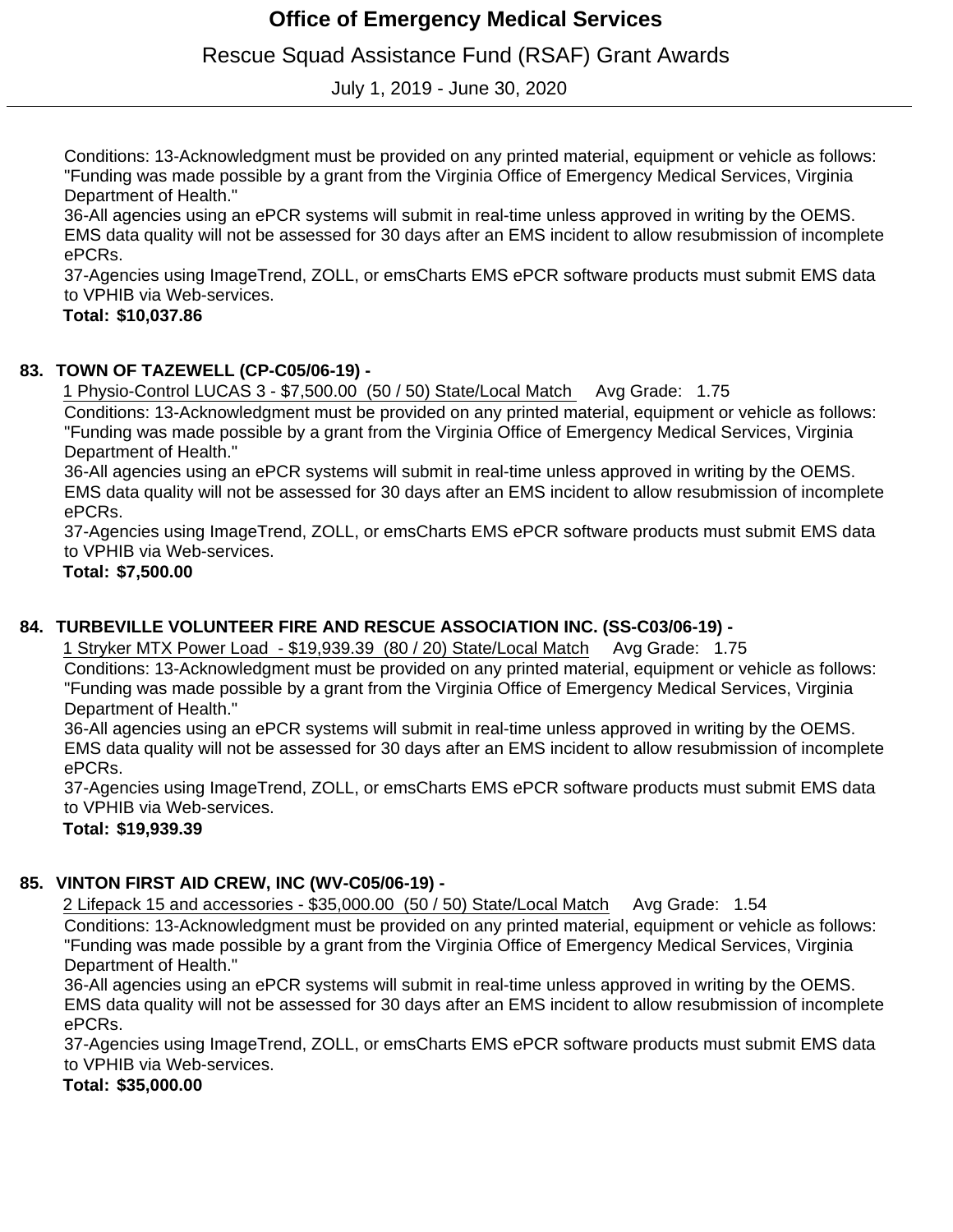Rescue Squad Assistance Fund (RSAF) Grant Awards

July 1, 2019 - June 30, 2020

### **WASHINGTON COUNTY LIFE SAVING CREW INC (MT-C04/06-19) - 86.**

4 Physio-Control LifePak 15 ECG - \$57,322.10 (50 / 50) State/Local Match Avg Grade: 2.29

Conditions: 13-Acknowledgment must be provided on any printed material, equipment or vehicle as follows: "Funding was made possible by a grant from the Virginia Office of Emergency Medical Services, Virginia Department of Health."

36-All agencies using an ePCR systems will submit in real-time unless approved in writing by the OEMS. EMS data quality will not be assessed for 30 days after an EMS incident to allow resubmission of incomplete ePCRs.

37-Agencies using ImageTrend, ZOLL, or emsCharts EMS ePCR software products must submit EMS data to VPHIB via Web-services.

 **\$57,322.10 Total:**

#### **WEST POINT VOLUNTEER FIRE DEPARTMENT & RESCUE (MP-C03/06-19) - 87.**

3 Video Laryngoscope - \$2,448.00 (50 / 50) State/Local Match Avg Grade: 2.18

Conditions: 36-All agencies using an ePCR systems will submit in real-time unless approved in writing by the OEMS. EMS data quality will not be assessed for 30 days after an EMS incident to allow resubmission of incomplete ePCRs.

37-Agencies using ImageTrend, ZOLL, or emsCharts EMS ePCR software products must submit EMS data to VPHIB via Web-services.

 **\$2,448.00 Total:**

#### **WEYERS CAVE VOLUNTEER FIRE COMPANY (CS-C09/06-19) - 88.**

2 Zoll "X" Series - \$51,974.88 (80 / 20) State/Local Match Avg Grade: 1.96 Conditions: 13-Acknowledgment must be provided on any printed material, equipment or vehicle as follows: "Funding was made possible by a grant from the Virginia Office of Emergency Medical Services, Virginia

Department of Health." 36-All agencies using an ePCR systems will submit in real-time unless approved in writing by the OEMS.

EMS data quality will not be assessed for 30 days after an EMS incident to allow resubmission of incomplete ePCRs.

37-Agencies using ImageTrend, ZOLL, or emsCharts EMS ePCR software products must submit EMS data to VPHIB via Web-services.

 **\$51,974.88 Total:**

### **WINTERGREEN RESCUE SQUAD (TJ-C07/06-19) - 89.**

8 Zoll X-Series Base Mounts - \$4,131.00 (50 / 50) State/Local Match Avg Grade: 1.50

Conditions: 13-Acknowledgment must be provided on any printed material, equipment or vehicle as follows: "Funding was made possible by a grant from the Virginia Office of Emergency Medical Services, Virginia Department of Health."

36-All agencies using an ePCR systems will submit in real-time unless approved in writing by the OEMS. EMS data quality will not be assessed for 30 days after an EMS incident to allow resubmission of incomplete ePCRs.

37-Agencies using ImageTrend, ZOLL, or emsCharts EMS ePCR software products must submit EMS data to VPHIB via Web-services.

2 Zoll X Series Monitor/Def - \$34,522.00 (50 / 50) State/Local Match Avg Grade: 1.50

Conditions: 13-Acknowledgment must be provided on any printed material, equipment or vehicle as follows: "Funding was made possible by a grant from the Virginia Office of Emergency Medical Services, Virginia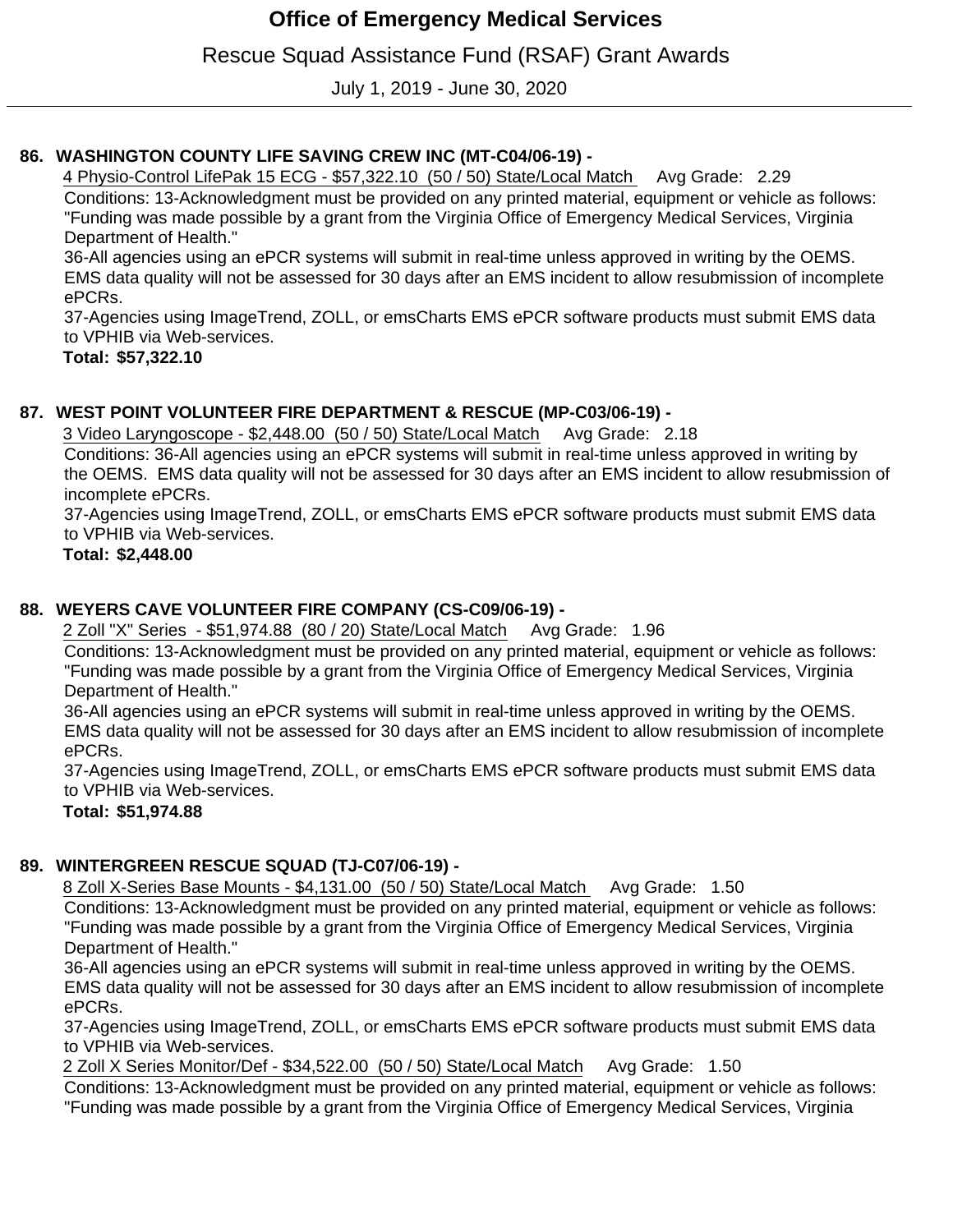# Rescue Squad Assistance Fund (RSAF) Grant Awards

July 1, 2019 - June 30, 2020

Department of Health."

36-All agencies using an ePCR systems will submit in real-time unless approved in writing by the OEMS. EMS data quality will not be assessed for 30 days after an EMS incident to allow resubmission of incomplete ePCRs.

37-Agencies using ImageTrend, ZOLL, or emsCharts EMS ePCR software products must submit EMS data to VPHIB via Web-services.

6 Toughbook CF-33 - \$10,266.00 (50 / 50) State/Local Match Avg Grade: 1.67

Conditions: 11-Computer awards require establishment of internet account; providing OEMS with agency email address; electronic submission of PPDR & grant application as applicable.

13-Acknowledgment must be provided on any printed material, equipment or vehicle as follows: "Funding was made possible by a grant from the Virginia Office of Emergency Medical Services, Virginia Department of Health."

33-COMPUTER HARDWARE USED FOR VPHIB:

Agency must enable "Auto-Post/Sync" within the ImageTrend application. Enabling Auto-Post allows EMS records to be simultaneously submitted to the OEMS' VPHIB system. Auto-Post is located in the Field Bridge preferences under the setup tab of ImageTrend's Service Bridge.

34-FOR PPCR TOUGHBOOKS:

If using EMS Charts or Zoll EMS software products Web services must be setup for real-time or near realtime (within 12 hours) submission. Web services are made available upon EMS agency request directly to their vendor EMS Charts or Zoll support. Agencies using other EMS software vendors agree to establish Web services/real-time submission if it becomes available from their vendor.

36-All agencies using an ePCR systems will submit in real-time unless approved in writing by the OEMS. EMS data quality will not be assessed for 30 days after an EMS incident to allow resubmission of incomplete ePCRs.

37-Agencies using ImageTrend, ZOLL, or emsCharts EMS ePCR software products must submit EMS data to VPHIB via Web-services.

**Total: \$48,919.00**

### **WISE RESCUE SQUAD, INC (LE-C04/06-19) - 90.**

3 Apple iPad's - \$3,595.34 (80 / 20) State/Local Match Avg Grade: 2.32

Conditions: 11-Computer awards require establishment of internet account; providing OEMS with agency email address; electronic submission of PPDR & grant application as applicable.

13-Acknowledgment must be provided on any printed material, equipment or vehicle as follows: "Funding was made possible by a grant from the Virginia Office of Emergency Medical Services, Virginia Department of Health."

33-COMPUTER HARDWARE USED FOR VPHIB:

Agency must enable "Auto-Post/Sync" within the ImageTrend application. Enabling Auto-Post allows EMS records to be simultaneously submitted to the OEMS' VPHIB system. Auto-Post is located in the Field Bridge preferences under the setup tab of ImageTrend's Service Bridge.

36-All agencies using an ePCR systems will submit in real-time unless approved in writing by the OEMS. EMS data quality will not be assessed for 30 days after an EMS incident to allow resubmission of incomplete ePCRs.

37-Agencies using ImageTrend, ZOLL, or emsCharts EMS ePCR software products must submit EMS data to VPHIB via Web-services.

1 LUCAS 3 - \$12,000.00 (80 / 20) State/Local Match Avg Grade: 1.75

Conditions: 13-Acknowledgment must be provided on any printed material, equipment or vehicle as follows: "Funding was made possible by a grant from the Virginia Office of Emergency Medical Services, Virginia Department of Health."